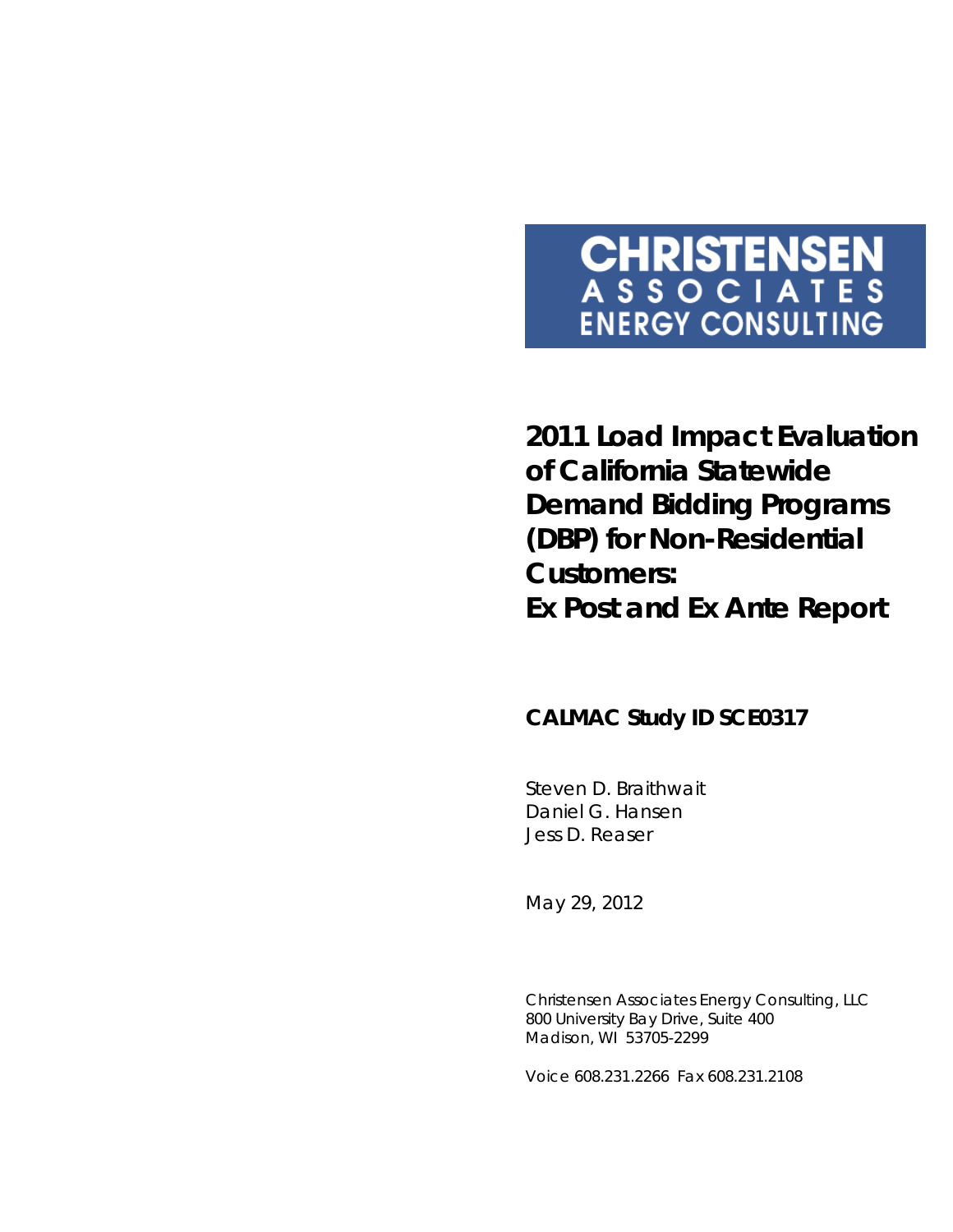| 4.1.1 Average Hourly Load Impacts by Industry Group and LCA  18 |  |
|-----------------------------------------------------------------|--|
|                                                                 |  |
|                                                                 |  |
|                                                                 |  |
|                                                                 |  |
|                                                                 |  |
|                                                                 |  |
|                                                                 |  |
|                                                                 |  |
|                                                                 |  |
|                                                                 |  |
|                                                                 |  |
|                                                                 |  |
|                                                                 |  |
|                                                                 |  |
|                                                                 |  |
|                                                                 |  |

#### **Table of Contents**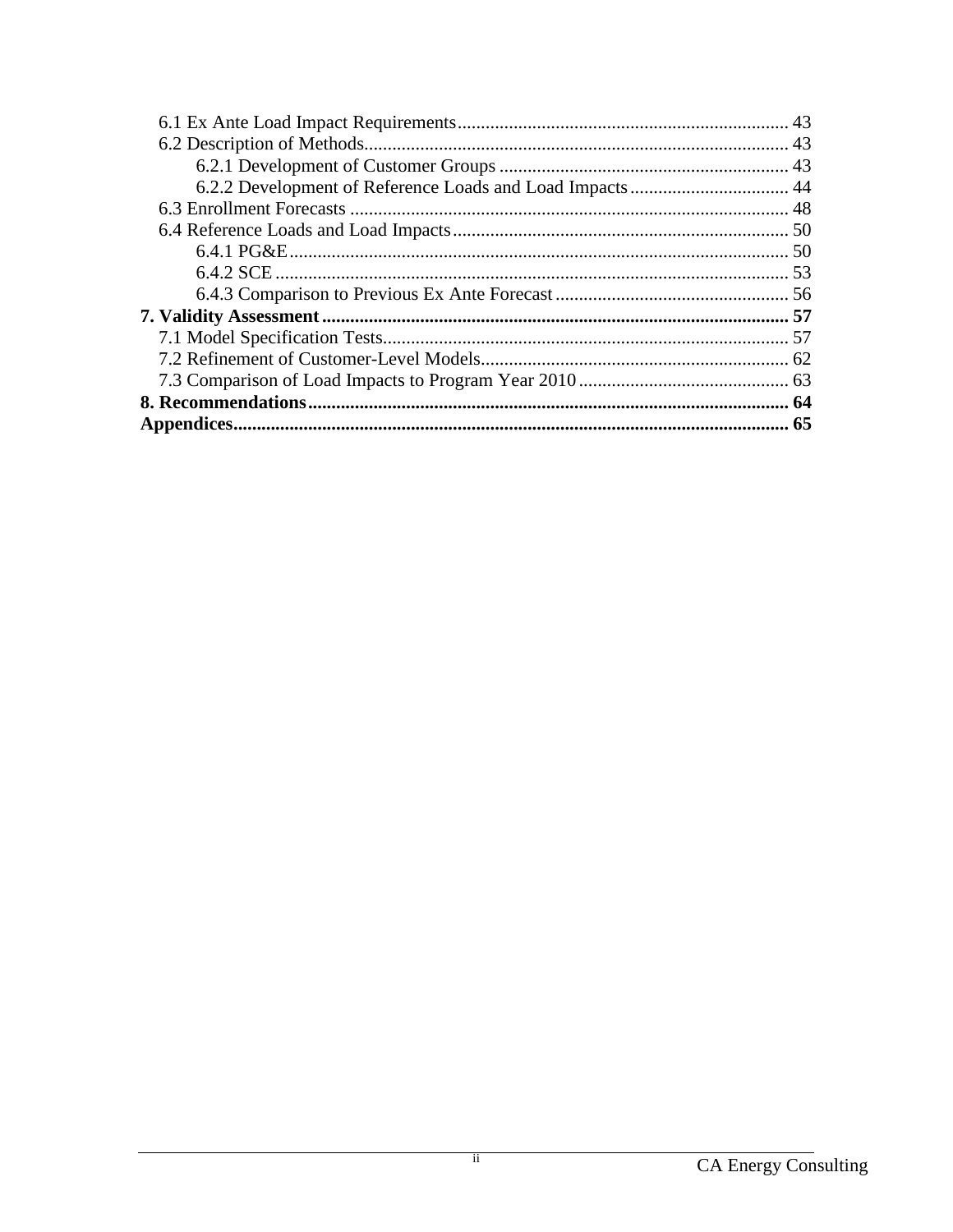#### **Tables**

| Table 3.1: Descriptions of Terms included in the Ex Post Regression Equation  17           |  |
|--------------------------------------------------------------------------------------------|--|
|                                                                                            |  |
| Table 4.2: 2011 Average Hourly Bid Realization Rates by Event, PG&E  19                    |  |
| Table 4.3: 2011 Average Hourly Load Impacts - PG&E DBP, by Industry Group 19               |  |
|                                                                                            |  |
|                                                                                            |  |
|                                                                                            |  |
|                                                                                            |  |
| Table 4.8: 2011 Average Hourly Load Impacts - SCE DBP, by Industry Group  23               |  |
|                                                                                            |  |
| Table 4.10: 2011 DBP Hourly Load Impacts for the Average Event Day, SCE  24                |  |
|                                                                                            |  |
|                                                                                            |  |
|                                                                                            |  |
|                                                                                            |  |
|                                                                                            |  |
|                                                                                            |  |
| Table 4.17: Average Hourly AutoDR Load Impacts by Event, SCE AutoDR 30                     |  |
|                                                                                            |  |
|                                                                                            |  |
|                                                                                            |  |
| Table 5.3: Percentiles of Relative Errors of Alternative Baselines - PG&E DBP 37           |  |
|                                                                                            |  |
|                                                                                            |  |
| Table 5.6: Percentiles of Percent Errors of Alternative Baselines - SCE DBP 41             |  |
| Table 6.1: Descriptions of Terms included in the Ex Ante Regression Equation  45           |  |
| Table 6.2: Average Event-Hour Percentage Load Impacts by Cell, PG&E  47                    |  |
|                                                                                            |  |
| Table 6.4: Comparison of Current and Previous Ex Ante Forecasts, Program-Level 56          |  |
| Table 6.5: Comparison of Current and Previous Ex Ante Forecasts, <i>Portfolio-Level</i> 57 |  |
|                                                                                            |  |
|                                                                                            |  |
| Table 7.3: Comparison of Load Impacts (in MW) in PY 2010 and PY 2011, PG&E 64              |  |
| Table 7.4: Comparison of Load Impacts (in MW) in PY 2010 and PY 2011, SCE 64               |  |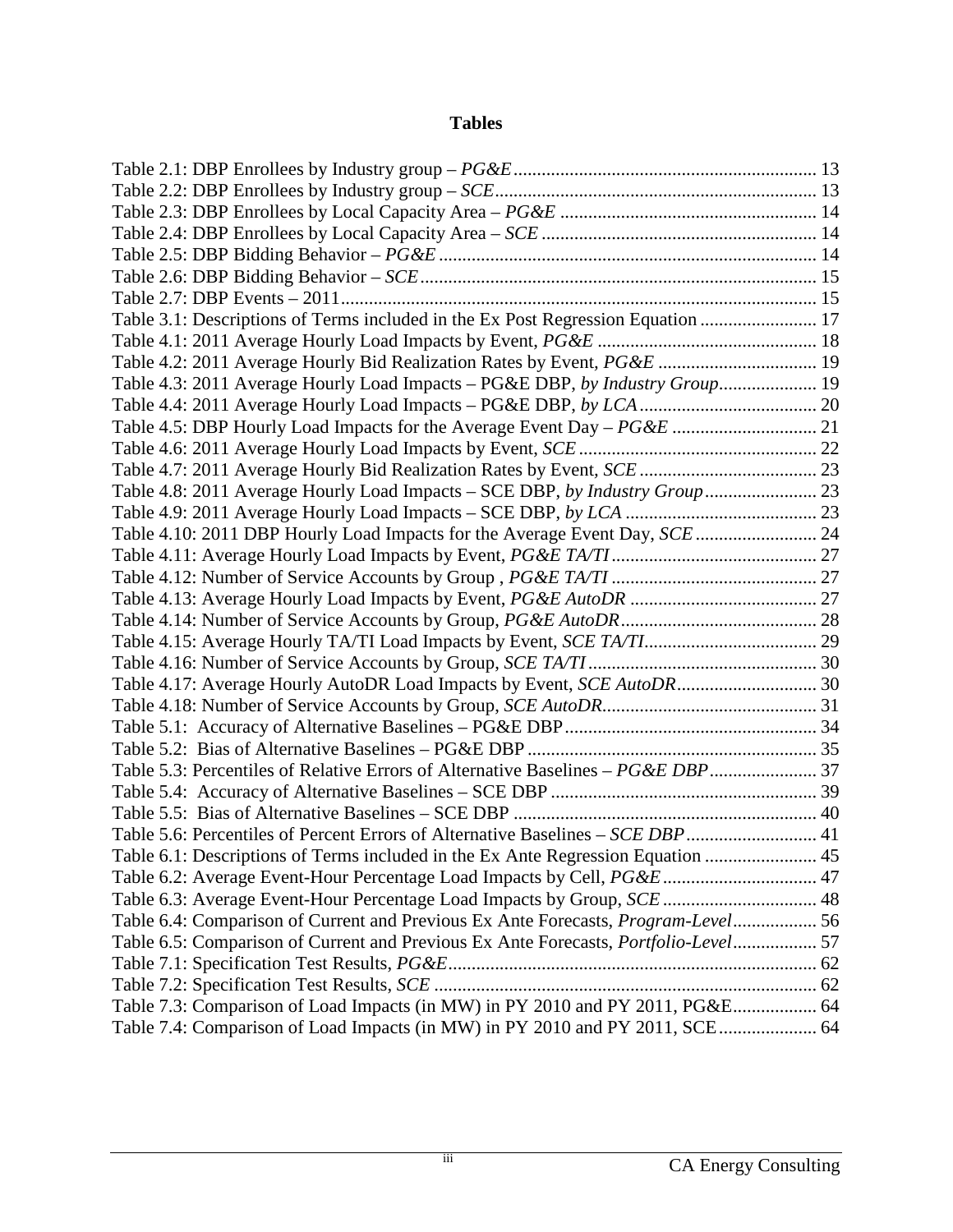## **Figures**

| Figure ES.3: Average 1-in-2 Weather Year Load Impacts by Year and Scenario, PG&E  8         |  |
|---------------------------------------------------------------------------------------------|--|
| Figure ES.4: Average 1-in-2 Weather Year Load Impacts by Year and Scenario, SCE  9          |  |
|                                                                                             |  |
|                                                                                             |  |
|                                                                                             |  |
| Figure 5.1: Accuracy of Alternative Baselines – PG&E DBP (All Industry Types) 34            |  |
|                                                                                             |  |
| Figure 5.3: Percentiles of Relative Errors of Alternative Baselines - PG&E DBP  38          |  |
|                                                                                             |  |
|                                                                                             |  |
| Figure 5.6: Percentiles of Percent Errors of Alternative Baselines - SCE DBP 42             |  |
| Figure 6.1: Number of Enrolled Customers in August of Each Forecast Year, PG&E  49          |  |
|                                                                                             |  |
| Figure 6.3: PG&E Hourly Event Day Load Impacts for the Typical Event Day in a 1-in-2        |  |
|                                                                                             |  |
| Figure 6.4: PG&E Hourly Event Day Load Impacts for the Typical Event Day in a 1-in-2        |  |
|                                                                                             |  |
| Figure 6.5: Share of Load Impacts by LCA for the August 2014 Typical Event Day in a 1-in-2  |  |
|                                                                                             |  |
| Figure 6.6: Average PG&E DBP Hourly Load Impacts by Scenario and Year  53                   |  |
| Figure 6.7: SCE Hourly Event Day Load Impacts for the Typical Event Day in a 1-in-2 Weather |  |
|                                                                                             |  |
| Figure 6.8: SCE Hourly Event Day Load Impacts for the Typical Event Day in a 1-in-2 Weather |  |
|                                                                                             |  |
|                                                                                             |  |
| Figure 6.10: Average PG&E SCE Hourly Load Impacts by Scenario and Year 56                   |  |
| Figure 7.1: Average Temperatures versus Aggregate DBP Loads, PG&E  59                       |  |
|                                                                                             |  |
| Figure 7.3: Predicted versus Observed Loads on Event-Like Non-Event Days, PG&E 60           |  |
| Figure 7.4: Predicted versus Observed Loads on Event-Like Non-Event Days, SCE 61            |  |
|                                                                                             |  |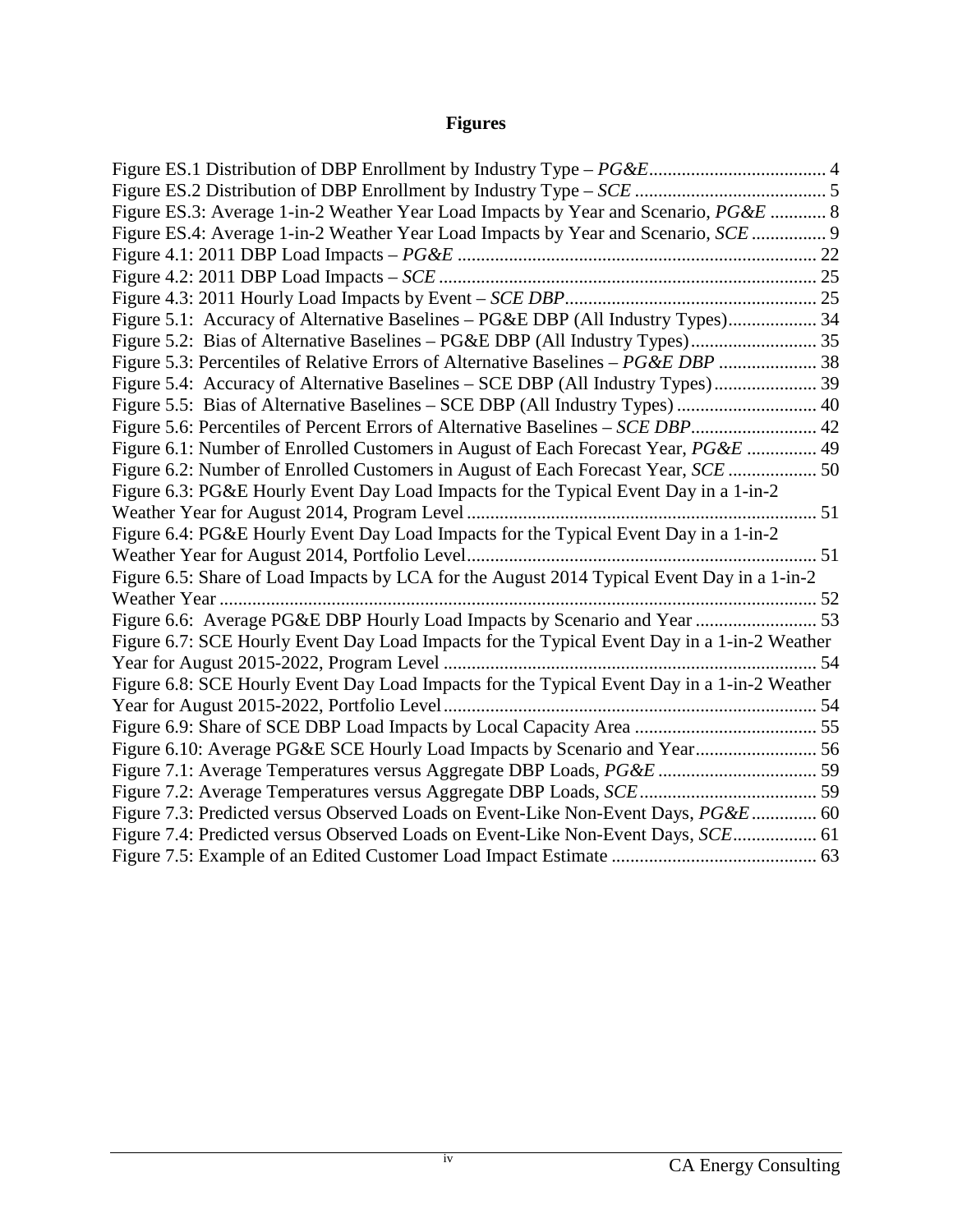## <span id="page-5-0"></span>**Abstract**

This report documents an ex post load impact evaluation for the Demand Bidding Program ("DBP") administered by Pacific Gas and Electric Company ("PG&E") and Southern California Edison ("SCE"). The evaluation first reports on the estimation of DBP load impacts that occurred on the event days called during the 2011 program year at PG&E and SCE and then presents the ex ante load impacts for 2012 through 2022.

In addition, Decision 12-04-045 issued by the California Public Utilities Commission (CPUC) on April 19, 2012 requires a baseline analysis for DBP. Baselines are the basis for DBP payments to customers, as they represent estimates of the hourly energy that the customer would have used in the absence of a DBP event. This report contains the baseline evaluation required by the Decision.

DBP is a voluntary demand response bidding program that provides enrolled customers with the opportunity to receive financial incentives in payment for providing load reductions on event days. Credits are based on the difference between the customers' actual metered load during an event to a baseline load that is calculated from each customer's usage data prior to the event. Customers are notified of events by 12:00 noon on the previous day.

PG&E called two four-hour test events on September  $8<sup>th</sup>$  and September  $22<sup>nd</sup>$ . SCE called five DBP events in 2011, all lasting from noon to 8 p.m. Enrollment in PG&E's DBP was 1,039 service accounts in 2011. The sum of enrolled customers' non-coincident maximum demands was 1,099 MW. Enrollment in SCE's DBP was 1,416 service accounts in 2011. The sum of enrolled customers' non-coincident maximum demands was 1,370 MW.

Ex post load impacts were estimated from regression analysis of customer-level hourly load data, where the equations modeled hourly load as a function of variables that control for factors affecting consumers' hourly demand levels. DBP load impacts for each event were obtained by summing the estimated hourly event coefficients across the customerlevel models.

The total program load impact for PG&E's test events averaged 57 MW, or 7.0 percent of enrolled load. The load impacts differed somewhat across the two event days, with a 67 MW load impact on the first test event and a 47 MW load impact for the second test event.

For SCE, average hourly program load impacts averaged approximately 78 MW across four events, or 7.6 percent of the total reference load. The event-specific load impacts ranged from a low of 70 MW to a high of 89.5 MW.

We separately summarized average event-hour load impacts for customers participating in the Technical Assistance and Technology Incentives (TA/TI) program or the Automated Demand Response (AutoDR) program. For PG&E, the TA/TI service account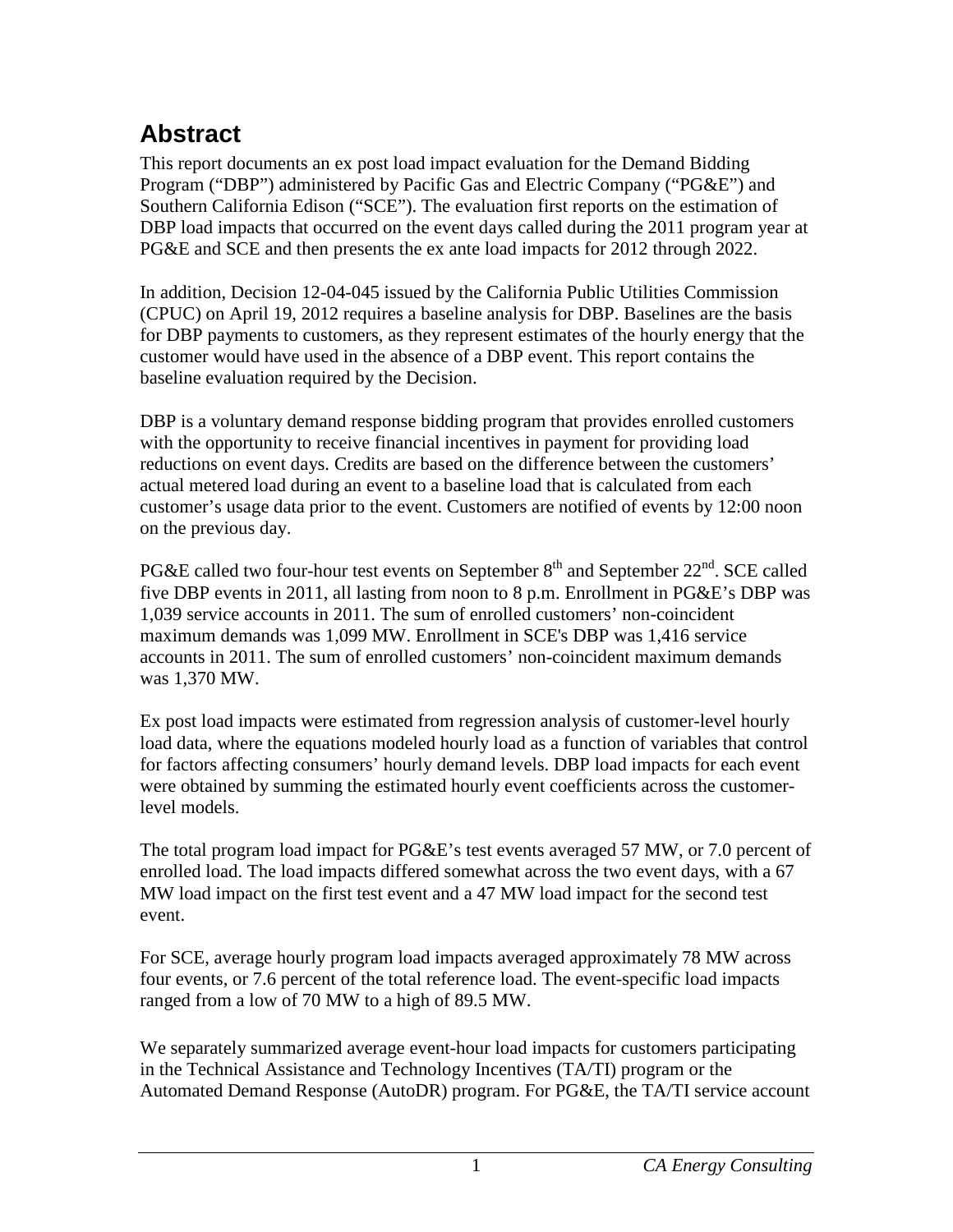provided 122 kW of load impacts and AutoDR service accounts provided 16.8 MW. For SCE, TA/TI service accounts provided 6.4 MW of load impacts and AutoDR service accounts provided 13.2 MW.

The baseline analysis analyzed measures of *accuracy* (how close the program baseline is to the "true" baseline) and *bias* (whether the program baseline has a tendency to be above or below the "true" baseline). The findings differed somewhat across utilities and customer groups. For PG&E, a 30 percent adjustment cap produces the most accurate baselines. For SCE, a 40 percent adjustment cap produces the most accurate baselines across all bidding customers, but a 20 percent cap is most accurate for customers who have selected the day-of adjustment.

For PG&E, *bias* is slightly exacerbated by the day-of adjustment for customers who have selected it. However, the results show that the day-of adjustment (at any cap level) would nearly eliminate bias for the median customer among those who have not yet selected it. At SCE, the results indicate that bias is substantially reduced by the day-of adjustment, regardless of whether the customer has selected the day-of adjustment. For customers who have selected the optional adjustment, bias is minimized with a 20 percent adjustment cap. For customers who have not yet selected the optional adjustment, bias is minimized with a 40 percent cap.

In the ex ante evaluation, SCE forecasts that DBP customer enrollment to increase substantially in 2013, decline slightly in 2014 and remain at that level through 2022. During this period, SCE's average event-hour load impact is approximately 89.9 MW. For PG&E, DBP enrollment increases by 4.9 percent in 2013 because of the incorporation of PeakChoice customers, after which the growth rate declines to approximately 0.4 percent by the end of the forecast timeframe. PG&E's program-level load impacts decline from 49.2 MW in 2012 to 34.0 MW in 2022. For both utilities, the portfolio-level load impacts are substantially less than the program-level load impacts because of the high level of load response provided by customers dually enrolled in the Base Interruptible Program (BIP). For SCE, the portfolio-level load impact is 11.9 MW from 2015-2022. For PG&E, the portfolio-level load impact increases from 12.8 MW in 2012 to 19.3 MW in 2022.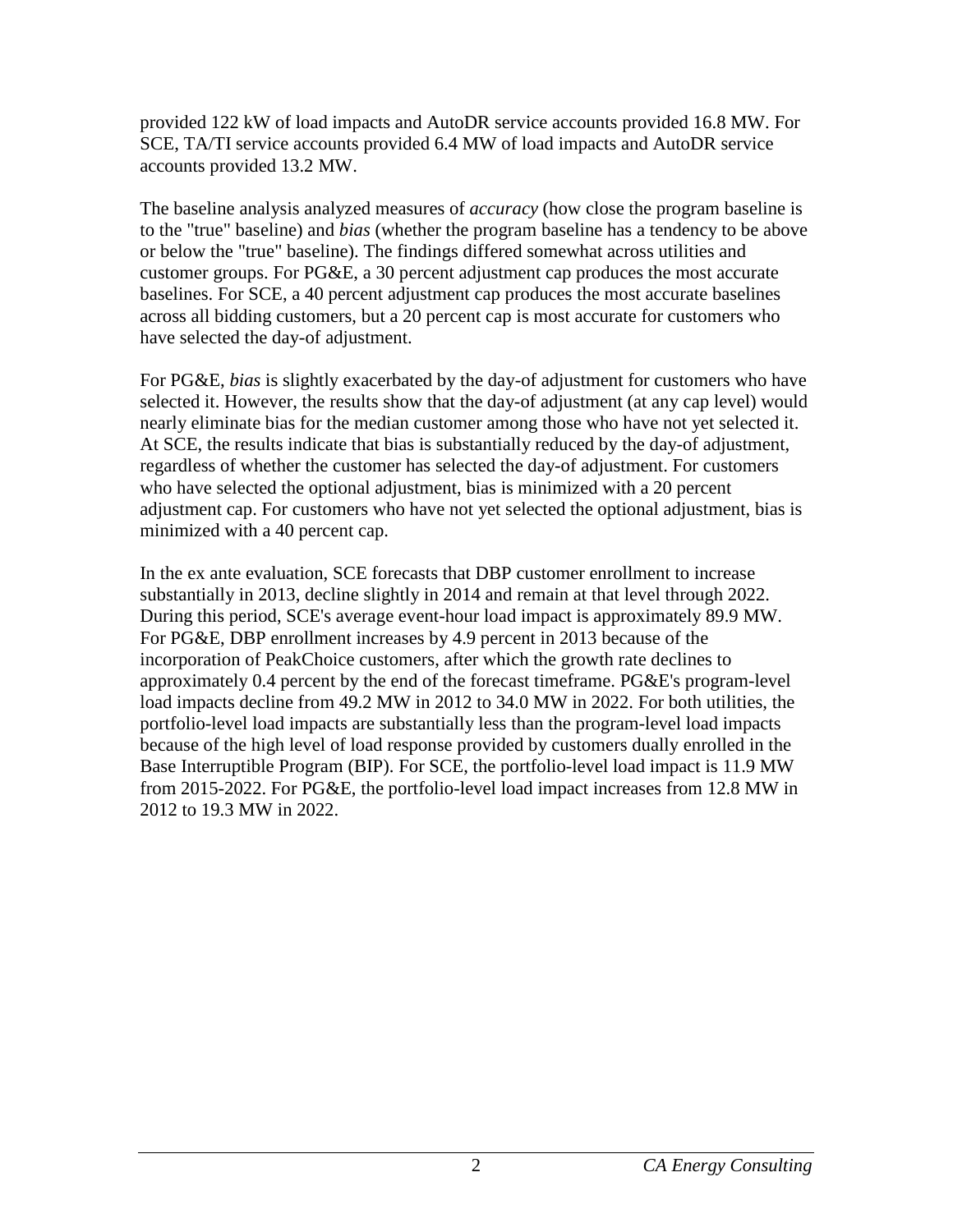## <span id="page-7-0"></span>**Executive Summary**

This report documents ex post load impact evaluations for the statewide Demand Bidding Program ("DBP") in place at Pacific Gas and Electric Company ("PG&E") and Southern California Edison ("SCE") in 2011. (San Diego Gas and Electric Company discontinued its program in 2009.) The report provides estimates of ex post load impacts that occurred during events called in 2011 and an ex ante forecast of load impacts for 2012 through 2022 that is based on utility enrollment forecasts and the ex post load impacts estimated for program years 2009 through 2011.

In addition, Decision 12-04-045 issued by the California Public Utilities Commission (CPUC) on April 19, 2012 requires a baseline analysis for DBP. Baselines are the basis for DBP payments to customers, as they represent estimates of the hourly energy that the customer would have used in the absence of a DBP event. This report contains the baseline evaluation required by the Decision.

The primary research questions addressed by this evaluation are:

- 1. What were the DBP load impacts in 2011?
- 2. How were the load impacts distributed across industry groups?
- 3. How were the load impacts distributed across CAISO local capacity areas?
- 4. What were the effects of TA/TI and AutoDR on customer-level load impacts?
- 5. How do alternative baseline methodologies perform?
- 6. What are the ex ante load impacts for 2012 through 2022?

## <span id="page-7-1"></span>*ES.1 Resources covered*

### <span id="page-7-2"></span>**DBP Program**

DBP is a voluntary bidding program that offers qualified participants the opportunity to receive bill credits for reducing power when a DBP event is triggered. First approved in CPUC D.01-07-025, modifications have been made to the program, including changes made for the 2006-2008 program cycle at the direction of the CPUC in D.05-01-056. In that decision, the Joint Utilities were directed to continue their DBP programs. The utility's DBP programs are designed for non-residential customers, both bundled service and direct access customers. Customers must have internet access and communicating interval metering systems approved by each of the Joint Utilities. A DBP event may occur any weekday (excluding holidays) between the hours of noon and 8:00 pm and are triggered on a day-ahead basis. These events may occur at any time throughout the year. DBP customers may participate in another demand response (DR) program, but that DR program must be a capacity-paying program with same day notification (e.g., Base Interruptible Program). For simultaneous or overlapping events, the dual-participants receive payment for the capacity-paying program and not for the simultaneous hours of DBP.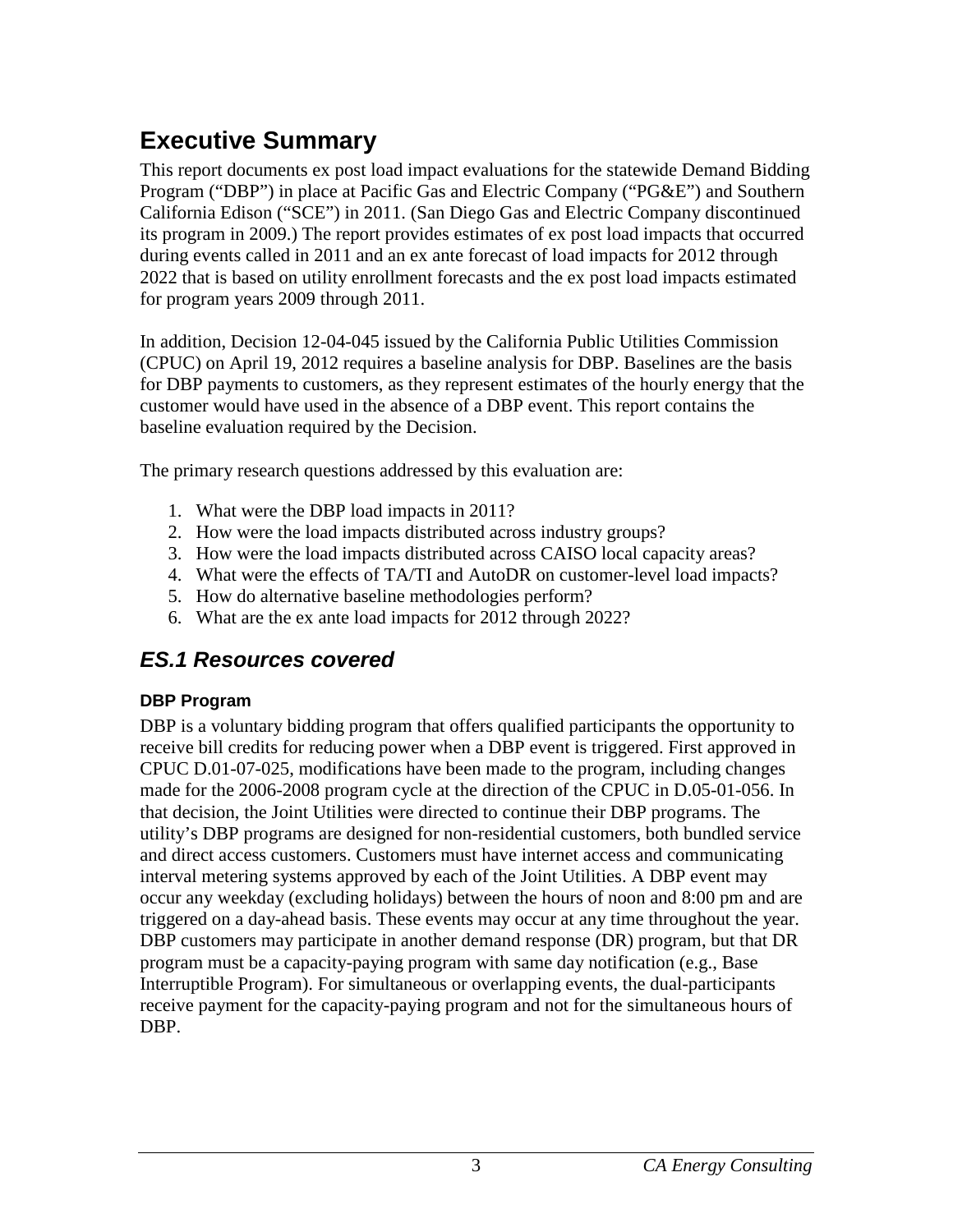PG&E called two test events in 2011, on September  $8<sup>th</sup>$  and  $22<sup>nd</sup>$ . The event window for both events was hours ending 15 through 18. SCE called five events, all of which were eight-hour events from hours-ending 13 through 20.

#### <span id="page-8-0"></span>**Enrollment**

Enrollment in PG&E's DBP decreased slightly between the last two program years, from 1,052 in 2010 to 1,039 in 2011. The sum of enrolled customers' non-coincident maximum demands amounted to 1,099 MW, or 1.1 MW per service account. Average hourly usage for enrolled customers was 725 MW, or 698 kW per service account. The manufacturing; and offices, hotels, health care and services industry groups made up the majority of PG&E's DBP enrollment. Figure ES.1 illustrates the distribution of DBP load across the indicated industry types.

<span id="page-8-1"></span>

**Figure ES.1 Distribution of DBP Enrollment by Industry Type –** *PG&E*

SCE's enrollment in DBP decreased slightly from 1,421 service accounts in 2010 to 1,416 in 2011. These accounted for a total of 1,370 MW of maximum demand, or 1.0 MW per service account. Manufacturers continued to make up more than half of the enrolled load. Figure ES.2 illustrates the distribution of SCE's DBP load across the indicated industry types.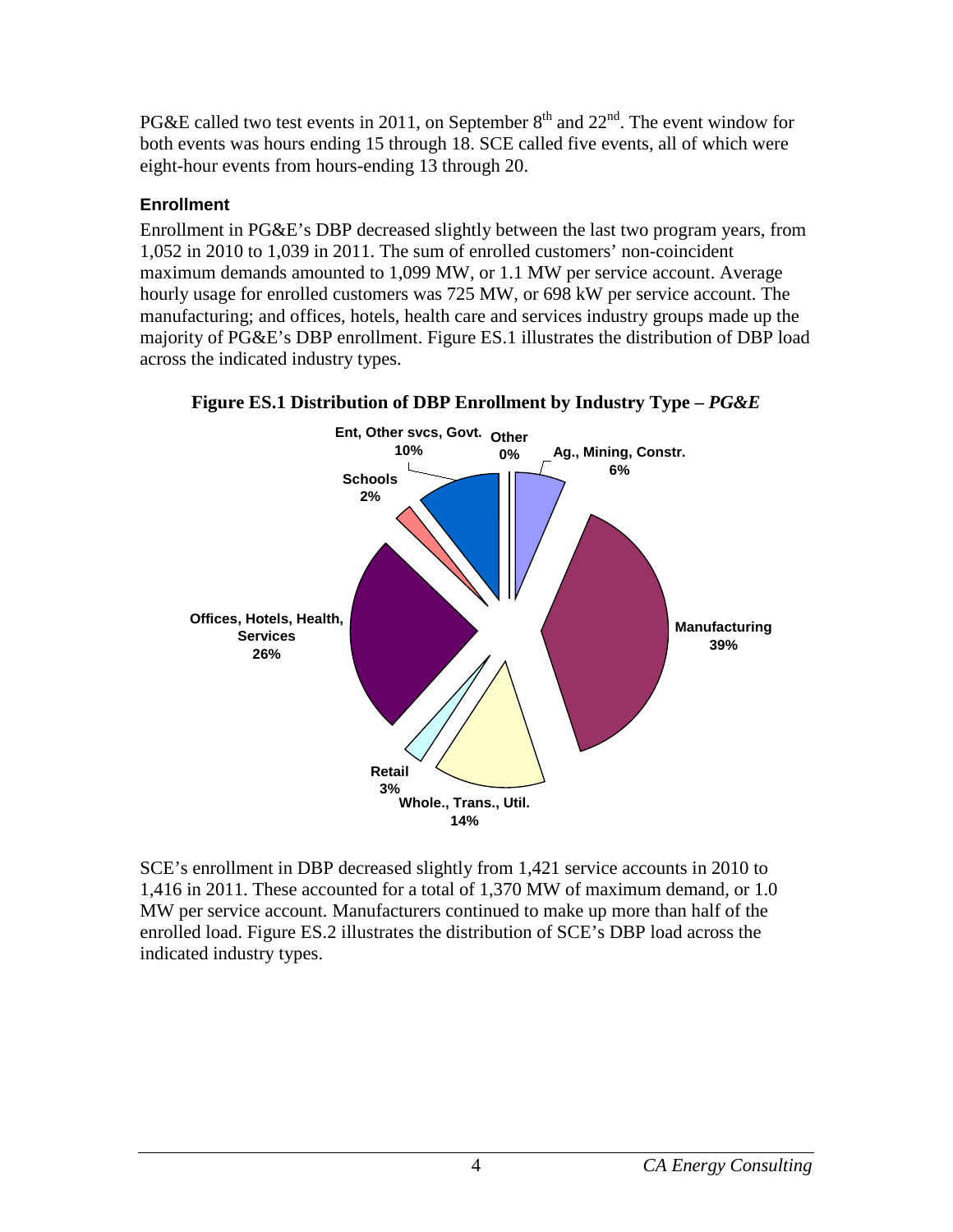<span id="page-9-2"></span>

#### **Figure ES.2 Distribution of DBP Enrollment by Industry Type –** *SCE*

### <span id="page-9-0"></span>**Bidding Behavior**

As in previous years, a relatively small percentage of the customer accounts enrolled in DBP actually submitted bids for most events. For PG&E, 97 service accounts, representing approximately 22 percent of the enrolled load, submitted a bid for at least one of the test events. At SCE, 356 service accounts, representing 60 percent of the enrolled load, submitted at least one bid during 2011.

## <span id="page-9-1"></span>*ES.2 Evaluation Methodology*

We estimated ex post load impacts using regression analysis of customer-level hourly load data. Individual-customer regression equations modeled hourly load as a function of several variables designed to control for factors affecting consumers' hourly demand levels, including:

- Seasonal and hourly time patterns (*e.g.*, year, month, day-of-week, and hour, plus various hour/day-type interactions);
- Weather (*e.g.*, cooling degree hours, including hour-specific weather coefficients);
- Event indicator (dummy) variables. A series of variables was included to account for each hour of each event day, allowing us to estimate the load impacts for each hour of each event day.

DBP load impacts for each event were obtained by summing the estimated hourly event coefficients from the customer-level regressions. The individual customer models allow the development of information on the distribution of load impacts across industry types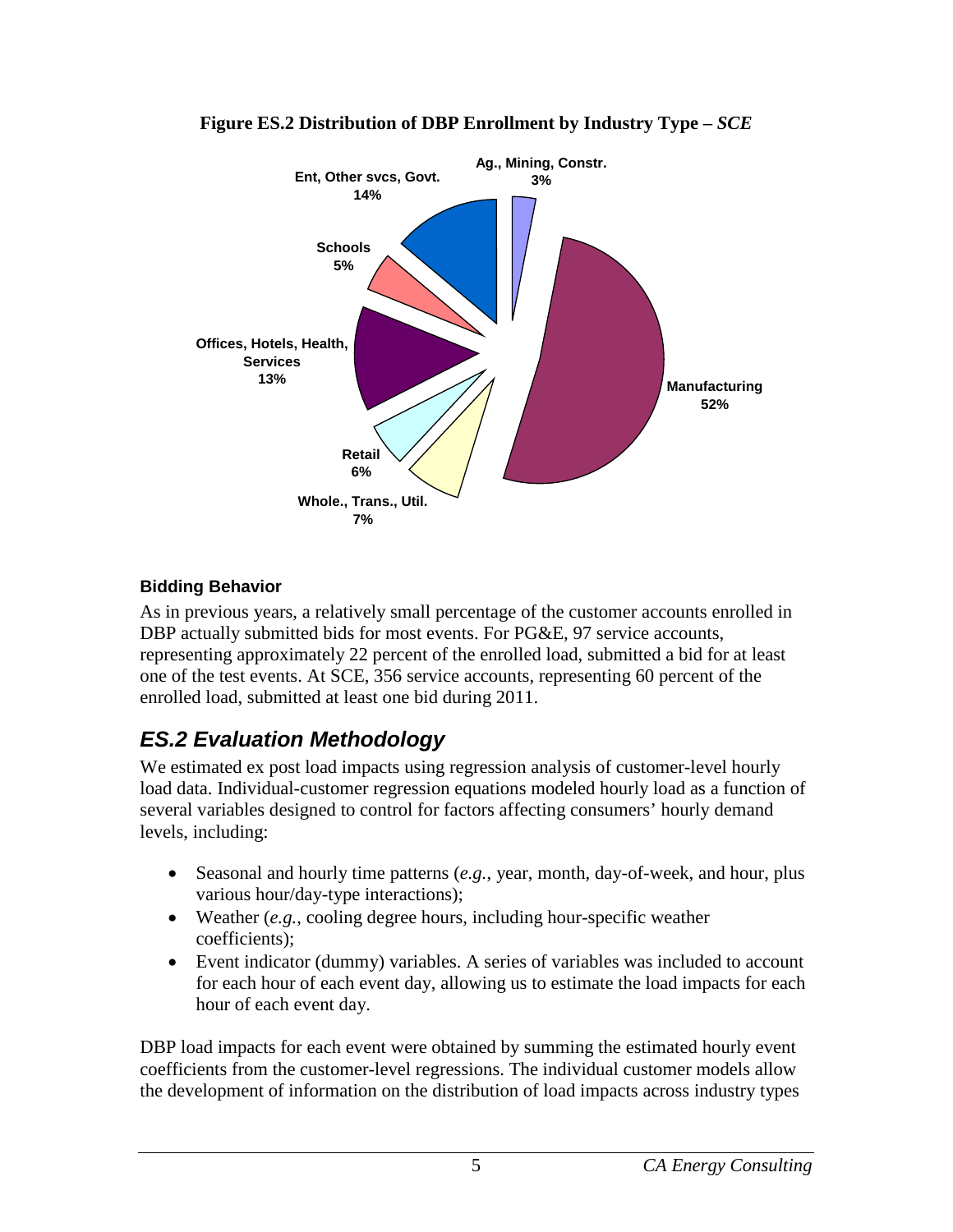and geographical regions, by aggregating customer load impacts for the relevant industry group or local capacity area.

## <span id="page-10-0"></span>*ES.3 Ex Post Load Impacts*

The total program load impact for PG&E's test events averaged 57 MW, with a 67 MW load reduction (8.3 percent of enrolled load) for the first event, and 47 MW (5.6 percent of enrolled load) for the second event. Of the average 57 MW load impact across the two events, 45 MW came from customers enrolled in both DBP and BIP.

For SCE, average hourly program load impacts averaged approximately 78 MW across four events.<sup>[1](#page-10-2)</sup> The load impacts across the four event days ranged from a low of 70 MW to a high of 89.5 MW. On average, the load impacts were approximately 7.6 percent of the total reference load.

On a summary level, the average per-customer event-hour load impact was 55 kW for PG&E's program and 57 kW for SCE's program.

## <span id="page-10-1"></span>*ES.4 TA/TI and AutoDR Effects*

We separately summarized average event-hour load impacts for customers participating in the Technical Assistance and Technology Incentives (TA/TI) program or the Automated Demand Response (AutoDR) program.

Our goal was to estimate both *total* and *incremental* load impacts for TA/TI and AutoDR. Total load impacts are simply the sum of the estimated load impacts for the TA/TI and AutoDR customers, as estimated using the methods described in Section ES.2. *Incremental* load impacts are the load impacts achieved by these customers less the amount of the load impact one would expect in the absence of TA/TI or AutoDR.

Given data limitations, we were unable to estimate reliable incremental load impacts. Specifically, we developed comparison groups according to industry classifications (SIC codes for SCE and NAICS codes for PG&E). Our findings revealed that the industrylevel comparisons are based on too few customers to produce reliable results.

In addition, we lack sufficient information on the comparison and "treatment" (AutoDR or TA/TI) customers to ensure that the comparison is valid. Specifically, we do not know relevant information about the comparison group customers, such as details regarding their technological processes (and hence their ability to reduce load during event hours) or whether they possess enabling technology.

The total load estimated load impacts are summarized as follows. For PG&E, the TA/TI service account provided 122 kW of load impacts and AutoDR service accounts provided 16.8 MW. For SCE, TA/TI service accounts provided 6.4 MW of load impacts and AutoDR service accounts provided 13.2 MW.

<span id="page-10-2"></span> $<sup>1</sup>$  A fifth event was called for October 13<sup>th</sup>, but this date fell outside of our analysis timeframe.</sup>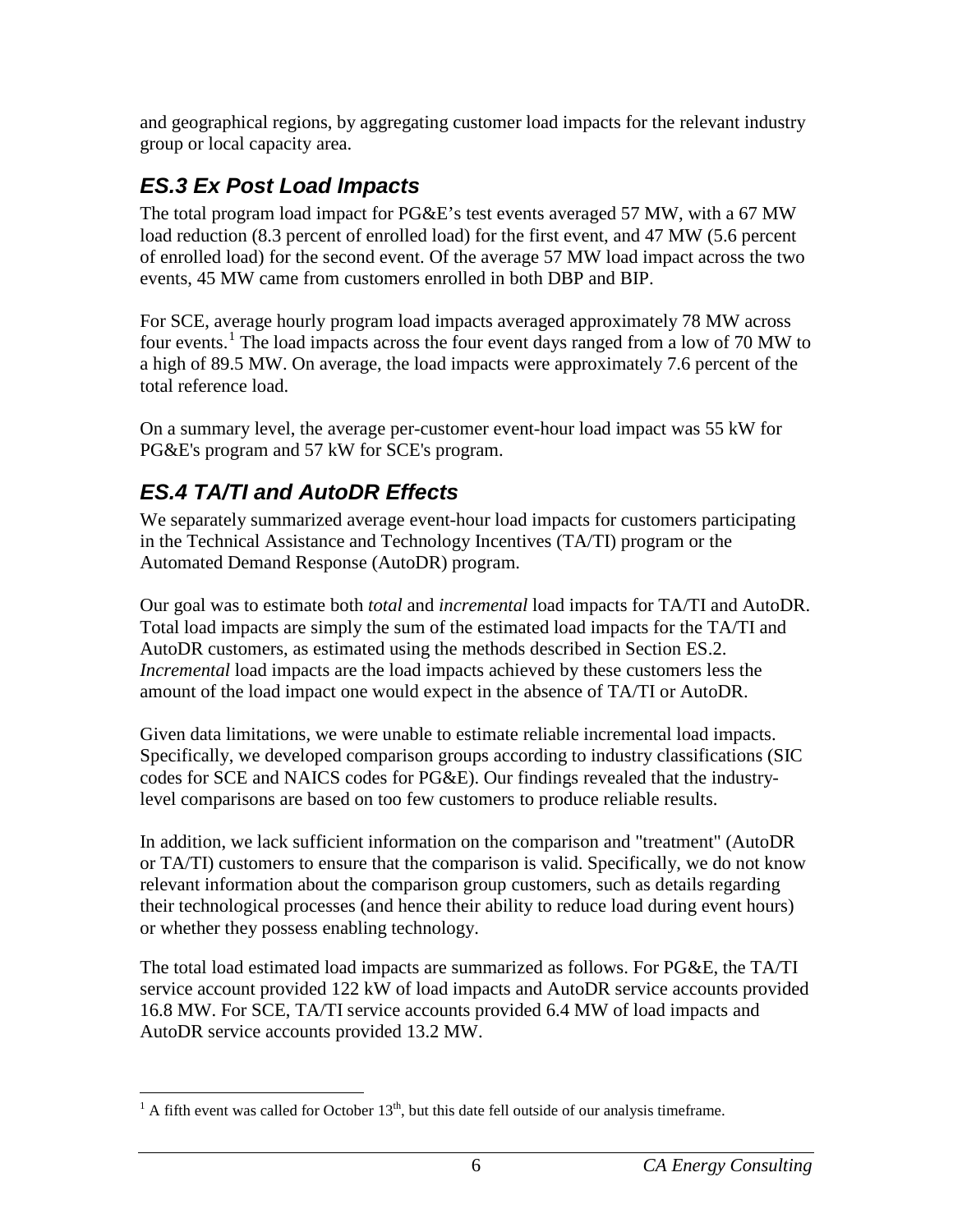## <span id="page-11-0"></span>*ES.5 Baseline Analysis*

DBP uses a 10-in-10 baseline method, including an optional day-of adjustment based on the ratio of the current day's pre-event usage level to the usage level in the same period for the 10-in-10 baseline.<sup>[2](#page-11-2)</sup> The tariff language currently limits this adjustment to  $+/20$ percent. The utilities proposed an aggregated 10-in-10 baseline with the optional day-of adjustment limited to +/- 40%. As required by Decision 12-04-045, this report studies the following alternative baseline methodologies: unadjusted baselines, and day-of adjusted baselines with cap percentages of 20, 30, 40, and 50 percent, as well as an uncapped adjustment.

Data from each event day from July 2011 through September 2011 were studied. The alternate baselines were compared to the estimated baseline load implied by the customer-specific regression models developed in the course of the DBP load impact evaluation. Measures of *accuracy* (how close the program baseline is to the "true" baseline) and *bias* (whether the program baseline has a tendency to be above or below the "true" baseline) were used in the evaluation.

The findings differed somewhat across utilities and customer groups. For PG&E, a 30 percent adjustment cap produces the most accurate baselines. For SCE, a 40 percent adjustment cap produces the most accurate baselines across all bidding customers, though the error rate does not vary much with the cap level. However, removing the cap entirely produces a large reduction in baseline accuracy (this result is largely driven by the results for one large industrial customer). For customers who have selected the day-of adjustment, the variation in accuracy across alternative cap levels is larger, with a 20 percent cap level producing the most accurate baselines.

For PG&E, *bias* is slightly exacerbated by the day-of adjustment for customers who have selected it, and the bias displays little variation across the alternative cap levels. However, the results show that the day-of adjustment (at any cap level) would nearly eliminate bias for the median customer among those who have not yet selected it.

At SCE, the results indicate that bias is substantially reduced by the day-of adjustment. This is true regardless of whether the customer has selected the day-of adjustment. For customers who have selected the optional adjustment, bias is minimized with a 20 percent adjustment cap. For customers who have not yet selected the optional adjustment, bias is minimized with a 40 percent cap.

## <span id="page-11-1"></span>*ES.6 Ex Ante Load Impacts*

Scenarios of ex ante load impacts are developed by combining enrollment forecasts with per-customer reference loads and load impacts, which were developed using the data and results of the ex post load impact evaluation.

<span id="page-11-2"></span> $2$  The 10-in-10 baseline is calculated as the average energy usage for each hour across the ten most recent non-event weekdays. The day-of adjustment is calculated using average hourly consumption in the first three hours of the four hours prior to the event period.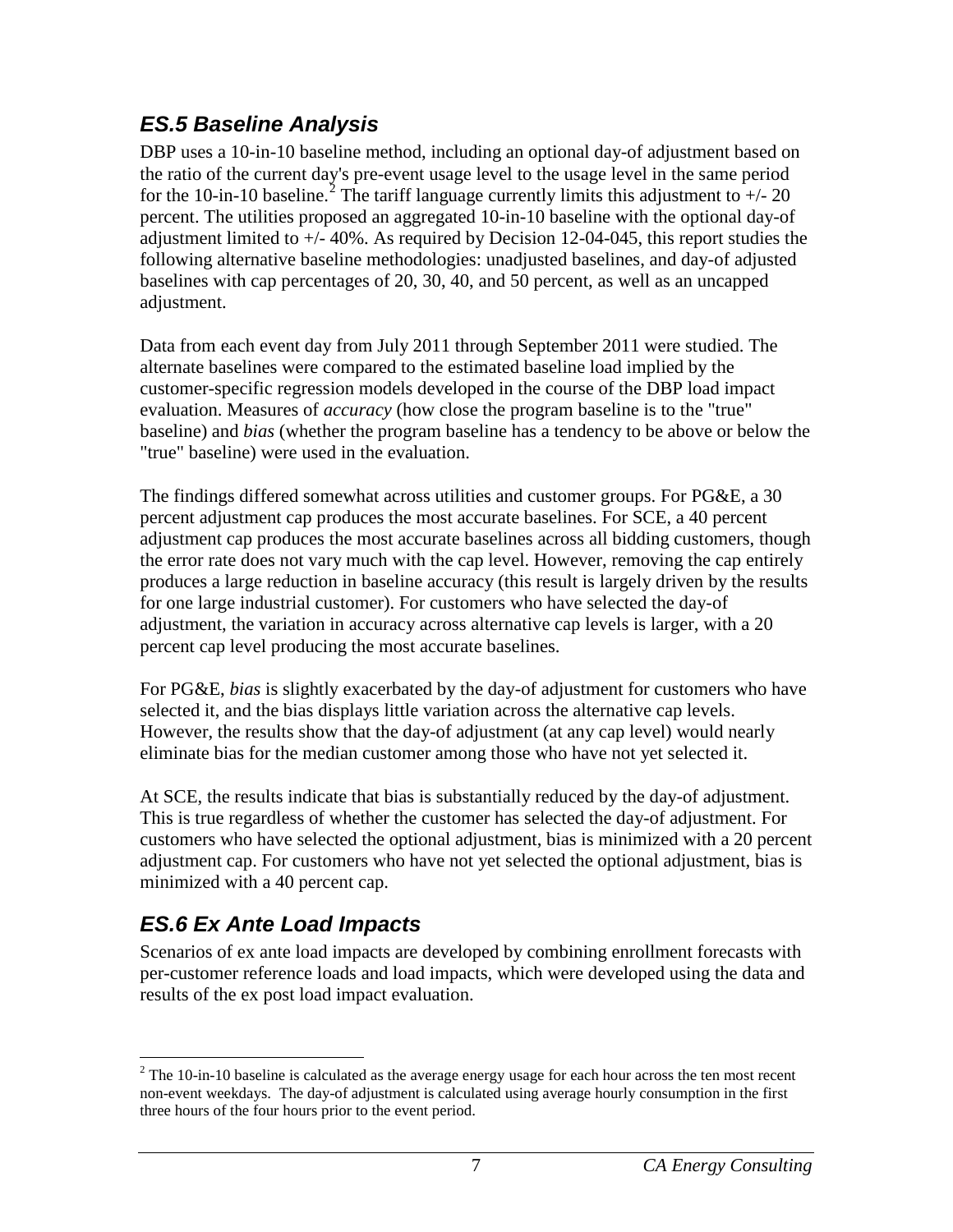PG&E forecasts its DBP enrollments to increase by 4.9 percent in 2013, with the growth rate declining steadily through 2022. By the end of the forecast timeframe, the annual increase in enrollments is 0.4 percent.

Because SCE will allow smaller (under-200 kW) customers to enroll in DBP beginning in 2013, program enrollment is forecast to increase substantially in that year, adding approximately 1,100 under-200 kW customers to the program. At the end of 2013, SCE plans to remove non-performing customer from the over-200 kW customer group, which is expected to result in the removal of 662 customers from the program. From 2015 through 2022, total enrollment is forecast to be 2,189 customers.

Figures ES.3 and ES.4 show the ex ante load impacts for PG&E and SCE, respectively. Both figures illustrate the large difference between program-level load impacts (which include all customers enrolled in DBP) and portfolio-level load impacts (which exclude customers dually enrolled in the Base Interruptible Program, or BIP). This is because customers dually enrolled in BIP tend to be larger and more demand responsive than other DBP customers.

<span id="page-12-0"></span>

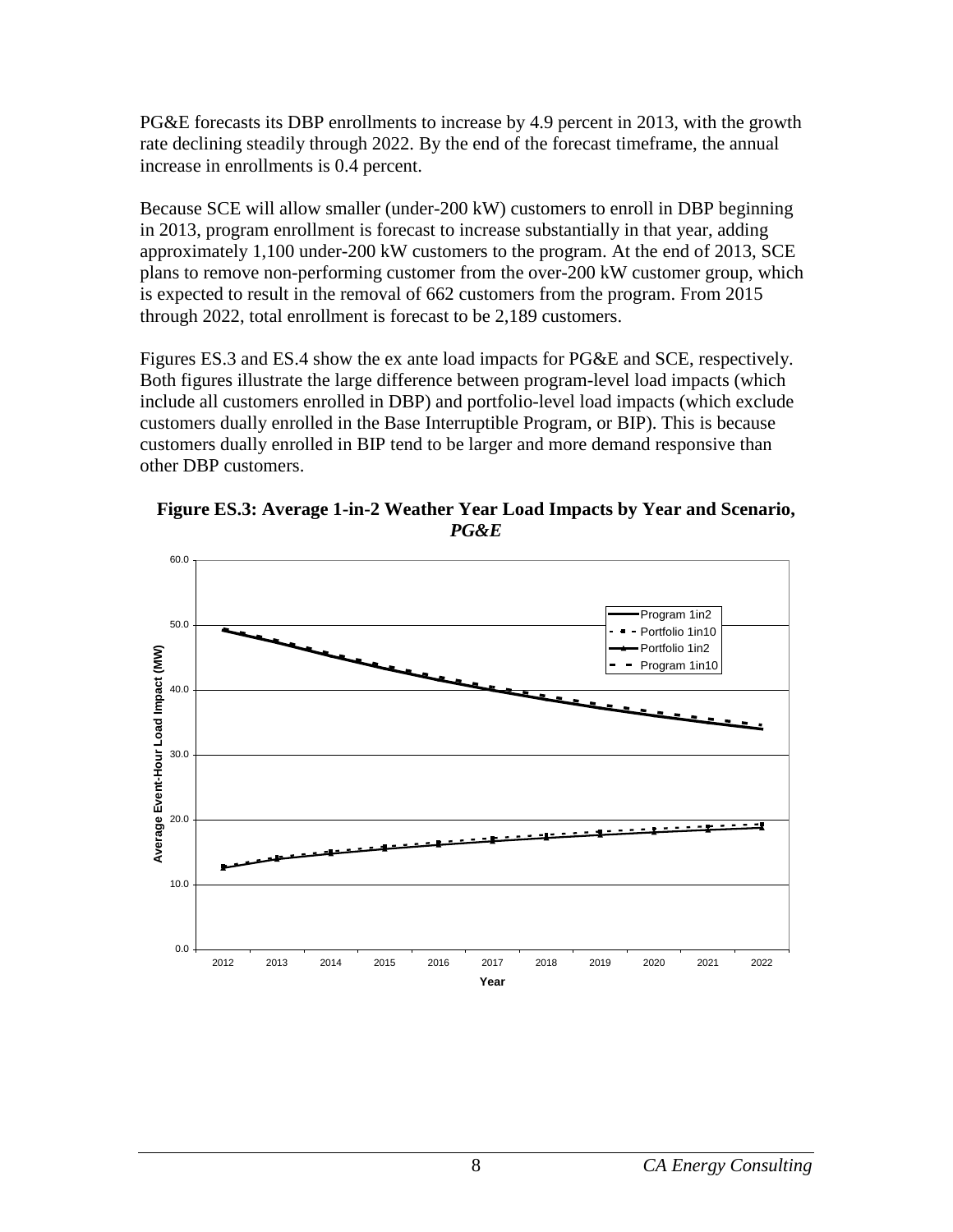

<span id="page-13-0"></span>**Figure ES.4: Average 1-in-2 Weather Year Load Impacts by Year and Scenario,**  *SCE*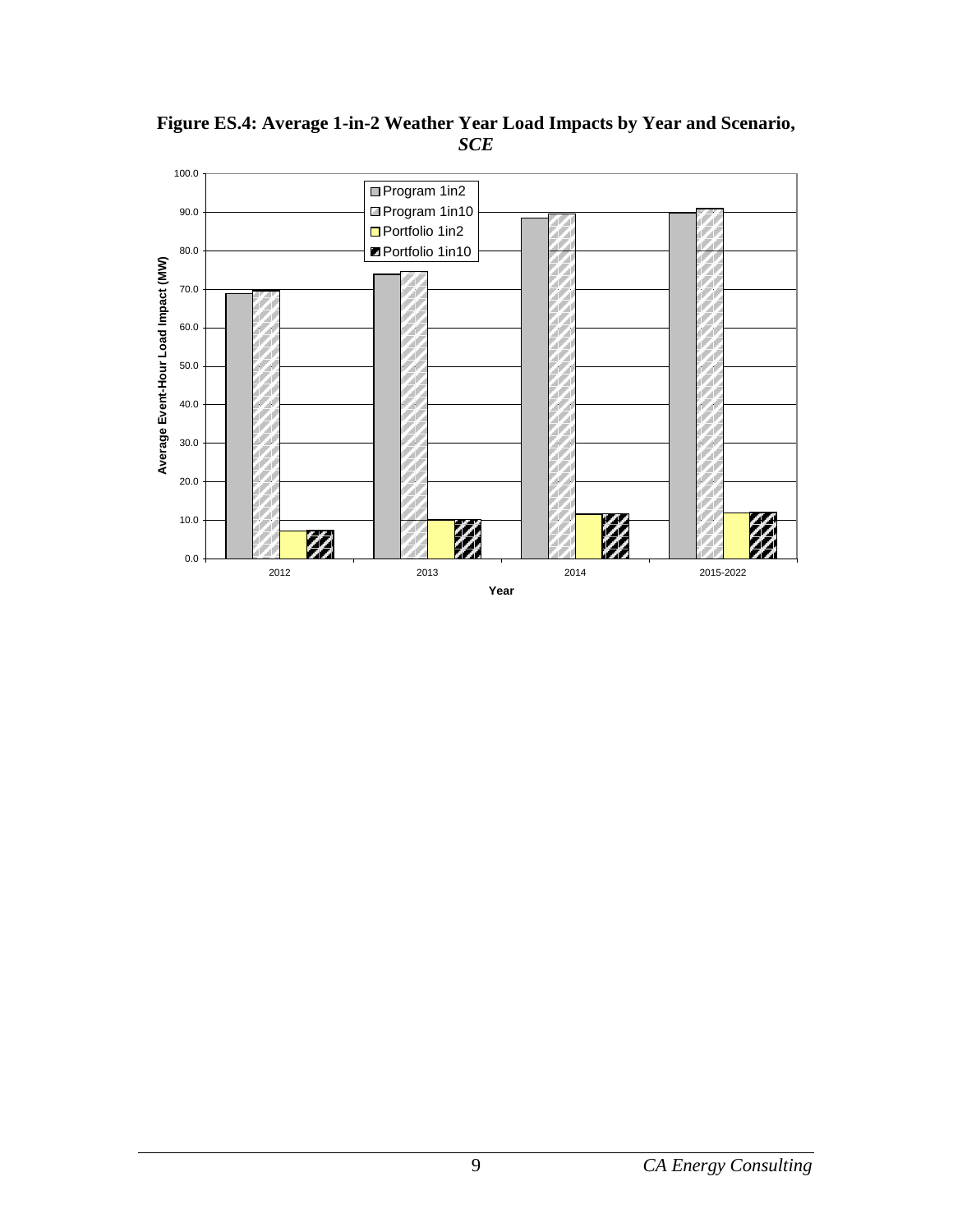### <span id="page-14-0"></span>**1. Introduction and Purpose of the Study**

This report documents ex post load impact evaluations for the statewide Demand Bidding Program ("DBP") in place at Pacific Gas and Electric Company ("PG&E") and Southern California Edison ("SCE") in 2011. (San Diego Gas and Electric Company discontinued its program in 2009.) The report provides estimates of ex post load impacts that occurred during events called in 2011 and an ex ante forecast of load impacts for 2012 through 2022 that is based on utility enrollment forecasts and the ex post load impacts estimated for program years 2009 through 2011.

In addition, Decision 12-04-045 issued by the California Public Utilities Commission (CPUC) on April 19, 2012 requires a baseline analysis for DBP. Baselines are the basis for DBP payments to customers, as they represent estimates of the hourly energy that the customer would have used in the absence of a DBP event. This report contains the baseline evaluation required by the Decision.

The primary research questions addressed by this evaluation are:

- 1. What were the DBP load impacts in 2011?
- 2. How were the load impacts distributed across industry groups?
- 3. How were the load impacts distributed across CAISO local capacity areas?
- 4. What were the effects of TA/TI and AutoDR on customer-level load impacts?
- 5. How do alternative baseline methodologies perform?
- 6. What are the ex ante load impacts for 2012 through 2022?

The report is organized as follows. Section 2 contains a description of the DBP programs, the enrolled customers, and the events called; Section 3 describes the methods used in the study; Section 4 contains the detailed ex post load impact results, including estimates of the incremental effect of TA/TI and AutoDR on load impacts; Section 5 contains a study of the program baseline methodologies; Section 6 describes the ex ante load impact forecast; Section 7 contains an assessment of the validity of the study; and Section 8 provides recommendations.

## <span id="page-14-1"></span>**2. Description of Resources Covered in the Study**

This section provides details on the Demand Bidding Programs, including the credits paid, the characteristics of the participants enrolled in the programs, and the events called in 2011.

## <span id="page-14-2"></span>*2.1 Program Descriptions*

DBP is a voluntary bidding program that offers qualified participants the opportunity to receive bill credits for reducing power when a DBP event is triggered. First approved in CPUC D.01-07-025, modifications have been made to the program, including changes made for the 2006-2008 program cycle at the direction of the CPUC in D.05-01-056. In that decision, the Joint Utilities were directed to continue their DBP programs. The utility's DBP programs are designed for non-residential customers, both bundled service and direct access customers. Customers must have internet access and communicating interval metering systems approved by each of the Joint Utilities. A DBP event may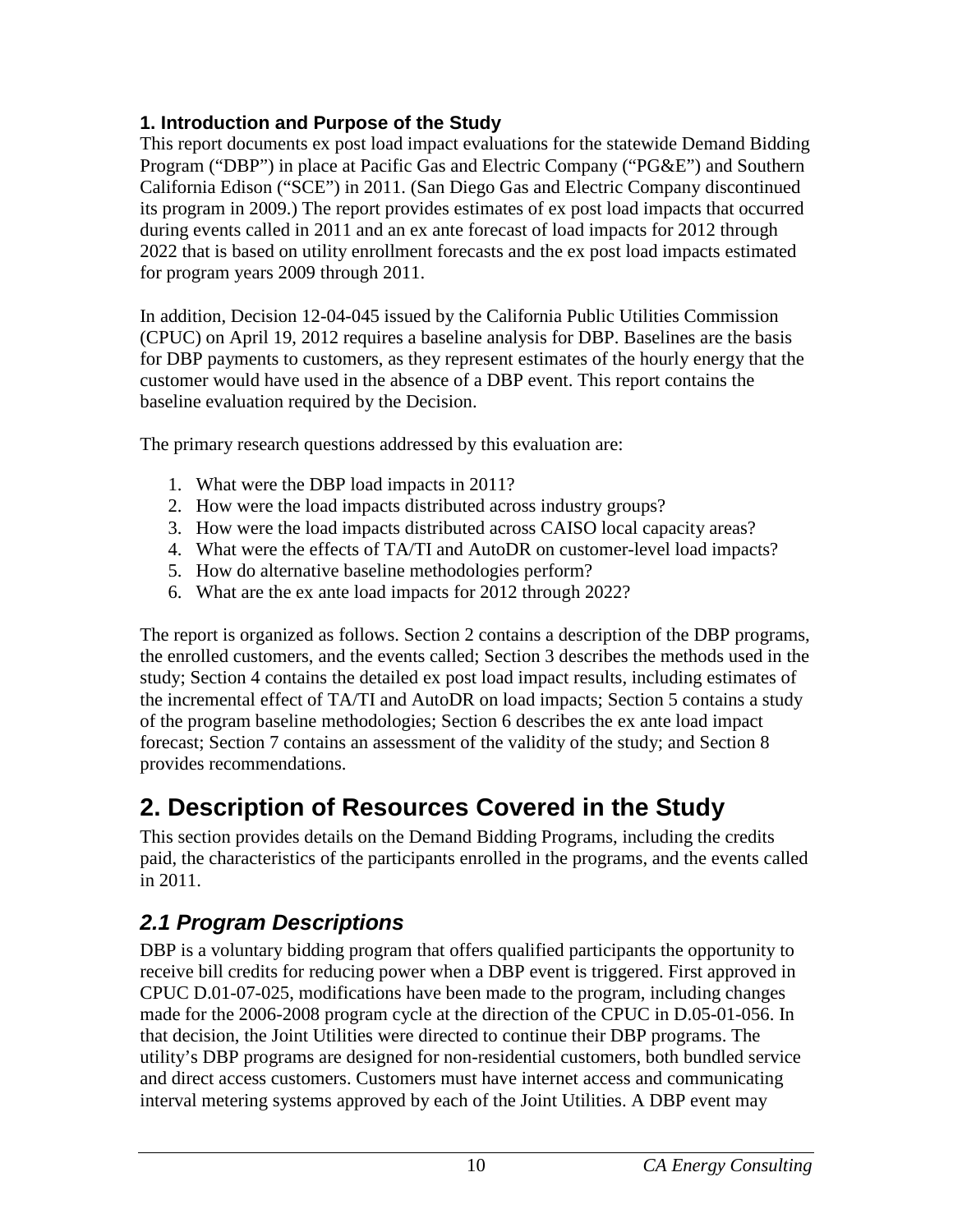occur any weekday (excluding holidays) between the hours of noon and 8:00 pm and are triggered on a day-ahead basis. These events may occur at any time throughout the year. DBP customers may participate in another demand response (DR) program, but that DR program must be a capacity-paying program with same day notification (e.g., Base Interruptible Program). For simultaneous or overlapping events, the dual-participants receive payment for the capacity-paying program and not for the simultaneous hours of DBP.

### <span id="page-15-0"></span>**PG&E's DBP Program**

At PG&E, DBP is available to time-of-use customers with billed maximum demands of 200 kW or higher (less for aggregated customer service accounts) who commit to reduce load by a minimum of 50 kW in each hour for two consecutive hours during a DBP event. Eligible customers must have an interval meter which is paid for by PG&E, except for direct access customers. For aggregated customer service accounts, there must be at least one service agreement with a maximum demand of 200 kW or greater for at least one or more of the past 12 billing months within each aggregated group that will be designated as the primary service agreement for the aggregated group.

The DBP program operates year-round and can be called from 12:00 p.m. to 8:00 p.m. on weekdays, excluding holidays. There is no limit to the number of days on which DBP events may be called. Notification of an event day is provided on a day-ahead basis. Events are triggered with a California ISO Alert Notice for the following day when the California ISO's day-ahead peak demand forecast is 43,000 MW or greater, or when PG&E, in its own opinion, forecasts that its other resources may not be sufficient or otherwise too costly to procure. PG&E may also activate up to two DBP test events per year in order to simulate an emergency event. When an event is called, enrolled customers may choose to bid a load reduction for the event or not to participate for that event.

The incentive payment is \$0.50 per kWh reduced below a baseline level. Customers must reduce load by a minimum of 50 percent of their bid amount to qualify for a credit, and they are paid for load reductions up to 150 percent of their bid amount. The hourly baseline for load reductions is calculated as the average usage from the previous ten qualifying days (non-holiday, non-event weekdays), with the customer having the option to include a day-of adjustment based on their usage in pre-event hours. There is no penalty for failing to comply with the terms of the submitted bid. Each bid must be a minimum of two consecutive hours during the event. Bids must meet the threshold of 50 kW for each hour and customers may submit only one bid for each event notification.

Although PG&E customers enrolled in DBP may participate in other DR programs (Dayof notice in AMP, CBP, BIP, and OBMC), they do not receive a day-ahead DBP incentive payment for those hours in which a day-of event from another DR program in which the customer is enrolled occur simultaneously.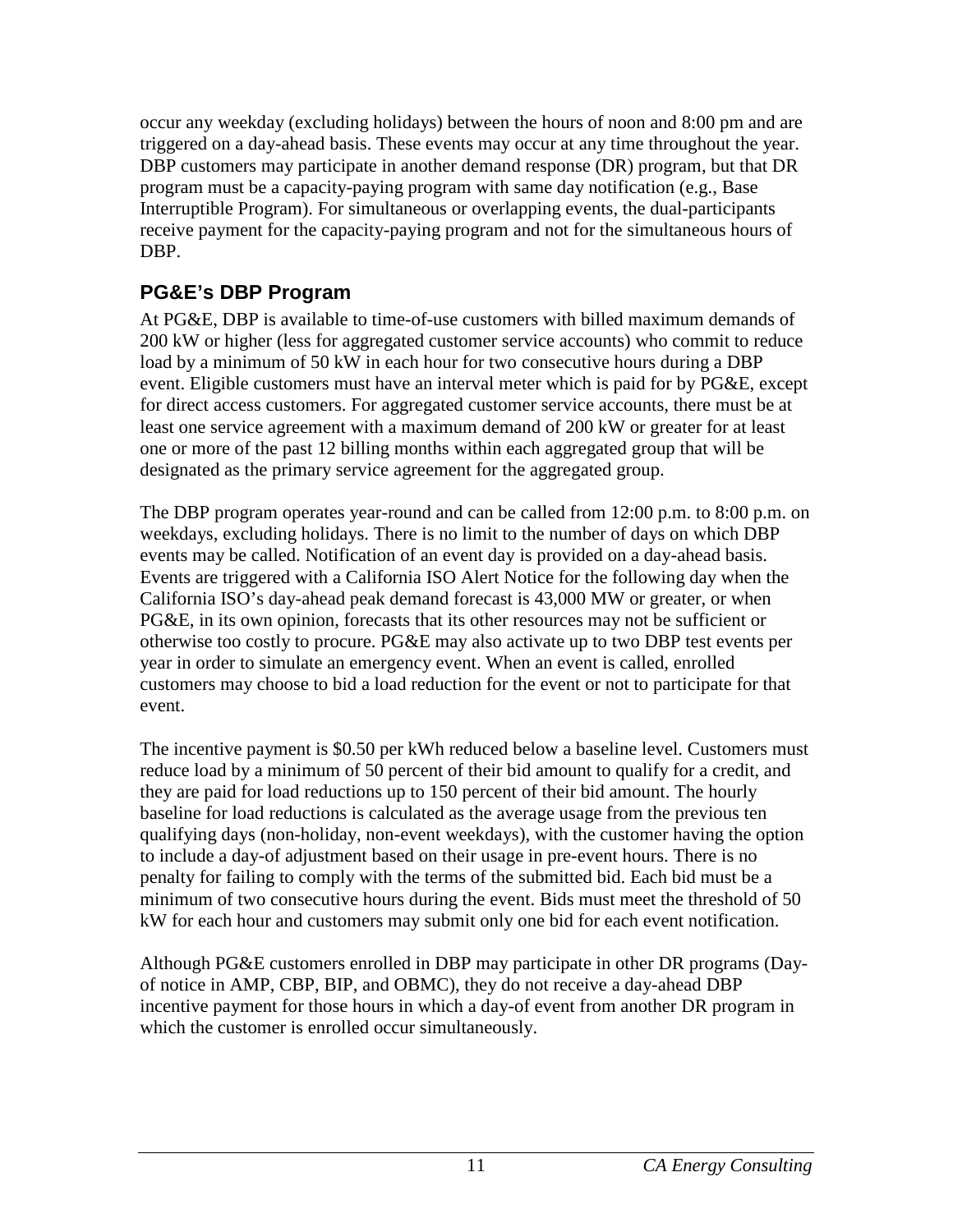### <span id="page-16-0"></span>**SCE's DBP Program**

SCE's DBP program design is similar to PG&E's, with two exceptions: enrolled customers are required to commit to a minimum load reduction of 30 kW (versus 50 kW at PG&E); and bidding customers are paid for load reductions up to twice their bid amount. DBP participants may also participate in BIP or OBMC. However, the customer will not receive DBP incentive payments during overlapping event hours.

### <span id="page-16-1"></span>**SDG&E's DBP Program**

SDG&E discontinued its DBP in 2009.

### <span id="page-16-2"></span>*2.2 Participant Characteristics*

#### <span id="page-16-3"></span>**2.2.1 Development of Customer Groups**

In order to assess differences in load impacts across customer types, the program participants were categorized according to eight industry types. The industry groups are defined according to their applicable two-digit North American Industry Classification System (NAICS) codes:<sup>[3](#page-16-5)</sup>

- 1. Agriculture, Mining and Oil and Gas, Construction: 11, 21, 23
- 2. Manufacturing: 31-33
- 3. Wholesale, Transport, other Utilities: 22, 42, 48-49
- 4. Retail stores: 44-45
- 5. Offices, Hotels, Finance, Services: 51-56, 62, 72
- 6. Schools: 61
- 7. Entertainment, Other services and Government: 71, 81, 92
- 8. Other or unknown.

In addition, each utility provided information regarding the CAISO Local Capacity Area (LCA) in which the customer resides (if any). $<sup>4</sup>$  $<sup>4</sup>$  $<sup>4</sup>$ </sup>

### <span id="page-16-4"></span>**2.2.2 Program Participants by Type**

The following sets of tables summarize the characteristics of the participating customer accounts, including size, industry type, and LCA. Table 2.1 shows DBP enrollment by industry group for PG&E. Enrollment in PG&E's DBP decreased slightly between the last two program years, from 1,052 in 2010 to 1,039 in 2011. [5](#page-16-7) The sum of enrolled customers' non-coincident maximum demands<sup>[6](#page-16-8)</sup>, amounted to 1,099 MW, or 1.1 MW for

<span id="page-16-5"></span><sup>&</sup>lt;sup>3</sup> SCE provided Standard Industrial Classification (SIC) codes in place of NAICS codes. The industry groups were therefore defined according the following SIC codes:  $1 =$  under 2000;  $2 = 2000$  to 3999;  $3 =$ 4000 to 5199;  $4 = 5200$  to 5999;  $5 = 6000$  to 8199;  $6 = 8200$  to 8299;  $7 = 8300$  and higher.

<span id="page-16-6"></span><sup>4</sup> Local Capacity Area (or LCA) refers to a CAISO-designated load pocket or transmission constrained geographic area for which a utility is required to meet a Local Resource Adequacy capacity requirement. There are currently seven LCAs within PG&E's service area, 3 in SCE's service territory, and 1 representing SDG&E's entire service territory. In addition, PG&E has many accounts that are not located within any specific LCA.

<span id="page-16-7"></span><sup>&</sup>lt;sup>5</sup> "Enrollment" is defined as having been enrolled at any time during the program year.

<span id="page-16-8"></span><sup>&</sup>lt;sup>6</sup> Customer-level demand is calculated as the average of the monthly maximum demands during the program months.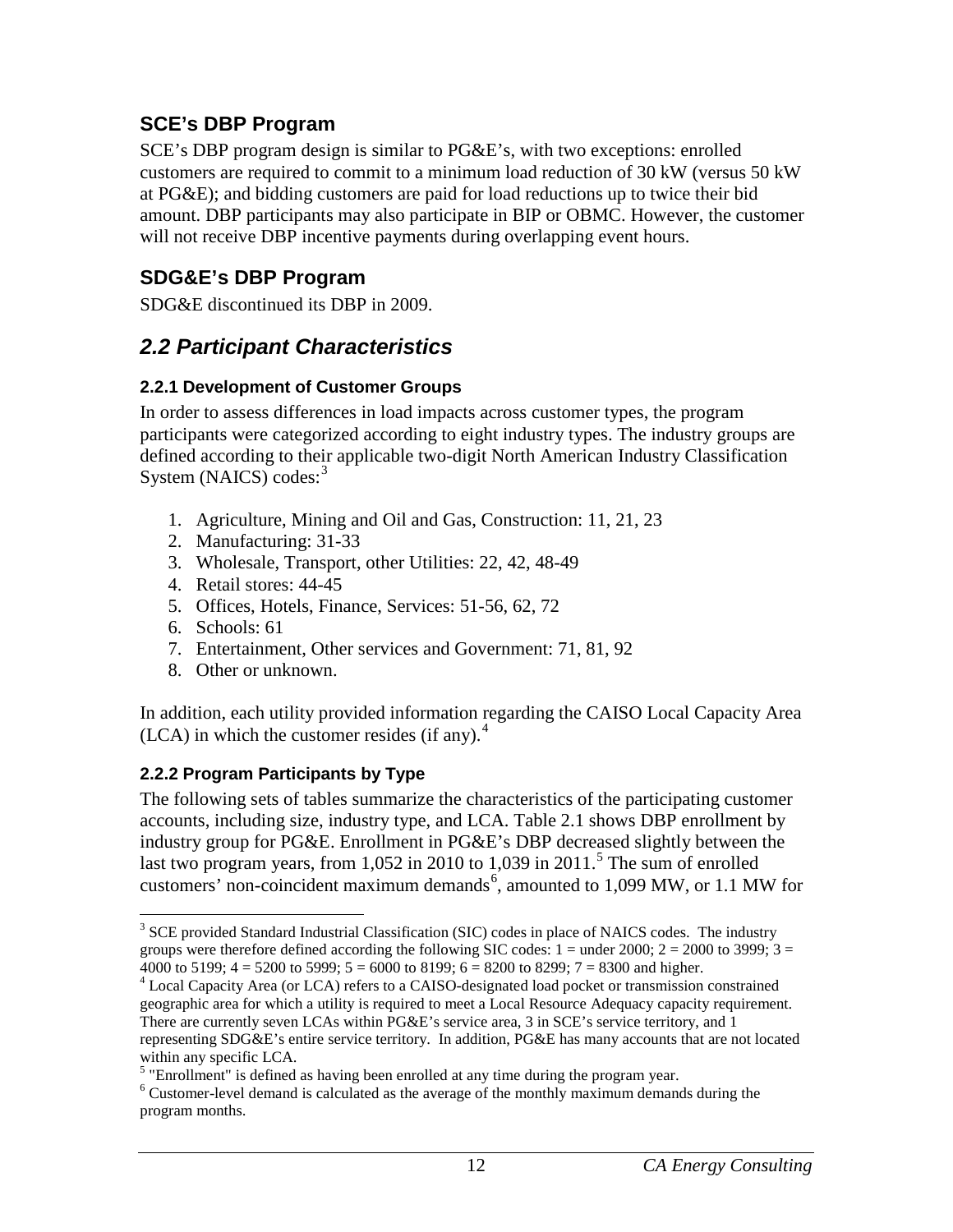the average service account. Average hourly usage for enrolled customers was 725 MW, or 698 kW per service account.<sup>[7](#page-17-2)</sup> The manufacturing; and offices, hotels, health care and services industry groups made up the majority of PG&E's DBP enrollment.

<span id="page-17-0"></span>

| <b>Industry Type</b>                   | # of<br><b>Service</b><br><b>Accounts</b> | <b>Sum of Max</b><br>MW <sup>8</sup> | <b>Sum of Mean</b><br>MWh <sup>9</sup> | % of Max<br><b>MW</b> | Ave. Max<br>MW <sup>10</sup> |
|----------------------------------------|-------------------------------------------|--------------------------------------|----------------------------------------|-----------------------|------------------------------|
| 1.Ag., Mining, Constr.                 | 106                                       | 70.8                                 | 35.6                                   | 6.4%                  | 0.7                          |
| 2. Manufacturing                       | 216                                       | 423.1                                | 304.6                                  | 38.5%                 | 2.0                          |
| 3. Whole., Trans., Util.               | 153                                       | 155.9                                | 78.2                                   | 14.2%                 | 1.0                          |
| 4.Retail                               | 133                                       | 28.7                                 | 16.3                                   | 2.6%                  | 0.2                          |
| 5.Offices, Hotels,<br>Health, Services | 270                                       | 281.3                                | 201.5                                  | 25.6%                 | 1.0                          |
| 6.Schools                              | 37                                        | 23.7                                 | 12.1                                   | 2.2%                  | 0.6                          |
| 7.Ent, Other svcs, Govt.               | 122                                       | 114.7                                | 75.8                                   | 10.4%                 | 0.9                          |
| 8.Other                                | 2                                         | 10                                   | 0.7                                    | 0.1%                  | 0.5                          |
| <b>TOTAL</b>                           | 1,039                                     | 1,099.0                              | 724.8                                  |                       | 1.1                          |

**Table 2.1: DBP Enrollees by Industry group –** *PG&E*

Table 2.2 shows comparable information on DBP enrollment for SCE. SCE's enrollment in DBP decreased slightly from 1,421 service accounts in 2010 to 1,416 in 2011. These accounted for a total of 1,370 MW of maximum demand, or 1.0 MW per service account. Manufacturers continued to make up more than half of the enrolled load.

<span id="page-17-1"></span>

| <b>Industry Type</b>                   | # of<br><b>Service</b><br><b>Accounts</b> | <b>Sum of Max</b><br><b>MW</b> | <b>Sum of Mean</b><br><b>MWh</b> | $%$ of Max<br><b>MW</b> | Ave. Max<br><b>MW</b> |
|----------------------------------------|-------------------------------------------|--------------------------------|----------------------------------|-------------------------|-----------------------|
| 1.Ag., Mining, Constr.                 | 31                                        | 43.5                           | 25.6                             | 3.2%                    | 1.4                   |
| 2. Manufacturing                       | 343                                       | 707.1                          | 485.0                            | 51.6%                   | 2.1                   |
| 3. Whole., Trans., Util.               | 161                                       | 99.6                           | 57.3                             | 7.3%                    | 0.6                   |
| 4.Retail                               | 214                                       | 76.4                           | 47.3                             | 5.6%                    | 0.4                   |
| 5.Offices, Hotels,<br>Health, Services | 240                                       | 183.3                          | 109.7                            | 13.4%                   | 0.8                   |
| 6.Schools                              | 321                                       | 69.7                           | 20.5                             | 5.1%                    | 0.2                   |
| 7.Ent, Other svcs, Govt.               | 106                                       | 190.3                          | 120.3                            | 13.9%                   | 1.8                   |
| <b>TOTAL</b>                           | 1,416                                     | 1,369.8                        | 865.8                            |                         | 1.0                   |

**Table 2.2: DBP Enrollees by Industry group –** *SCE*

Tables 2.3 and 2.4 show DBP enrollment by local capacity area for PG&E and SCE respectively.

<span id="page-17-2"></span><sup>&</sup>lt;sup>7</sup> Average hourly usage is calculated as the sum of usage during the program months divided by the number of hours during the program months.

<span id="page-17-3"></span><sup>&</sup>lt;sup>8</sup> "Sum of Max MW" is defined as the sum of the non-coincident peak demands across service accounts, where each service account's peak demand is calculated as the average of the five monthly peak demand values from May through September.

<span id="page-17-4"></span><sup>&</sup>lt;sup>9</sup> "Sum of Mean MWh" is defined as the sum of the average hourly usage values across service accounts.<br>Each service account's average usage is calculated across all hours from May through September.

<span id="page-17-5"></span> $10$  "Ave. Max MW" is calculated as "Sum of Max MW" divided by the "# of Service Accounts".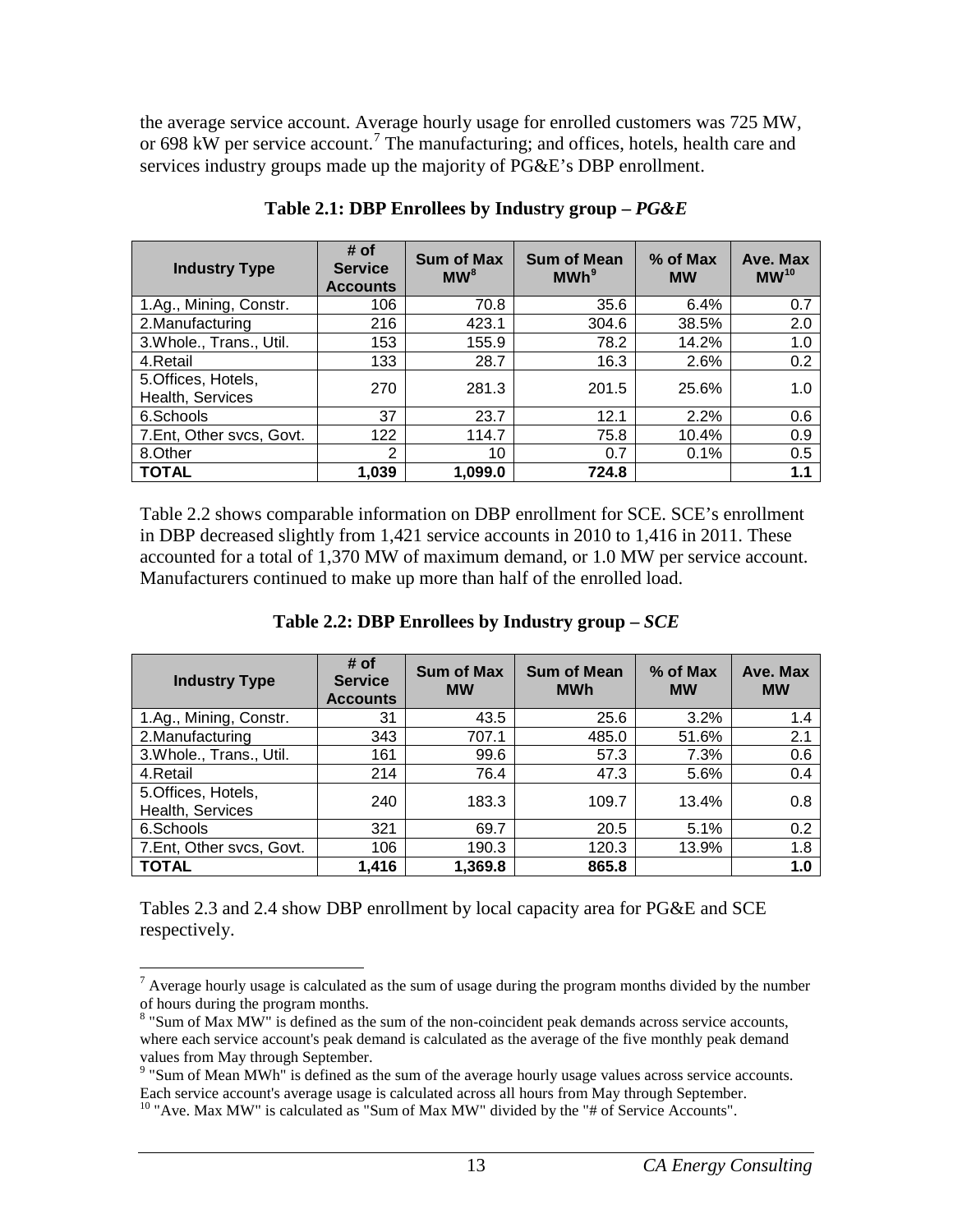<span id="page-18-0"></span>

| <b>Local Capacity</b> | # of Service    | <b>Sum of Max</b> | <b>Sum of Mean</b> | % of Max  | Ave. Max  |
|-----------------------|-----------------|-------------------|--------------------|-----------|-----------|
| Area                  | <b>Accounts</b> | <b>MW</b>         | <b>MWh</b>         | <b>MW</b> | <b>MW</b> |
| Greater Bay Area      | 483             | 465.6             | 335.0              | 42.4%     | 1.0       |
| <b>Greater Fresno</b> | 55              | 46.7              | 29.8               | 4.2%      | 0.8       |
| Humboldt              | 13              | 3.8               | 2.1                | 0.3%      | 0.3       |
| Kern                  | 53              | 38.0              | 22.0               | 3.5%      | 0.7       |
| Northern Coast        | 74              | 45.8              | 25.7               | 4.2%      | 0.6       |
| Not in any LCA        | 287             | 471.6             | 295.8              | 42.9%     | 1.6       |
| Sierra                | 48              | 19.8              | 10.2               | 1.8%      | 0.4       |
| Stockton              | 26              | 7.8               | 4.2                | 0.7%      | 0.3       |
| <b>TOTAL</b>          | 1.039           | 1.099.0           | 724.8              |           | 1.1       |

**Table 2.3: DBP Enrollees by Local Capacity Area –** *PG&E*

| Table 2.4: DBP Enrollees by Local Capacity Area - SCE |
|-------------------------------------------------------|
|-------------------------------------------------------|

<span id="page-18-1"></span>

| <b>Local Capacity</b><br>Area | # of Service<br><b>Accounts</b> | <b>Sum of Max</b><br><b>MW</b> | <b>Sum of Mean</b><br><b>MWh</b> | % of Max<br><b>MW</b> | Ave. Max<br><b>MW</b> |
|-------------------------------|---------------------------------|--------------------------------|----------------------------------|-----------------------|-----------------------|
| LA Basin                      | .110                            | 906.1                          | 562.5                            | 66.1%                 | 0.8                   |
| Outside LA Basin              | 67                              | 184.2                          | 120.5                            | 13.4%                 | 2.7                   |
| Ventura                       | 239                             | 279.5                          | 182.8                            | 20.4%                 | 1.2                   |
| <b>TOTAL</b>                  | 1,416                           | 1,369.8                        | 865.8                            |                       | 1.0                   |

Tables 2.5 and 2.6 summarize the characteristics of customer accounts that submitted a bid for at least one 2011 event for PG&E and SCE respectively. For both utilities, the manufacturing industry group had the highest amount of load that submitted a bid.

| Table 2.5: DBP Bidding Behavior $-PG\&E$ |  |
|------------------------------------------|--|
|                                          |  |

<span id="page-18-2"></span>

| <b>Industry Type</b>                           | #<br><b>Bidders</b> | <b>Sum of Max</b><br><b>MW</b> | % of Enrolled Max<br>MW <sup>11</sup> | Avg. Hourly<br><b>Bid MW</b> |
|------------------------------------------------|---------------------|--------------------------------|---------------------------------------|------------------------------|
| 1.Ag., Mining, Constr.                         | 4                   | 9.6                            | 13.6%                                 | 0.6                          |
| 2. Manufacturing                               | 24                  | 127.4                          | 30.1%                                 | 49.5                         |
| 3. Whole., Trans., Util.                       | 25                  | 54.6                           | 35.0%                                 | 13.6                         |
| 4.Retail                                       | 15                  | 10.7                           | 37.3%                                 | 3.1                          |
| 5. Offices, Hotels, Health,<br><b>Services</b> | 16                  | 52.2                           | 18.6%                                 | 1.9                          |
| 6.Schools                                      | $\overline{2}$      | 2.9                            | 12.2%                                 | 0.3                          |
| 7. Ent, Other svcs, Govt.                      | 11                  | 48.9                           | 42.6%                                 | 3.6                          |
| <b>TOTAL</b>                                   | 97                  | 306.3                          | 27.9%                                 | 72.6                         |

<span id="page-18-3"></span><sup>&</sup>lt;sup>11</sup> "% of Enrolled Max kW" is defined as the "Sum of Max kW" for bidders divided by the corresponding value for all enrolled customers, where the calculation is performed by industry group.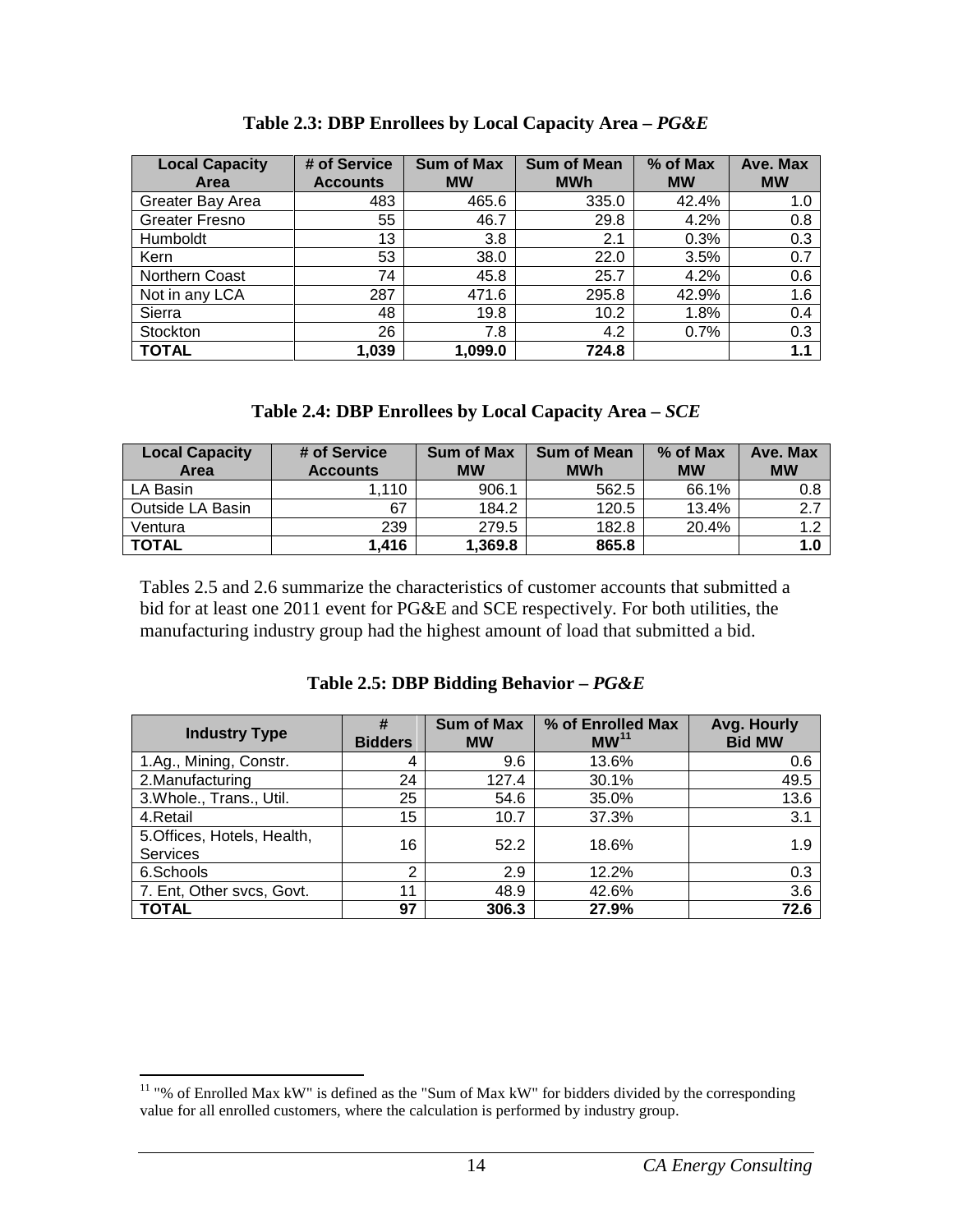<span id="page-19-3"></span>

| <b>Industry Type</b>                           | #<br><b>Bidders</b> | <b>Sum of Max</b><br><b>MW</b> | % of Enrolled<br><b>Max MW</b> | Avg. Hourly<br><b>Bid MW</b> |
|------------------------------------------------|---------------------|--------------------------------|--------------------------------|------------------------------|
| 1.Ag., Mining, Constr.                         | 14                  | 24.3                           | 55.9%                          | 7.1                          |
| 2. Manufacturing                               | 139                 | 450.3                          | 63.7%                          | 113.5                        |
| 3. Whole., Trans., Util.                       | 52                  | 67.7                           | 68.0%                          | 10.6                         |
| 4.Retail                                       | 24                  | 43.7                           | 57.2%                          | 4.0                          |
| 5. Offices, Hotels, Health,<br><b>Services</b> | 84                  | 97.3                           | 53.1%                          | 7.5                          |
| 6.Schools                                      | 23                  | 30.5                           | 43.8%                          | 1.7                          |
| 7. Ent, Other svcs, Govt.                      | 20                  | 107.6                          | 56.5%                          | 2.5                          |
| <b>TOTAL</b>                                   | 356                 | 821.4                          | 60.0%                          | 146.9                        |

**Table 2.6: DBP Bidding Behavior –** *SCE*

## <span id="page-19-0"></span>*2.3 Event Days*

<span id="page-19-4"></span>Table 2.7 lists DBP event days for the two utilities in 2011. PG&E called two test events, on September  $8<sup>th</sup>$  and  $22<sup>nd</sup>$ . The event window for both events was hours ending 15 through 18. SCE called five events, all of which were eight-hour events from hoursending 13 through 20.

**Table 2.7: DBP Events – 2011**

| <b>Date</b> | Day of Week | <b>SCE</b> | PG&E       |
|-------------|-------------|------------|------------|
| 7/5/2011    | Tuesday     |            |            |
| 8/26/2011   | Friday      | 2          |            |
| 9/7/2011    | Wednesday   | 3          |            |
| 9/8/2011    | Thursday    |            | $1$ (Test) |
| 9/22/2011   | Thursday    |            | 2 (Test)   |
| 10/13/2011  | Thursday    | 5          |            |

## <span id="page-19-1"></span>**3. Study Methodology**

## <span id="page-19-2"></span>*3.1 Overview*

We estimated ex post hourly load impacts using regression equations applied to customer-level hourly load data. The regression equation models hourly load as a function of a set of variables designed to control for factors affecting consumers' hourly demand levels, such as:

- Seasonal and hourly time patterns (*e.g.*, year, month, day-of-week, and hour, plus various hour/day-type interactions);
- Weather (*e.g.*, cooling degree hours, including hour-specific weather coefficients);
- Event variables. A series of dummy variables was included to account for each hour of each event day, allowing us to estimate the load impacts for all hours across the event days.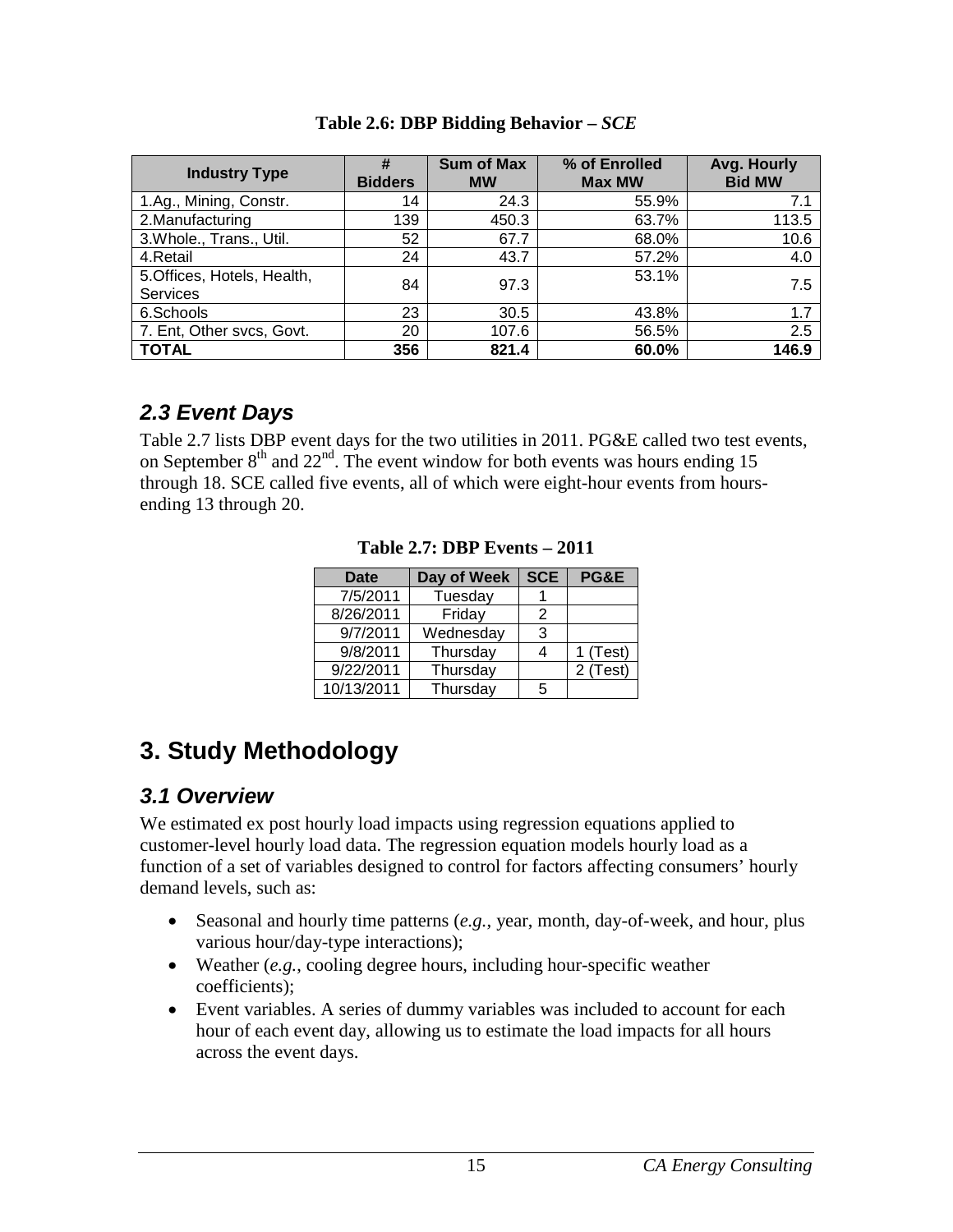The models use the level of hourly demand (kW) as the dependent variable and a separate equation is estimated for each enrolled customer. As a result, the coefficients on the event day/hour variables are direct estimates of the ex post load impacts. For example, a DBP hour 15 event coefficient of -100 would mean that the customer reduced load by 100 kWh during hour 15 of that event day relative to its normal usage in that hour. Weekends and holidays were excluded from the estimation database.<sup>12</sup>

## <span id="page-20-0"></span>*3.2 Description of methods*

#### <span id="page-20-1"></span>**3.2.1 Regression Model**

The model shown below was separately estimated for each enrolled customer. Table 3.1 describes the terms included in the equation.

$$
Q_{t} = a + \sum_{Evt=1}^{E} \sum_{i=1}^{24} (b_{i,Evt}^{DBP} \times h_{i,t} \times DBP_{t}) + b^{MornLoad} \times MonLoad_{t} + \sum_{i=1}^{24} (b_{i}^{OTH} \times h_{i,t} \times OtherEvt_{i,t})
$$
  
+  $\sum_{i=1}^{24} (b_{i}^{CDH} \times h_{i,t} \times CDH_{t}) + \sum_{i=2}^{24} (b_{i}^{MON} \times h_{i,t} \times MON_{t}) + \sum_{i=2}^{24} (b_{i}^{FRI} \times h_{i,t} \times FRI_{t}) + \sum_{i=2}^{24} (b_{i}^{h} \times h_{i,t})$   
+  $\sum_{i=2}^{5} (b_{i}^{DTYPE} \times DTYPE_{i,t}) + \sum_{i=6}^{10} (b_{i}^{MONTH} \times MONTH_{i,t}) + b_{i}^{Summer} \times Summer_{t}$   
+  $\sum_{i=1}^{24} (b_{i}^{CDH,S} \times h_{i,t} \times Summer_{t} \times CDH_{t}) + \sum_{i=2}^{24} (b_{i}^{MON,S} \times h_{i,t} \times Summer_{t} \times MON_{t})$   
+  $\sum_{i=2}^{24} (b_{i}^{FRI,S} \times h_{i,t} \times Summer_{t} \times FRI_{t}) + \sum_{i=2}^{24} (b_{i}^{h,S} \times h_{i,t} \times Summer_{t}) + e_{t}$ 

<span id="page-20-2"></span><sup>&</sup>lt;sup>12</sup> Including weekends and holidays would require the addition of variables to capture the fact that load levels and patterns on weekends and holidays can differ greatly from those of non-holiday weekdays. Because event days do not occur on weekends or holidays, the exclusion of these data does not affect the model's ability to estimate ex post load impacts.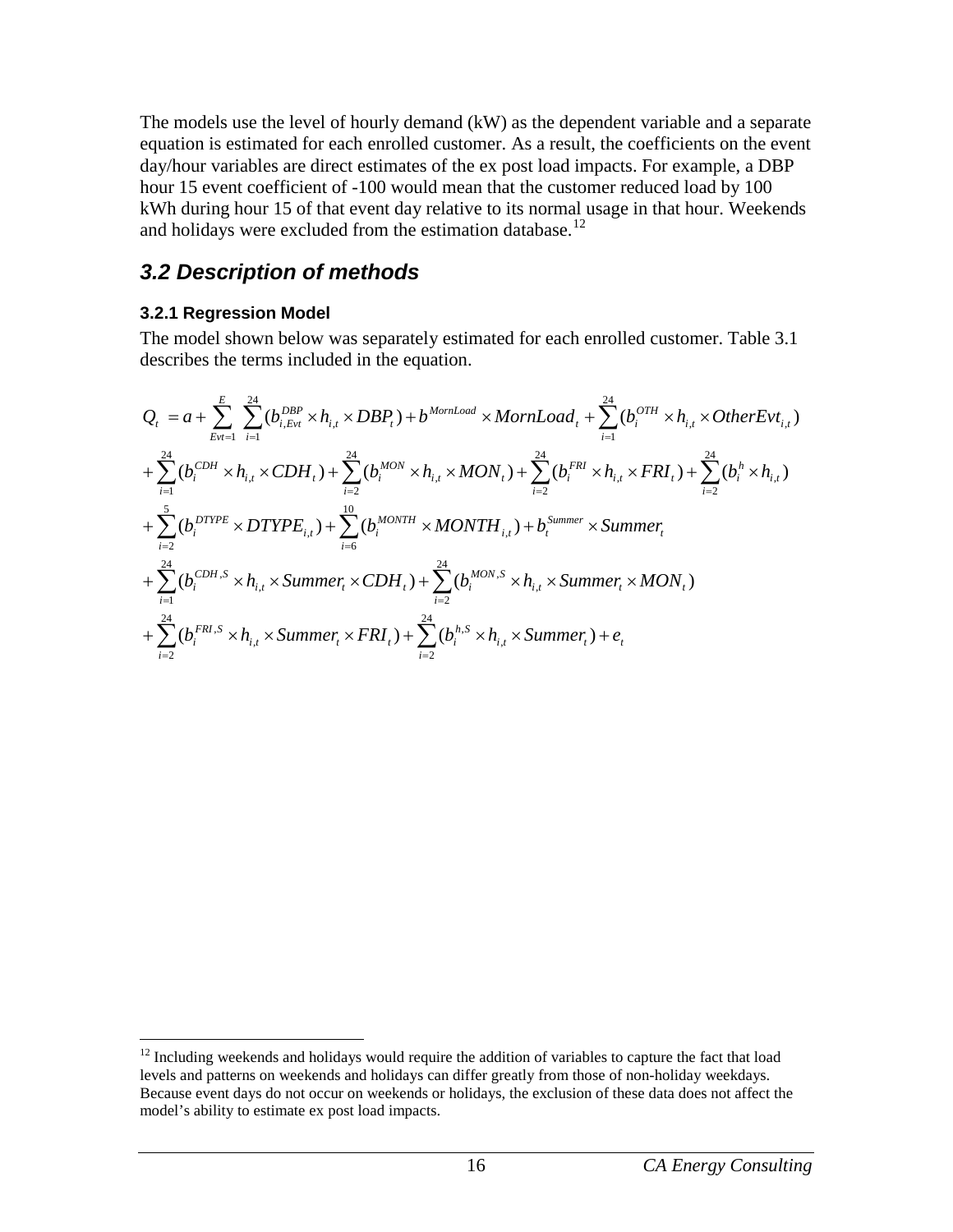| <b>Variable Name</b><br>/ Term | <b>Variable / Term Description</b>                                                        |  |  |  |  |
|--------------------------------|-------------------------------------------------------------------------------------------|--|--|--|--|
|                                | the demand in hour <i>t</i> for a customer enrolled in DBP prior to the last event        |  |  |  |  |
| $Q_t$                          | date                                                                                      |  |  |  |  |
| The various <i>b</i> 's        | the estimated parameters                                                                  |  |  |  |  |
| $h_{i,t}$                      | a dummy variable for hour i                                                               |  |  |  |  |
| $DBP_t$                        | an indicator variable for program event days                                              |  |  |  |  |
| CDH <sub>t</sub>               | cooling degree hours <sup>13</sup>                                                        |  |  |  |  |
| E                              | the number of event days that occurred during the program year                            |  |  |  |  |
| $MornLoad_t$                   | a variable equal to the average of the day's load in hours 1 through 10                   |  |  |  |  |
| OtherEvt $_t$                  | equals one in the event hours of other demand response programs in which                  |  |  |  |  |
|                                | the customer is enrolled                                                                  |  |  |  |  |
| MON <sub>t</sub>               | a dummy variable for Monday                                                               |  |  |  |  |
| $FRI_t$                        | a dummy variable for Friday                                                               |  |  |  |  |
| $DTYPE_{it}$                   | a series of dummy variables for each day of the week                                      |  |  |  |  |
| $MONTH_{it}$                   | a series of dummy variables for each month                                                |  |  |  |  |
| $Summer_t$                     | a variable indicating summer months (defined as mid-June through mid-                     |  |  |  |  |
|                                | August) <sup>14</sup> , which is interacted with the weather and hourly profile variables |  |  |  |  |
| $e_t$                          | the error term.                                                                           |  |  |  |  |

<span id="page-21-1"></span>**Table 3.1: Descriptions of Terms included in the Ex Post Regression Equation**

The "morning load" variable was used in lieu of a more formal autoregressive structure in order to adjust the model to account for the level of load on a particular day. Because of the autoregressive nature of the morning load variable, no further correction for serial correlation was performed in these models.

Separate models were estimated for each customer. The load impacts were aggregated across customer accounts as appropriate to arrive at program-level load impacts, as well as load impacts by industry group and local capacity area (LCA).

#### <span id="page-21-0"></span>**3.2.2 Development of Uncertainty-Adjusted Load Impacts**

The Load Impact Protocols require the estimation of uncertainty-adjusted load impacts. In the case of ex post load impacts, the parameters that constitute the load impact estimates are not estimated with certainty. We base the uncertainty-adjusted load impacts on the variances associated with the estimated load impact coefficients.

Specifically, we added the variances of the estimated load impacts across the customers who submit a bid for the event in question. These aggregations were performed at either the program level, by industry group, or by LCA, as appropriate. The uncertaintyadjusted scenarios were then simulated under the assumption that each hour's load impact is normally distributed with the mean equal to the sum of the estimated load impacts and the standard deviation equal to the square root of the sum of the variances of the errors

<span id="page-21-2"></span><sup>&</sup>lt;sup>13</sup> Cooling degree hours (CDH) was defined as  $MAX[0, Temperature - 50]$ , where Temperature is the hourly temperature in degrees Fahrenheit. Customer-specific CDH values are calculated using data from the most appropriate weather station.

<span id="page-21-3"></span><sup>&</sup>lt;sup>14</sup> This variable was initially designed to reflect the load changes that occur when schools are out of session. We have found the variables to a useful part of the base specification, as they reflect changes in usage patterns and weather response that differ during the analysis timeframe for many customers, even those that are not schools.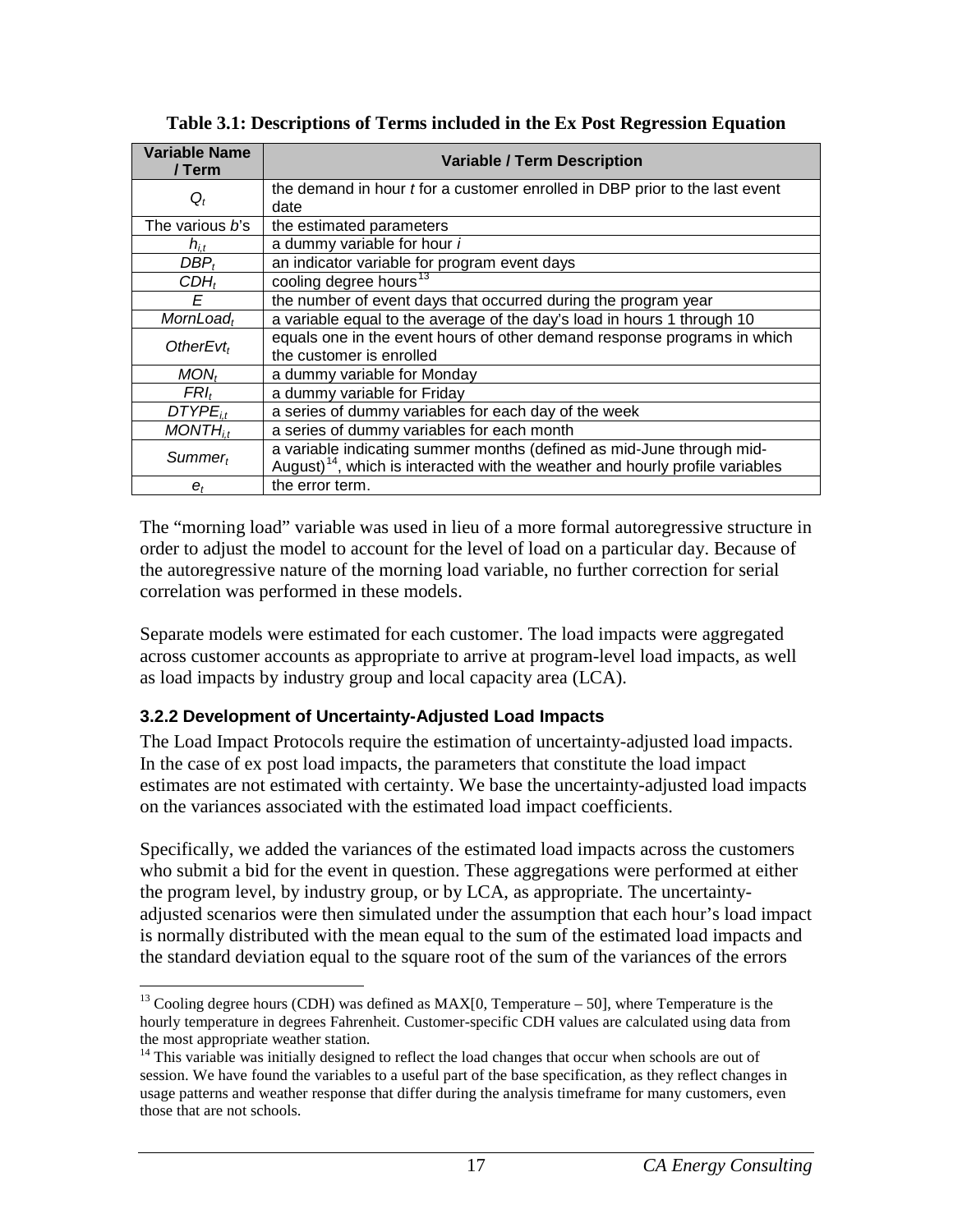around the estimates of the load impacts. Results for the  $10^{th}$ ,  $30^{th}$ ,  $70^{th}$ , and  $90^{th}$ percentile scenarios are generated from these distributions.

## <span id="page-22-0"></span>**4. Detailed Study Findings**

The primary objective of the ex post evaluation is to estimate the aggregate and percustomer DBP event-day load impacts for each utility. In this section we first summarize the estimated DBP load impacts for both utilities' using a metric of estimated *average hourly load impacts* by event and for the average event. We also report average hourly load impacts for the average event by industry type and local capacity area. We then present tables of *hourly* load impacts for an *average event* (also referred to as a "typical event day") in the format required by the Load Impact Protocols adopted by the California Public Utilities Commission (CPUC) in Decision (D.) 08-04-050 ("the Protocols"), including risk-adjusted load impacts at different probability levels, and figures that illustrate the reference loads, observed loads and estimated load impacts. The section concludes with an assessment of the effects of TA/TI and AutoDR.

On a summary level, the average event-hour load impact per enrolled customer was 55 kW for PG&E's program and 53 kW for SCE's program.

## <span id="page-22-1"></span>*4.1 PG&E Load Impacts*

### <span id="page-22-2"></span>**4.1.1 Average Hourly Load Impacts by Industry Group and LCA**

Table 4.1 summarizes average hourly reference loads and load impacts at the program level for each of PG&E's two DBP events. The average hourly load impact across both events was 57 MW. The average load impact on the first event day was 20 MW higher than the load impact on the second event day. On average, the load impacts were 7.0 percent of the total reference load.

<span id="page-22-3"></span>

| <b>Event</b> | Date      | Day of<br><b>Week</b> | <b>Estimated</b><br><b>Reference Load</b><br>(MW) | <b>Observed</b><br>Load (MW) | <b>Estimated Load</b><br>Impact (MW) | % LI |
|--------------|-----------|-----------------------|---------------------------------------------------|------------------------------|--------------------------------------|------|
|              | 9/8/2011  | Thursday              | 810                                               | 742                          | 67                                   | 8.3% |
|              | 9/22/2011 | Thursday              | 825                                               | 779                          |                                      | 5.6% |
|              |           | Average               | 818                                               | 761                          | 57                                   | 7.0% |
|              |           | Std. Dev.             |                                                   | 26                           | 15                                   | 1.8% |

| Table 4.1: 2011 Average Hourly Load Impacts by Event, <i>PG&amp;E</i> |  |  |
|-----------------------------------------------------------------------|--|--|
|                                                                       |  |  |

Table 4.2 compares the bid quantities to the estimated load impacts for each event. Across both events, the bid amount averaged approximately 57.6 MW, while the estimated average hourly load impact was 56.9 MW. The average bid realization rate (estimated load impacts as a percentage of bid amounts) across all event hours was 99 percent.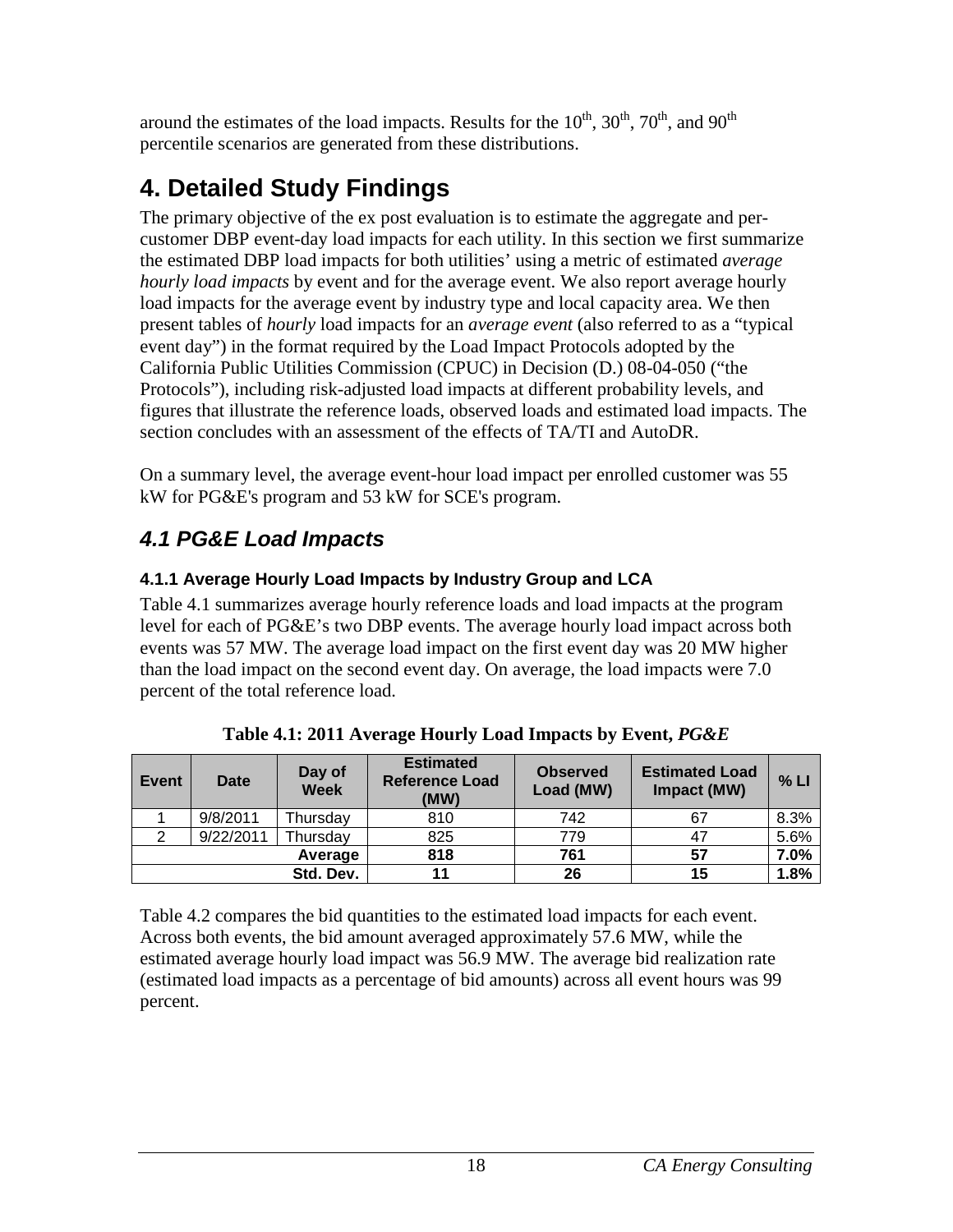<span id="page-23-0"></span>

| Event | Date      | Day of<br><b>Week</b> | <b>Average Bid</b><br><b>Quantity (MW)</b> | <b>Estimated Load</b><br>Impact (MW) | LI as % of Bid<br><b>Amount</b> |
|-------|-----------|-----------------------|--------------------------------------------|--------------------------------------|---------------------------------|
|       | 9/8/2011  | Thursdav              | 64.7                                       | 67.2                                 | 104%                            |
|       | 9/22/2011 | Thursday              | 50.5                                       | 46.5                                 | 92%                             |
|       |           | Average               | 57.6                                       | 56.9                                 | 99%                             |

**Table 4.2: 2011 Average Hourly Bid Realization Rates by Event***, PG&E*

Table 4.3 summarizes average hourly DBP load impacts at the program level (i.e., including both bidders and non-bidders) and by industry group for each of PG&E's event days. Across all event hours, the average hourly load impact was 57 MW, or 7.0 percent of enrolled load. The Manufacturing industry group accounted for the largest share of the load impacts.

| <b>Industry Group</b>                                     | # of Service<br><b>Accounts</b> | <b>Estimated</b><br><b>Reference</b><br>Load (MW) | <b>Observed</b><br>Load (MW) | <b>Estimated</b><br><b>Load Impact</b><br>(MW) | % LI    |
|-----------------------------------------------------------|---------------------------------|---------------------------------------------------|------------------------------|------------------------------------------------|---------|
| Agriculture, Mining,<br>& Construction                    | 105.5                           | 36.9                                              | 35.9                         | 1.0                                            | 2.7%    |
| Manufacturing                                             | 216                             | 326.6                                             | 294.8                        | 31.8                                           | 9.7%    |
| Wholesale,<br>Transportation, &<br><b>Other Utilities</b> | 153                             | 73.2                                              | 55.2                         | 18.0                                           | 24.6%   |
| <b>Retail Stores</b>                                      | 133                             | 22.8                                              | 20.9                         | 1.9                                            | 8.5%    |
| Offices, Hotels,<br>Health, Services                      | 270                             | 246.2                                             | 245.4                        | 0.8                                            | 0.3%    |
| <b>Schools</b>                                            | 37                              | 18.8                                              | 19.4                         | $-0.5$                                         | $-2.7%$ |
| Entertainment, Other<br>Services,<br>Government           | 122                             | 92.2                                              | 88.5                         | 3.7                                            | 4.0%    |
| Other or Unknown                                          | 2                               | 0.8                                               | 0.7                          | 0.1                                            | 8.6%    |
| Total                                                     | 1,039                           | 817.6                                             | 760.7                        | 56.9                                           | $7.0\%$ |

<span id="page-23-1"></span>**Table 4.3: 2011 Average Hourly Load Impacts – PG&E DBP,** *by Industry Group*

Table 4.4 summarizes load impacts by local capacity area (LCA), showing that the highest share of the load impacts came from service accounts not associated with any LCA.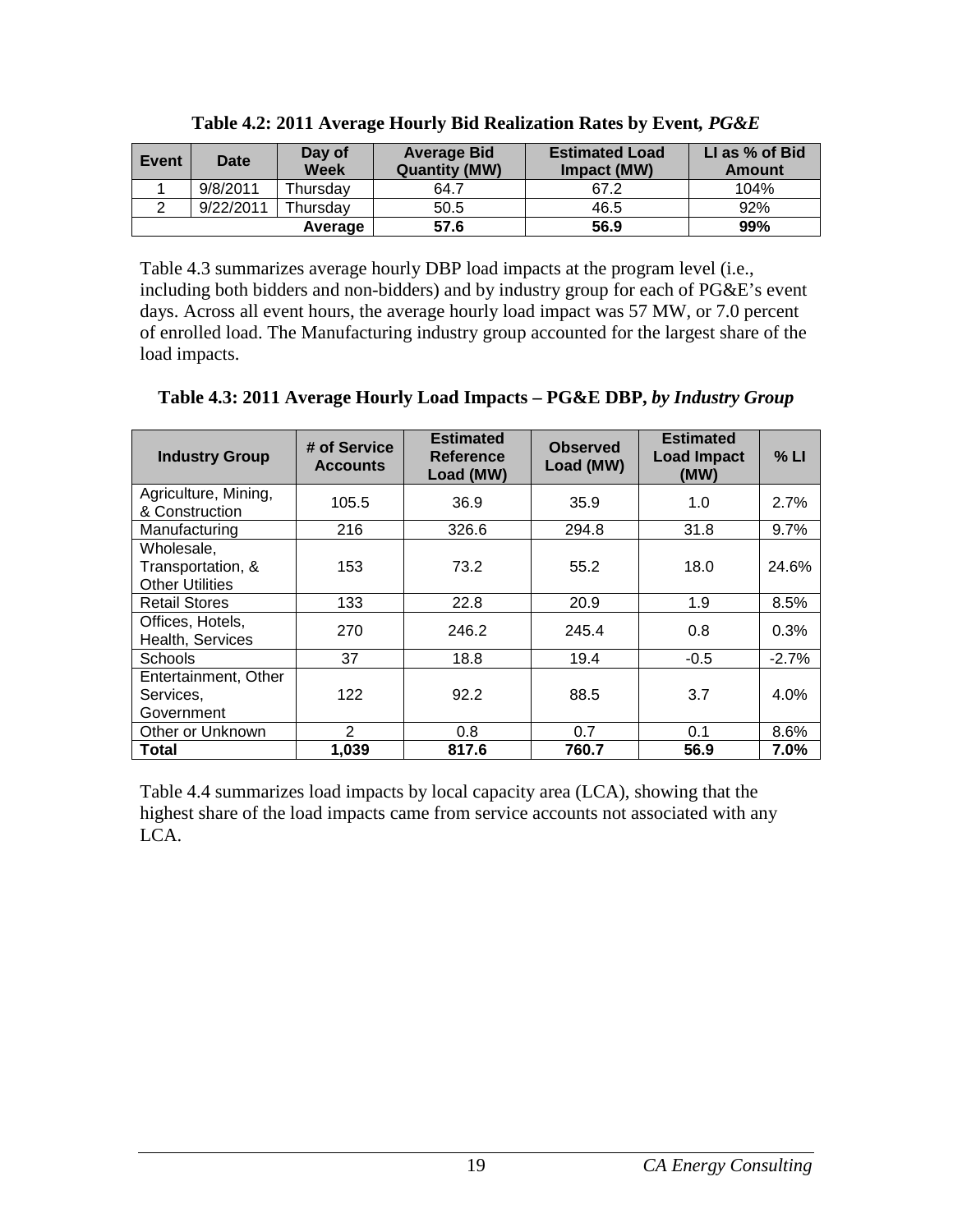<span id="page-24-1"></span>

| Local<br><b>Capacity</b><br><b>Area</b> | # of Service<br><b>Accounts</b> | <b>Estimated Reference</b><br>Load (MW) | <b>Observed</b><br>Load (MW) | <b>Estimated Load</b><br>Impact (MW) | % LI    |
|-----------------------------------------|---------------------------------|-----------------------------------------|------------------------------|--------------------------------------|---------|
| <b>Greater Bay</b><br>Area              | 483                             | 395.2                                   | 390.1                        | 5.1                                  | 1.3%    |
| Greater<br>Fresno                       | 55                              | 34.9                                    | 32.5                         | 2.4                                  | 6.8%    |
| Humboldt                                | 13                              | 2.1                                     | 1.3                          | 0.8                                  | 39.3%   |
| <b>Kern</b>                             | 53                              | 22.6                                    | 18.9                         | 3.8                                  | 16.7%   |
| <b>Northern</b><br>Coast                | 74                              | 31.2                                    | 31.3                         | $-0.2$                               | $-0.5%$ |
| Sierra                                  | 48                              | 12.0                                    | 11.4                         | 0.6                                  | 4.7%    |
| <b>Stockton</b>                         | 26                              | 4.9                                     | 5.1                          | $-0.2$                               | $-3.6%$ |
| Not in any<br><b>LCA</b>                | 287                             | 314.7                                   | 270.1                        | 44.6                                 | 14.2%   |
| Total                                   | 1,039                           | 817.6                                   | 760.7                        | 56.9                                 | 7.0%    |

**Table 4.4: 2011 Average Hourly Load Impacts – PG&E DBP,** *by LCA*

#### <span id="page-24-0"></span>**4.1.2 Hourly Load Impacts**

Table 4.5 presents hourly PG&E DBP load impacts at the program level in the manner required by the Protocols. DBP load impacts were estimated from the individual customer regressions for customers enrolled at the time of either event. Hourly load impacts average 57 MW, which represents approximately 7.0 percent of the total DBP reference load for enrolled customers.

PG&E has two very different types of customers in DBP: those who are dually enrolled in Base Interruptible Program (BIP) and those who are not. The customers who are enrolled in both DBP and BIP tend to be larger and much more demand responsive than the customers who are only enrolled in DBP. During the first event, approximately 49.5 of the 67 MW total load impact comes from the DBP/BIP-overlap customers. During the second event, approximately 40 of the 47 MW total load impact comes from the dually enrolled customers.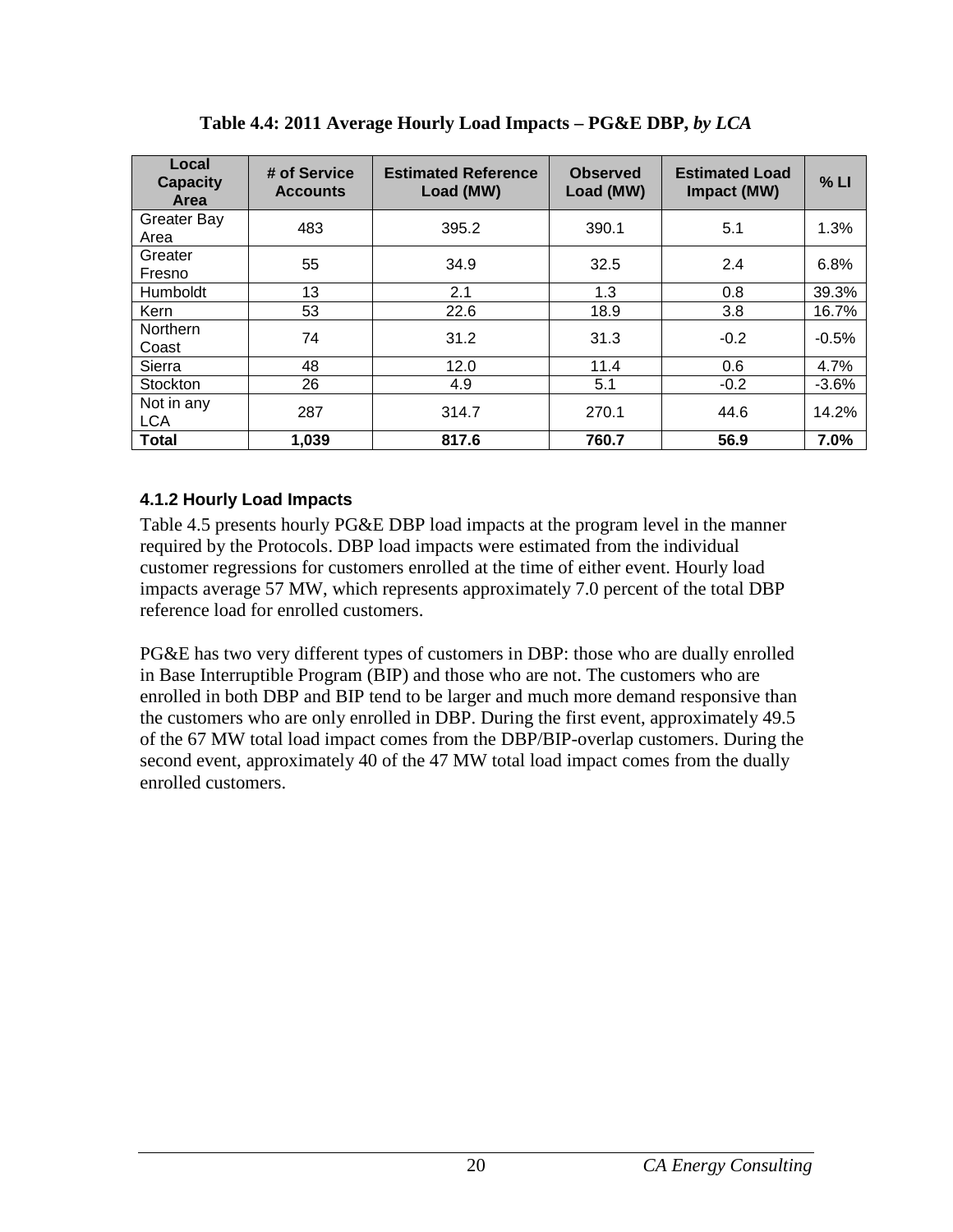<span id="page-25-0"></span>

| Hour           | <b>Estimated</b><br><b>Reference Load</b> | Observed<br><b>Event Dav</b><br>Load                      | <b>Estimated</b><br><b>Load Impact</b> | Weighted<br>Average                     |          |          | Uncertainty Adjusted Impact (MWh/ hr)- Percentiles    |          |          |
|----------------|-------------------------------------------|-----------------------------------------------------------|----------------------------------------|-----------------------------------------|----------|----------|-------------------------------------------------------|----------|----------|
| Ending         | (MWh/hour)                                | (MWh/hour)                                                | (MWh/hour)                             | Temperature $(^{\circ}F)$               | 10th%ile | 30th%ile | 50th%ile                                              | 70th%ile | 90th%ile |
| 1              | 667.2                                     | 665.7                                                     | 1.5                                    | 66                                      | $-7.3$   | $-2.1$   | 1.5                                                   | 5.2      | 10.4     |
| $\overline{2}$ | 659.1                                     | 658.9                                                     | 0.1                                    | 65                                      | $-8.7$   | $-3.5$   | 0.1                                                   | 3.7      | 9.0      |
| 3              | 652.0                                     | 653.5                                                     | $-1.5$                                 | 63                                      | $-10.3$  | $-5.1$   | $-1.5$                                                | 2.1      | 7.3      |
| 4              | 649.6                                     | 650.4                                                     | $-0.8$                                 | 62                                      | $-9.7$   | $-4.4$   | $-0.8$                                                | 2.8      | 8.0      |
| 5              | 658.7                                     | 659.6                                                     | $-0.8$                                 | 61                                      | $-9.6$   | $-4.4$   | $-0.8$                                                | 2.8      | 8.0      |
| 6              | 689.7                                     | 693.4                                                     | $-3.7$                                 | 61                                      | $-12.5$  | $-7.3$   | $-3.7$                                                | $-0.1$   | 5.1      |
| $\overline{7}$ | 734.1                                     | 738.7                                                     | $-4.6$                                 | 60                                      | $-13.4$  | $-8.2$   | $-4.6$                                                | $-1.0$   | 4.2      |
| 8              | 758.0                                     | 758.0                                                     | 0.0                                    | 60                                      | $-8.8$   | $-3.6$   | 0.0                                                   | 3.6      | 8.8      |
| 9              | 783.1                                     | 786.0                                                     | $-2.9$                                 | 63                                      | $-11.7$  | $-6.5$   | $-2.9$                                                | 0.7      | 5.9      |
| 10             | 802.1                                     | 807.9                                                     | $-5.8$                                 | 66                                      | $-14.6$  | $-9.4$   | $-5.8$                                                | $-2.2$   | 3.0      |
| 11             | 818.6                                     | 824.8                                                     | $-6.1$                                 | 70                                      | $-14.9$  | $-9.7$   | $-6.1$                                                | $-2.5$   | 2.7      |
| 12             | 829.6                                     | 833.7                                                     | $-4.1$                                 | 74                                      | $-12.9$  | $-7.7$   | $-4.1$                                                | $-0.5$   | 4.7      |
| 13             | 832.6                                     | 835.5                                                     | $-2.9$                                 | 77                                      | $-11.8$  | $-6.5$   | $-2.9$                                                | 0.7      | 5.9      |
| 14             | 841.7                                     | 827.5                                                     | 14.2                                   | 80                                      | 5.4      | 10.6     | 14.2                                                  | 17.8     | 23.0     |
| 15             | 840.4                                     | 781.4                                                     | 59.0                                   | 82                                      | 50.2     | 55.4     | 59.0                                                  | 62.6     | 67.8     |
| 16             | 825.6                                     | 763.4                                                     | 62.2                                   | 84                                      | 53.4     | 58.6     | 62.2                                                  | 65.8     | 71.0     |
| 17             | 817.5                                     | 758.4                                                     | 59.1                                   | 84                                      | 50.3     | 55.5     | 59.1                                                  | 62.8     | 68.0     |
| 18             | 786.7                                     | 739.6                                                     | 47.1                                   | 82                                      | 38.3     | 43.5     | 47.1                                                  | 50.7     | 55.9     |
| 19             | 762.4                                     | 739.2                                                     | 23.3                                   | 79                                      | 14.4     | 19.6     | 23.3                                                  | 26.9     | 32.1     |
| 20             | 749.5                                     | 738.4                                                     | 11.1                                   | 74                                      | 2.3      | 7.5      | 11.1                                                  | 14.7     | 19.9     |
| 21             | 739.7                                     | 729.7                                                     | 10.0                                   | 71                                      | 1.2      | 6.4      | 10.0                                                  | 13.6     | 18.8     |
| 22             | 725.5                                     | 718.6                                                     | 6.9                                    | 69                                      | $-2.0$   | 3.3      | 6.9                                                   | 10.5     | 15.7     |
| 23             | 704.3                                     | 701.2                                                     | 3.1                                    | 68                                      | $-5.8$   | $-0.6$   | 3.1                                                   | 6.7      | 11.9     |
| 24             | 689.7                                     | 687.0                                                     | 2.8                                    | 67                                      | $-6.1$   | $-0.9$   | 2.8                                                   | 6.4      | 11.6     |
|                | <b>Reference Energy</b>                   | <b>Estimated</b><br><b>Event Day</b><br><b>Energy Use</b> | Change in<br><b>Energy Use</b>         | <b>Cooling Degree</b><br>Hours (Base 75 |          |          | Uncertainty Adjusted Impact (MWh/ hour) - Percentiles |          |          |
|                | Use (MWh)                                 | (MWh)                                                     | (MWh)                                  | oF                                      | 10th     | 30th     | 50th                                                  | 70th     | 90th     |
| <b>Daily</b>   | 18,018                                    | 17,751                                                    | 267                                    | 33.9                                    | n/a      | n/a      | n/a                                                   | n/a      | n/a      |

**Table 4.5: DBP Hourly Load Impacts for the Average Event Day –** *PG&E*

The top portion of Figure 4.1 illustrates the reference load and observed load for the DBP test event. The lower portion of the figure displays the estimated DBP load impacts (which are labeled on the right y-axis).

The full set of tables required by the Protocols, including tables for each local capacity area, are in the Excel file attached as an Appendix to this report.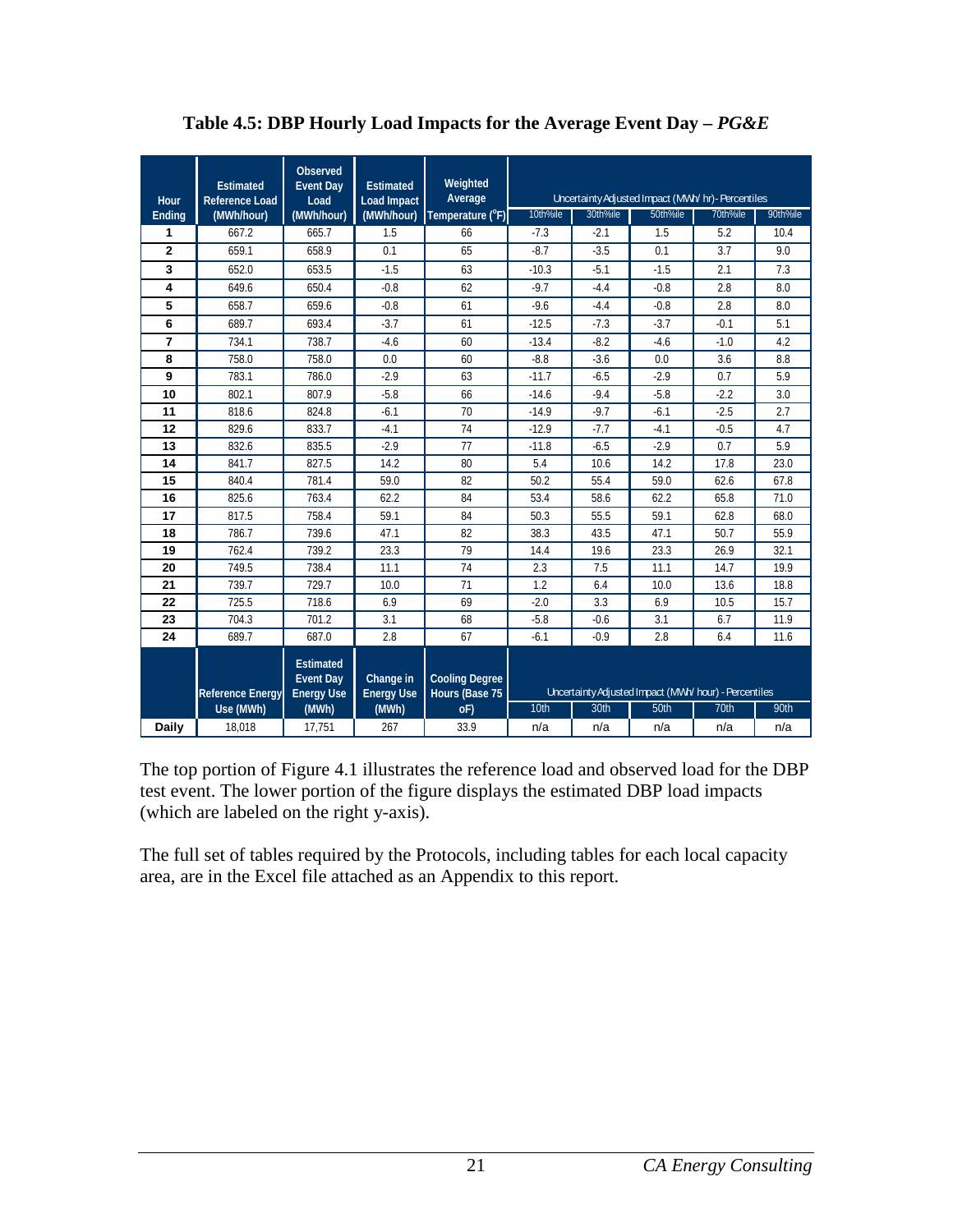<span id="page-26-3"></span>

**Figure 4.1: 2011 DBP Load Impacts –** *PG&E*

## <span id="page-26-0"></span>*4.2 SCE Load Impacts*

#### <span id="page-26-1"></span>**4.2.1 Average Hourly Load Impacts by Industry Group and LCA**

Table 4.6 summarizes average hourly reference loads and load impacts at the program level for each of SCE's four DBP events.<sup>[15](#page-26-4)</sup> Across all events, the average hourly load impact was approximately 78 MW. The load impacts showed little variation across event days, with a low of 70 MW, a high of 89.5 MW, and a standard deviation of 8 MW. On average, the load impacts were 7.6 percent of the total reference load.

<span id="page-26-2"></span>

| Event          | Date      | Day of<br><b>Week</b> | <b>Estimated</b><br><b>Reference Load</b><br>(MW) | <b>Observed</b><br>Load (MW) | <b>Estimated Load</b><br>Impact (MW) | % LI |
|----------------|-----------|-----------------------|---------------------------------------------------|------------------------------|--------------------------------------|------|
|                | 7/5/2011  | Tuesday               | 939.0                                             | 865.0                        | 74.0                                 | 7.9% |
| 2              | 8/26/2011 | Friday                | 1,036.0                                           | 965.7                        | 70.3                                 | 6.8% |
| 3              | 9/7/2011  | Wednesday             | 1,069.0                                           | 992.3                        | 76.8                                 | 7.2% |
| $\overline{4}$ | 9/8/2011  | Thursday              | 1,051.5                                           | 962.0                        | 89.5                                 | 8.5% |
|                |           | Average               | 1,023.9                                           | 946.2                        | 77.7                                 | 7.6% |
|                |           | Std. Dev.             | 58.2                                              | 55.8                         | 8.3                                  | 0.8% |

**Table 4.6: 2011 Average Hourly Load Impacts by Event,** *SCE*

<span id="page-26-4"></span><sup>&</sup>lt;sup>15</sup> A fifth event day was called on October 13, 2011, but this date falls outside of our analysis timeframe, which ends on September 30, 2011.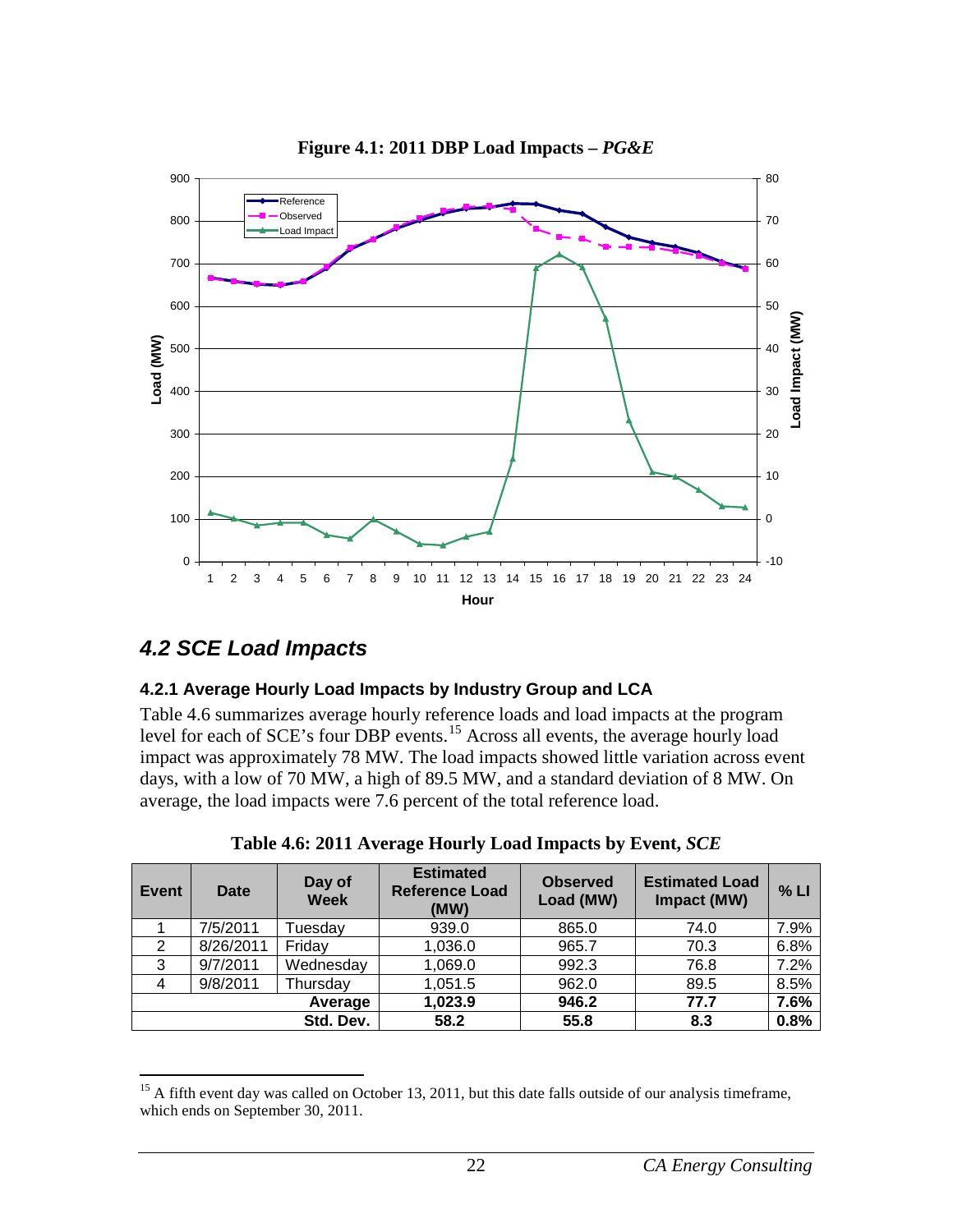Table 4.7 compares the bid quantities to the estimated load impacts for each event. Across all events, the bid amount averaged approximately 129.1 MW, while the estimated average hourly load impact was 77.7 MW. The average bid realization rate (estimated load impacts as a percentage of bid amounts) across all event hours was 60 percent.

<span id="page-27-0"></span>

| Event | Date      | Day of<br><b>Week</b> | <b>Average Bid</b><br><b>Quantity (MW)</b> | <b>Estimated Load</b><br>Impact (MW) | LI as % of Bid<br><b>Amount</b> |
|-------|-----------|-----------------------|--------------------------------------------|--------------------------------------|---------------------------------|
|       | 7/5/2011  | Tuesday               | 134.2                                      | 74.0                                 | 55%                             |
| 2     | 8/26/2011 | Friday                | 111.7                                      | 70.3                                 | 63%                             |
| 3     | 9/7/2011  | Wednesday             | 132.1                                      | 76.8                                 | 58%                             |
|       | 9/8/2011  | Thursday              | 138.5                                      | 89.5                                 | 65%                             |
|       |           | Average               | 129.1                                      | 77.7                                 | 60%                             |

**Table 4.7: 2011 Average Hourly Bid Realization Rates by Event***, SCE*

Tables 4.8 and 4.9 summarize average hourly load impacts for the average event by industry group and LCA. Manufacturing service accounts accounted for the largest share of the load impacts. By region, the highest share of the average load impact came from the LA Basin.

<span id="page-27-1"></span>

| <b>Industry Group</b>                                     | # of Service<br><b>Accounts</b> | <b>Estimated</b><br><b>Reference</b><br>Load (MW) | <b>Observed</b><br>Load (MW) | <b>Estimated</b><br><b>Load Impact</b><br>(MW) | % LI  |
|-----------------------------------------------------------|---------------------------------|---------------------------------------------------|------------------------------|------------------------------------------------|-------|
| Agriculture, Mining,<br>& Construction                    | 29                              | 27.2                                              | 24.4                         | 2.9                                            | 10.5% |
| Manufacturing                                             | 333                             | 532.9                                             | 472.1                        | 60.8                                           | 11.4% |
| Wholesale,<br>Transportation, &<br><b>Other Utilities</b> | 155                             | 59.5                                              | 51.5                         | 8.0                                            | 13.5% |
| <b>Retail Stores</b>                                      | 202                             | 60.1                                              | 58.1                         | 2.0                                            | 3.4%  |
| Offices, Hotels,<br>Health, Services                      | 231                             | 145.5                                             | 144.4                        | 1.1                                            | 0.7%  |
| Schools                                                   | 300                             | 39.5                                              | 38.1                         | 1.4                                            | 3.4%  |
| Entertainment, Other<br>Services,<br>Government           | 104                             | 159.2                                             | 157.7                        | 1.5                                            | 1.0%  |
| Total                                                     | 1,354                           | 1,023.9                                           | 946.2                        | 77.7                                           | 7.6%  |

**Table 4.8: 2011 Average Hourly Load Impacts – SCE DBP,** *by Industry Group*

|  |  |  | Table 4.9: 2011 Average Hourly Load Impacts - SCE DBP, by LCA |
|--|--|--|---------------------------------------------------------------|
|--|--|--|---------------------------------------------------------------|

<span id="page-27-2"></span>

| # of<br><b>Service</b><br><b>Accounts</b> | <b>Estimated</b><br><b>Reference Load</b><br>(MW) | <b>Observed</b><br>Load (MW) | <b>Estimated</b><br><b>Load Impact</b><br>(MW) | % LI         |
|-------------------------------------------|---------------------------------------------------|------------------------------|------------------------------------------------|--------------|
| 1,059                                     | 673.0                                             | 620.5                        | 52.5                                           | 7.8%         |
| 64                                        | 137.3                                             | 122.9                        | 14.4                                           | 10.5%        |
|                                           |                                                   |                              |                                                | 5.0%         |
|                                           |                                                   |                              |                                                | 7.6%         |
|                                           | 230<br>1,354                                      | 213.5<br>1,023.9             | 202.8<br>946.2                                 | 10.7<br>77.7 |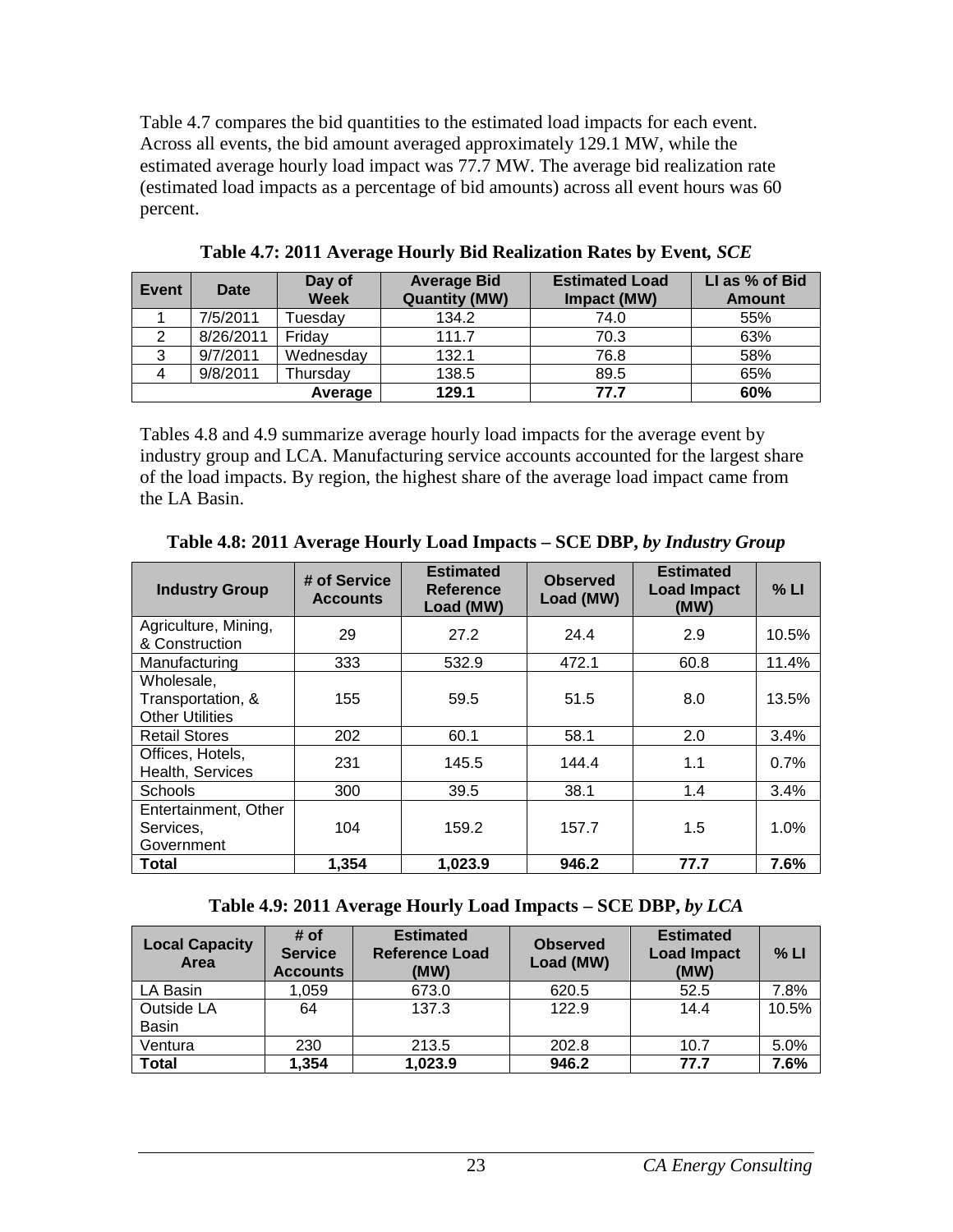#### <span id="page-28-0"></span>**4.2.2 Hourly Load Impacts**

Table 4.10 presents hourly load impacts at the program level for the average DBP event in the manner required by the Protocols. Hourly load impacts for the average event range from 65 MW to 84 MW. These load impacts represent 7.6 percent of the total enrolled DBP reference load.

| Hour           | <b>Estimated</b><br><b>Reference Load</b> | Observed<br><b>Event Dav</b><br>Load                      | <b>Estimated</b><br><b>Load Impact</b> | Weighted<br>Average                     |          |          | Uncertainty Adjusted Impact (MWh/ hr) - Percentiles   |          |          |
|----------------|-------------------------------------------|-----------------------------------------------------------|----------------------------------------|-----------------------------------------|----------|----------|-------------------------------------------------------|----------|----------|
| Ending         | (MWh/hour)                                | (MWh/hour)                                                | (MWh/hour)                             | Temperature $(^{\circ}F)$               | 10th%ile | 30th%ile | 50th%ile                                              | 70th%ile | 90th%ile |
| 1              | 812.2                                     | 794.0                                                     | 18.2                                   | 76                                      | 4.9      | 12.7     | 18.2                                                  | 23.6     | 31.5     |
| $\overline{2}$ | 800.7                                     | 785.1                                                     | 15.6                                   | 75                                      | 2.3      | 10.2     | 15.6                                                  | 21.1     | 29.0     |
| 3              | 789.9                                     | 776.0                                                     | 13.9                                   | 74                                      | 0.5      | 8.4      | 13.9                                                  | 19.3     | 27.2     |
| 4              | 790.5                                     | 778.6                                                     | 11.9                                   | 73                                      | $-1.4$   | 6.4      | 11.9                                                  | 17.4     | 25.3     |
| 5              | 810.0                                     | 800.0                                                     | 10.0                                   | 72                                      | $-3.3$   | 4.6      | 10.0                                                  | 15.5     | 23.4     |
| 6              | 855.4                                     | 846.3                                                     | 9.1                                    | 71                                      | $-4.3$   | 3.6      | 9.1                                                   | 14.6     | 22.5     |
| $\overline{7}$ | 905.2                                     | 900.1                                                     | 5.1                                    | 70                                      | $-8.2$   | $-0.3$   | 5.1                                                   | 10.6     | 18.5     |
| 8              | 951.6                                     | 957.0                                                     | $-5.4$                                 | 70                                      | $-18.7$  | $-10.9$  | $-5.4$                                                | 0.1      | 8.0      |
| 9              | 999.9                                     | 1.013.9                                                   | $-14.0$                                | 72                                      | $-27.4$  | $-19.5$  | $-14.0$                                               | $-8.6$   | $-0.7$   |
| 10             | 1.034.0                                   | 1.042.4                                                   | $-8.4$                                 | 76                                      | $-21.8$  | $-13.9$  | $-8.4$                                                | $-3.0$   | 4.9      |
| 11             | 1.065.6                                   | 1.066.1                                                   | $-0.5$                                 | 80                                      | $-13.8$  | $-5.9$   | $-0.5$                                                | 5.0      | 12.9     |
| 12             | 1.079.4                                   | 1.047.7                                                   | 31.6                                   | 83                                      | 18.3     | 26.2     | 31.6                                                  | 37.1     | 45.0     |
| 13             | 1.078.2                                   | 1,004.2                                                   | 74.0                                   | 86                                      | 60.7     | 68.6     | 74.0                                                  | 79.5     | 87.3     |
| 14             | 1,083.3                                   | 1.006.5                                                   | 76.8                                   | 88                                      | 63.5     | 71.4     | 76.8                                                  | 82.3     | 90.1     |
| 15             | 1,078.0                                   | 998.3                                                     | 79.7                                   | 89                                      | 66.4     | 74.3     | 79.7                                                  | 85.1     | 93.0     |
| 16             | 1,052.8                                   | 971.8                                                     | 81.0                                   | 90                                      | 67.6     | 75.5     | 81.0                                                  | 86.4     | 94.3     |
| 17             | 1,023.3                                   | 941.0                                                     | 82.4                                   | 89                                      | 69.1     | 77.0     | 82.4                                                  | 87.8     | 95.7     |
| 18             | 991.1                                     | 907.5                                                     | 83.6                                   | 89                                      | 70.3     | 78.2     | 83.6                                                  | 89.0     | 96.9     |
| 19             | 951.2                                     | 872.7                                                     | 78.5                                   | 88                                      | 65.2     | 73.0     | 78.5                                                  | 83.9     | 91.8     |
| 20             | 933.3                                     | 868.0                                                     | 65.2                                   | 85                                      | 51.9     | 59.8     | 65.2                                                  | 70.7     | 78.6     |
| 21             | 918.2                                     | 874.9                                                     | 43.3                                   | 82                                      | 30.0     | 37.9     | 43.3                                                  | 48.8     | 56.7     |
| 22             | 891.1                                     | 865.1                                                     | 25.9                                   | 79                                      | 12.6     | 20.5     | 25.9                                                  | 31.4     | 39.2     |
| 23             | 856.4                                     | 829.8                                                     | 26.5                                   | 77                                      | 13.2     | 21.1     | 26.5                                                  | 32.0     | 39.8     |
| 24             | 833.5                                     | 813.8                                                     | 19.7                                   | 76                                      | 6.3      | 14.2     | 19.7                                                  | 25.1     | 33.0     |
|                | <b>Reference Energy</b>                   | <b>Estimated</b><br><b>Event Day</b><br><b>Energy Use</b> | Change in<br><b>Energy Use</b>         | <b>Cooling Degree</b><br>Hours (Base 75 |          |          | Uncertainty Adjusted Impact (MWh/ hour) - Percentiles |          |          |
|                | Use (MWh)                                 | (MWh)                                                     | (MWh)                                  | oF)                                     | 10th     | 30th     | 50th                                                  | 70th     | 90th     |
| Daily          | 22,585                                    | 21,761                                                    | 824                                    | 132.2                                   | n/a      | n/a      | n/a                                                   | n/a      | n/a      |

<span id="page-28-1"></span>**Table 4.10: 2011 DBP Hourly Load Impacts for the Average Event Day,** *SCE*

The top portion of Figure 4.2 illustrates the hourly reference load and observed load for the average DBP event. The bottom portion of Figure 4.2 displays the estimated hourly load impacts (scale is presented on the right y-axis) for the average DBP event. Figure 4.3 shows the variability of estimated load impacts across events. The load impacts were quite consistent across events, particularly when compared to SCE's load impacts from the previous program year.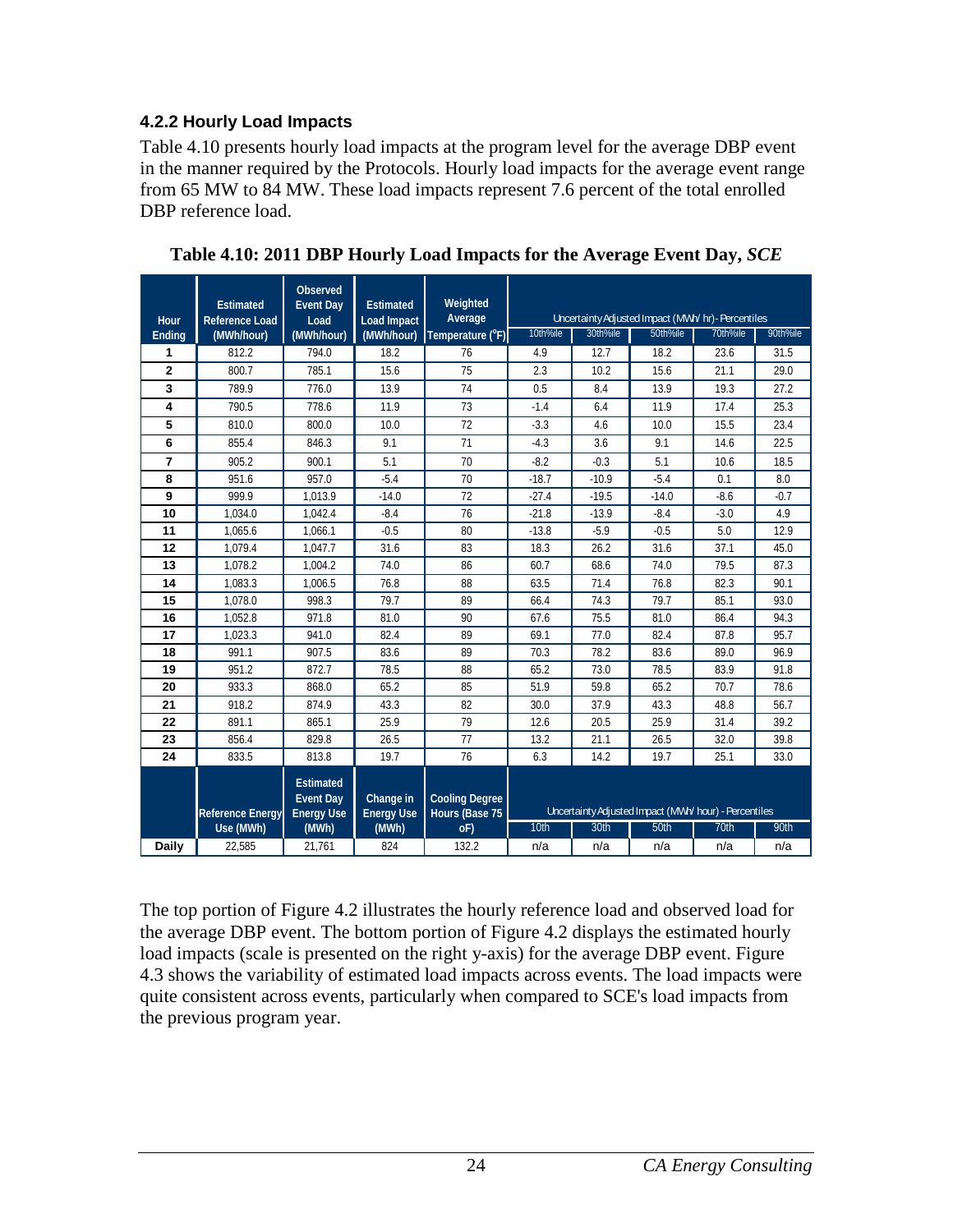<span id="page-29-1"></span>

**Figure 4.2: 2011 DBP Load Impacts –** *SCE*

<span id="page-29-2"></span>

### **Figure 4.3: 2011 Hourly Load Impacts by Event –** *SCE DBP*

## <span id="page-29-0"></span>*4.3 Effect of TA/TI and AutoDR on Load Impacts*

This section describes the ex post load impacts achieved by DBP customer accounts that participated in two demand response incentive programs: TA/TI and AutoDR.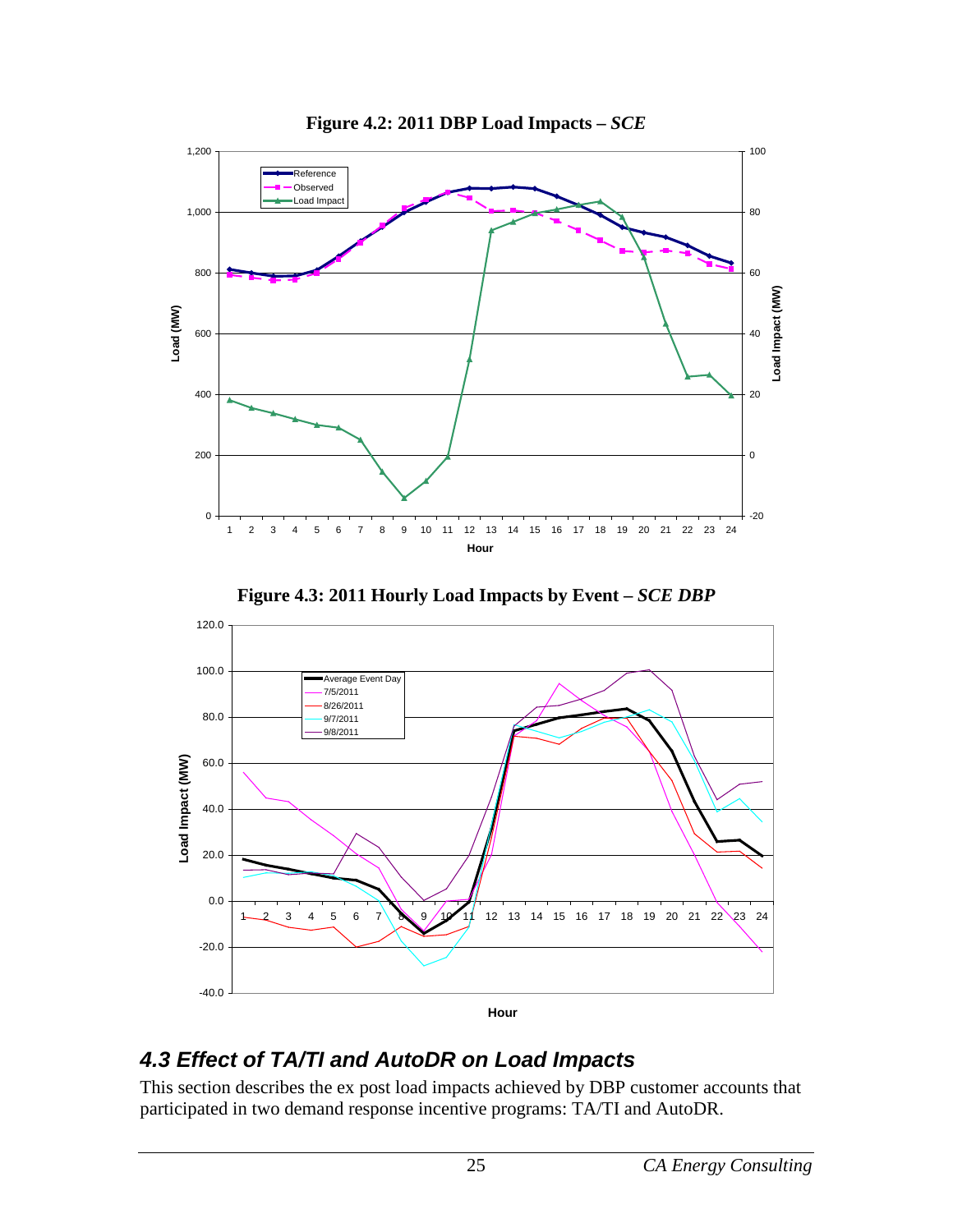The Technical Assistance and Technology Incentives (TA/TI) program has two parts: technical assistance in the form of energy audits, and technology incentives. The objective of the TA portion of the program is to subsidize customer energy audits that have the objective of identifying ways in which customers can reduce load during demand response events. The TI portion of the program then provides incentive payments for the installation of equipment or control software supporting DR.

The Automated Demand Response (AutoDR) program helps customers to activate DR strategies, such as managing lighting or heating, ventilation and air conditioning (HVAC) systems, whereby electrical usage can be automatically reduced or eliminated during times of high electricity prices or electricity system emergencies.

Our goal was to estimate both *total* and *incremental* load impacts for TA/TI and AutoDR. Total load impacts are simply the sum of the estimated load impacts for the TA/TI and AutoDR customers, as estimated using the methods described in Section 3.2.1. *Incremental* load impacts are the load impacts achieved by these customers less the amount of the load impact one would expect in the absence of TA/TI or AutoDR.

Given data limitations, we were unable to estimate reliable incremental load impacts. Specifically, we developed comparison groups according to industry classifications (SIC codes for SCE and NAICS codes for PG&E). Where possible, we compared customers within a 6-digit NAICS code or 4-digit SIC code. Where a comparison at this level of disaggregation was not possible, we compared at a higher level of industry aggregation, such as using one of the eight industry groups described in Section 2.2.1. Our findings revealed that the industry-level comparisons are based on too few customers to produce reliable results. We considered aggregating AutoDR and TA/TI customers into larger industry groups as a solution to the sample-size issue, but this solution raises serious questions about the comparability of the results between the two groups. We have found that percentage load impacts can vary substantially across industry sub-groups, which calls into question the reasonableness of comparing customers within a higher-level industry group (e.g., all manufacturing customers).

In addition, we lack sufficient information on the comparison and "treatment" (AutoDR or TA/TI) customers to ensure that the comparison is valid. Specifically, we do not know relevant information about the comparison group customers, such as details regarding their technological processes (and hence their ability to reduce load during event hours) or whether they possess enabling technology.

For each utility and incentive program, we present two tables. The first table  $(e.g., Table)$ 4.11) contains the overall average hourly load impacts provided by the service accounts that participated in TA/TI or AutoDR. The second table (e.g., Table 4.12) displays the number of service accounts by industry group for the comparison group customers and the AutoDR or TA/TI customers. This table format illustrates the small sample size issue described above.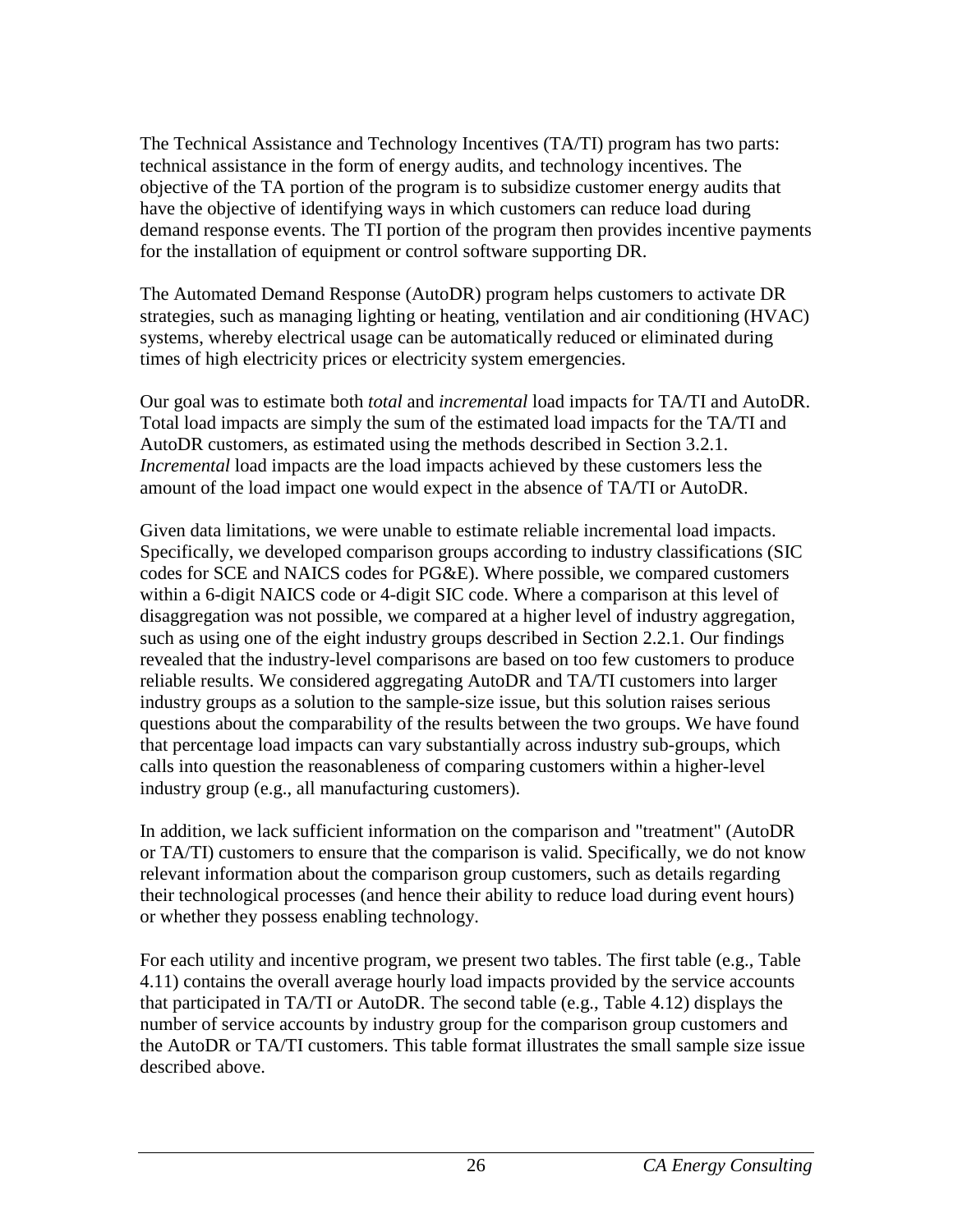The sub-sections below present the results for each of the utilities.

### <span id="page-31-0"></span>**PG&E**

*TA/TI*

According to data provided by PG&E, one DBP service account participating in the TA/TI program submitted a bid for the September 8, 2011 event. No such service accounts submitted a bid for the September 22, 2011 event.

Table 4.11 shows the event-specific load impact for the TA/TI participant. The TA/TI customer provided an average hourly load reduction of 122 kW, or 3.1 percent of their reference load.

**Table 4.11: Average Hourly Load Impacts by Event,** *PG&E TA/TI*

<span id="page-31-1"></span>

| <b>Event</b> | Number of | <b>Estimated Reference</b> | <b>Observed</b> | <b>Estimated Load</b> | % Load        |
|--------------|-----------|----------------------------|-----------------|-----------------------|---------------|
| Date         | SAIDs     | Load (kW)                  | Load (kW)       | Impact (kW)           | <b>Impact</b> |
| 9/8/2011     |           | 4.062                      | 3.940           | 122                   | 3.1%          |

As shown in Table 4.12, only one service account is present in the comparison and treatment groups, raising questions about the reasonableness of a comparison of the responsiveness between them.

<span id="page-31-2"></span>

|  |  | Table 4.12: Number of Service Accounts by Group, PG&E TA/TI |  |
|--|--|-------------------------------------------------------------|--|
|  |  |                                                             |  |

|        |                                           |                                                                   | Number of SAIDs |  |
|--------|-------------------------------------------|-------------------------------------------------------------------|-----------------|--|
|        |                                           | NAICS Code NAICS Description Basis of Comparison No TA/TI   TA/TI |                 |  |
| 541380 | <b>Testing Laboratories</b> 6-digit NAICS |                                                                   |                 |  |

### *AutoDR*

According to data provided by PG&E, an average of 65 DBP service accounts participating in the AutoDR program submitted a bid for the 2011 test events. Table 4.13 shows the average hourly load impact for the AutoDR participants, which was 16,835 kW, or 30 percent of their reference load. Note that the total and percentage load impacts are strongly influenced by one SAID that reduced its load by 100 percent, or 13.8 MW.

**Table 4.13: Average Hourly Load Impacts by Event,** *PG&E AutoDR*

<span id="page-31-3"></span>

| Event<br><b>Date</b> | Number of<br><b>SAIDs</b> | <b>Estimated Reference</b><br>Load (kW) | <b>Observed</b><br>Load (kW) | <b>Estimated Load</b><br>Impact (kW) | % Load<br><b>Impact</b> |
|----------------------|---------------------------|-----------------------------------------|------------------------------|--------------------------------------|-------------------------|
| 9/8/11               | 67                        | 50.772                                  | 35.720                       | 15.052                               | 29.6%                   |
| 9/22/11              | 62                        | 61.341                                  | 42.722                       | 18.618                               | 30.4%                   |
| Average              | 65                        | 56.057                                  | 39.221                       | 16.835                               | 30.0%                   |

AutoDR participants were spread across 25 6-digit NAICS industry codes. In nine of these industry groups, non-AutoDR bidders are present to serve as a comparison group. For the remaining 16 industry groups with Auto-DR customers, comparisons are made at a more aggregated level. The "Basis of Comparison" column identifies the industry level used for the comparison group. Table 4.14 shows the sample size by industry group.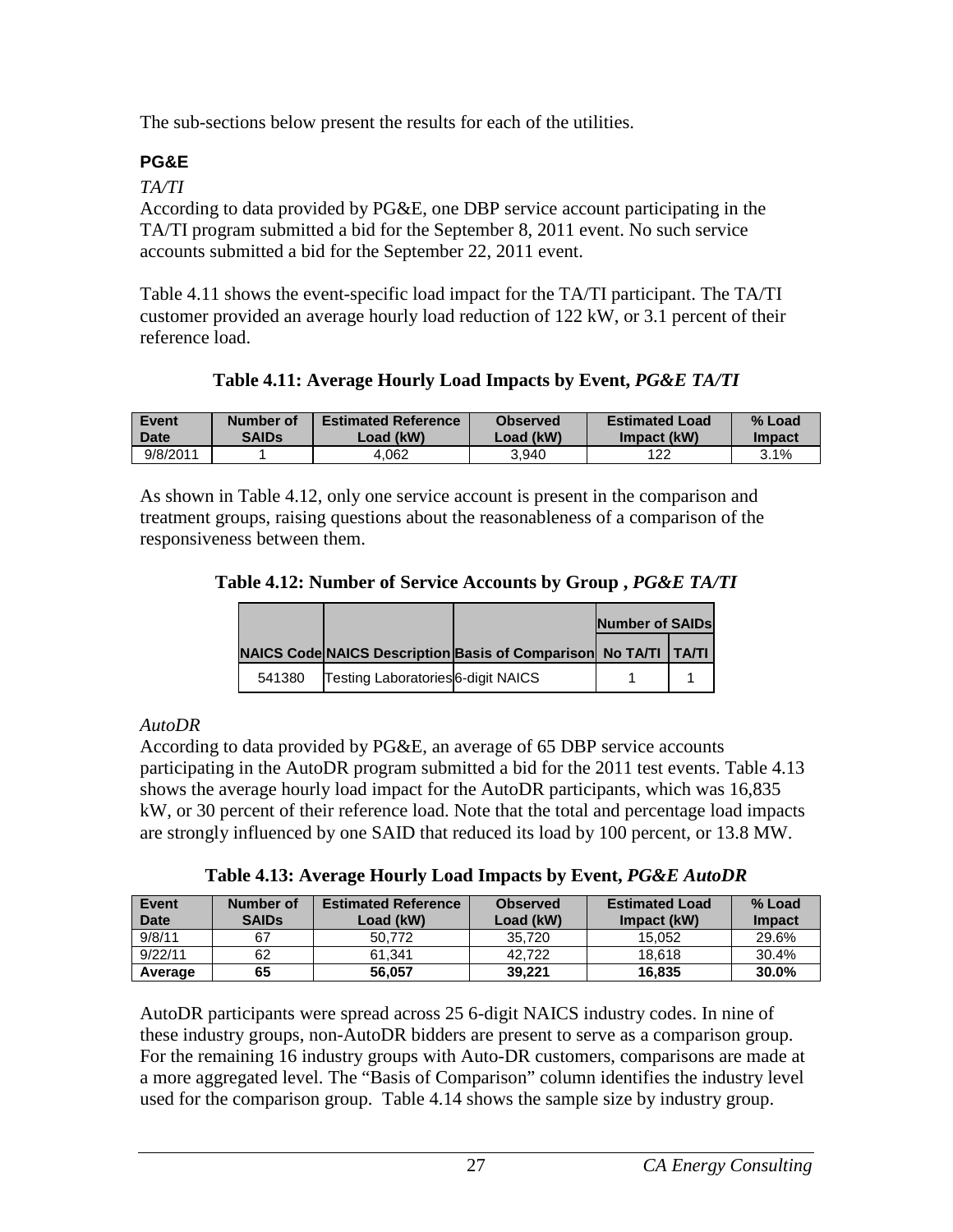Twenty-two of the twenty-five industry groups contain a comparison in which at least one of the groups has only one service account.

<span id="page-32-0"></span>

| <b>NAICS</b> |                                                                                                                | <b>Basis of</b>         | <b>Number of SAIDs</b><br><b>No</b> |                |
|--------------|----------------------------------------------------------------------------------------------------------------|-------------------------|-------------------------------------|----------------|
| Code         | <b>NAICS Description</b>                                                                                       | Comparison              | <b>AutoDR AutoDR</b>                |                |
| 115114       | Postharvest Crop Activities (except Cotton Ginning)                                                            | 6-Digit                 | 1                                   | 3              |
| 221112       | <b>Fossil Fuel Electric Power Generation</b>                                                                   | Utilities,<br>Wholesale | 17                                  | 1              |
| 325120       | Industrial Gas Manufacturing                                                                                   | Manufacturing           | 14                                  | 1              |
| 334112       | Computer Storage Device Manufacturing                                                                          | 6-Digit                 | 1                                   | 6              |
| 423930       | Recyclable Material Merchant Wholesalers                                                                       | Utilities,<br>Wholesale | 17                                  | 1              |
| 424410       | General Line Grocery Merchant Wholesalers                                                                      | Utilities,<br>Wholesale | 17                                  | 1              |
| 452111       | Department Stores (except Discount Department Stores)                                                          | 6-Digit                 | 1                                   | 23             |
| 518210       | Data Processing, Hosting, and Related Services                                                                 | 6-Digit                 | 2                                   | $\overline{2}$ |
| 53112        | Lessors of Nonresidential Buildings (except<br>Miniwarehouses)                                                 | 5-Digit                 | 2                                   | 1              |
| 54171        | Research and Development in the Physical, Engineering,<br>and Life Sciences                                    | 5-Digit                 | 1                                   | 2              |
| 551114       | Corporate, Subsidiary, and Regional Managing Offices                                                           | 6-Digit                 | 1                                   | 2              |
| 6214         | <b>Outpatient Care Centers</b>                                                                                 | Information             | 12                                  | 1              |
| 621491       | <b>HMO Medical Centers</b>                                                                                     | Information             | $12 \overline{ }$                   | 1              |
| 62211        | General Medical and Surgical Hospitals                                                                         | Information             | 12                                  | 1              |
| 624          | Social Assistance                                                                                              | Information             | 12                                  | 1              |
| 624190       | Other Individual and Family Services                                                                           | Information             | 12                                  | 1              |
| 624310       | <b>Vocational Rehabilitation Services</b>                                                                      | Information             | 12                                  | 1              |
| 713940       | <b>Fitness and Recreational Sports Centers</b>                                                                 | 6-Digit                 | 10                                  | 4              |
| 812910       | Pet Care (except Veterinary) Services                                                                          | Arts,<br>Entertainment  | 18                                  | 1              |
| 921190       | Other General Government Support                                                                               | 6-Digit                 | 2                                   | $\overline{7}$ |
| 922120       | <b>Police Protection</b>                                                                                       | 2-Digit                 | 6                                   | 1              |
| 922130       | Legal Counsel and Prosecution                                                                                  | 2-Digit                 | 6                                   | 1              |
| 922140       | <b>Correctional Institutions</b>                                                                               | 6-Digit                 | $\mathbf{1}$                        | 3              |
| 922160       | <b>Fire Protection</b>                                                                                         | 2-Digit                 | 6                                   | $\mathbf{1}$   |
| 923130       | Administration of Human Resource Programs (except<br>Education, Public Health, and Veterans' Affairs Programs) | 6-Digit                 | 1                                   | 1              |

**Table 4.14: Number of Service Accounts by Group,** *PG&E AutoDR*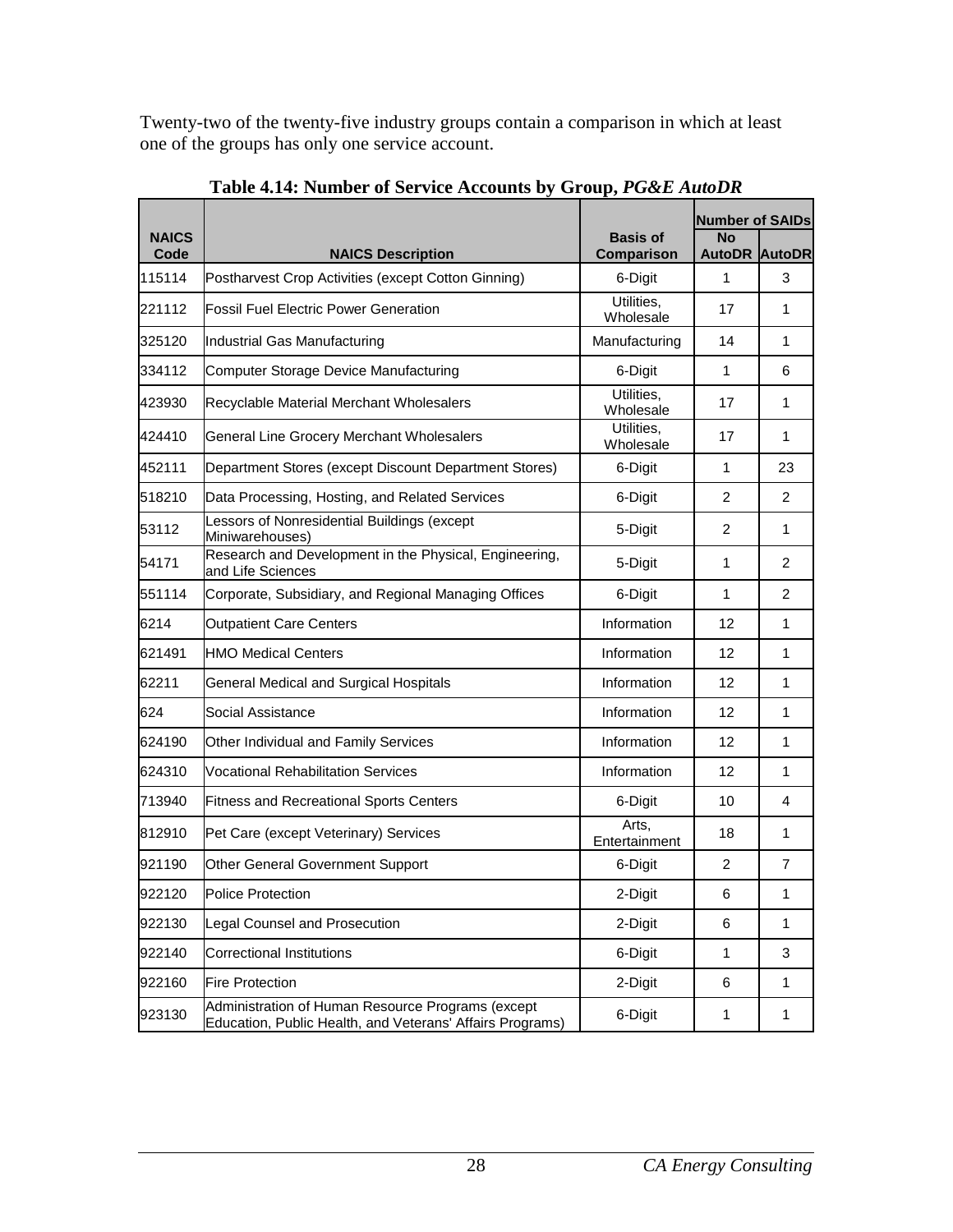## <span id="page-33-0"></span>**SCE**

#### *TA/TI*

Table 4.15 shows the DBP load impacts provided by SCE's TA/TI service accounts for each event. An average of 51 of SCE's DBP service accounts participated in TA/TI. The load impacts are much higher for the first event than the subsequent events. This is due to one service account that provided essentially no load impact for three events, but provided approximately 19 MW of load response for the first event. The load impacts in the absence of this customer average 1.7 MW, or 4.8 percent of the remaining reference load.

<span id="page-33-1"></span>

| Event<br>Date | <b>Number</b><br>of SAIDs | <b>Estimated Reference</b><br>Load (kW) | <b>Observed</b><br>Load (kW) | <b>Estimated Load</b><br>Impact (kW) | % Load<br><b>Impact</b> |
|---------------|---------------------------|-----------------------------------------|------------------------------|--------------------------------------|-------------------------|
| 7/5/11        | 51                        | 52,222                                  | 31,032                       | 21,190                               | 40.6%                   |
| 8/26/11       | 51                        | 55,108                                  | 53.248                       | 1,859                                | 3.4%                    |
| 9/7/11        | 51                        | 54,457                                  | 53,136                       | 1.322                                | 2.4%                    |
| 9/8/11        | 51                        | 54,328                                  | 53,253                       | 1.074                                | 2.0%                    |
| Average       | 51                        | 54,029                                  | 47,667                       | 6,361                                | 11.8%                   |

**Table 4.15: Average Hourly TA/TI Load Impacts by Event,** *SCE TA/TI*

Table 4.16 shows the number of service accounts by industry group. Eight of the fourteen industry groups contain a comparison in which at least one of the groups has only one service account.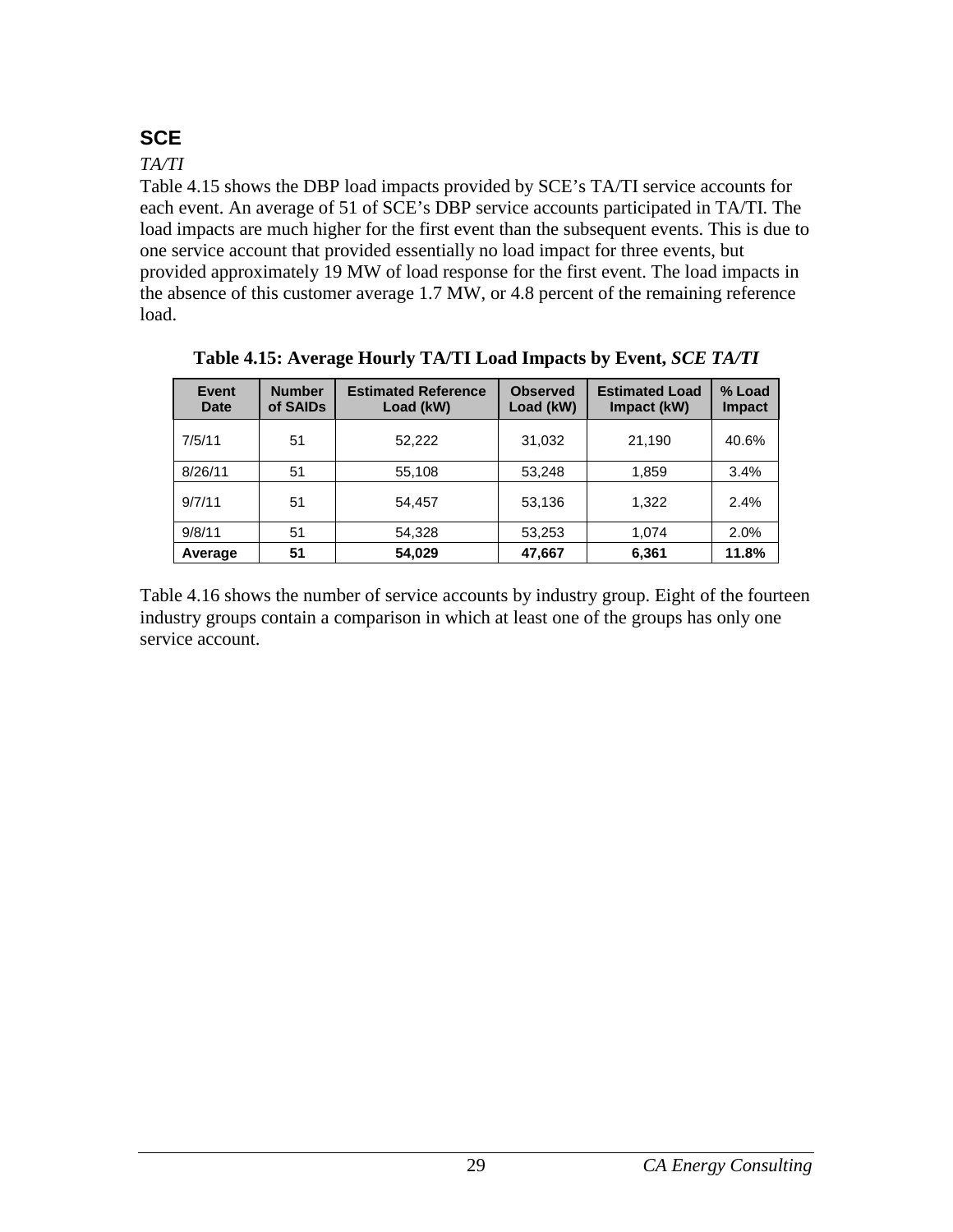<span id="page-34-0"></span>

|                    |                                                |                                      | <b>Number of SAIDs</b> |                |
|--------------------|------------------------------------------------|--------------------------------------|------------------------|----------------|
| <b>SIC</b><br>Code | <b>SIC Description</b>                         | <b>Basis of</b><br><b>Comparison</b> | <b>No TA/TI</b>        | <b>TA/TI</b>   |
| 2026               | <b>Fluid Milk</b>                              | 2 Dig. SIC                           | 2                      | 1              |
| 2041               | Flour and Other Grain Mill<br>Products         | 4 Dig. SIC                           | 2                      | 1              |
| 2813               | <b>Industrial Gases</b>                        | 4 Dig. SIC                           | 4                      | $\overline{2}$ |
| 2834               | Pharmaceutical<br>Preparations                 | 4 Dig. SIC                           | 2                      | 1              |
| 3728               | Aircraft Parts and<br>Equipment, NEC           | 4 Dig. SIC                           | 2                      | 1              |
| 5072               | Hardware                                       | 1 Dig. SIC                           | 11                     | $\overline{2}$ |
| 5318               | <b>Shopping Centers-Retail</b><br>Sales        | 4 Dig. SIC                           | 1                      | 1              |
| 5411               | <b>Grocery Stores</b>                          | 4 Dig. SIC                           | 8                      | 13             |
| 5651               | <b>Family Clothing Stores</b>                  | 4 Dig. SIC                           | $\mathbf{1}$           | $\mathcal{P}$  |
| 5912               | Drug Stores and<br><b>Proprietary Stores</b>   | 1 Dig. SIC                           | 11                     | 1              |
| 6512               | Nonresidential Building<br>Operators           | 4 Dig. SIC                           | 18                     | 21             |
| 6514               | Dwelling Operators, Exc.<br>Apartments         | 4 Dig. SIC                           | 6                      | 4              |
| 7011               | <b>Hotels and Motels</b>                       | 4 Dig. SIC                           | 21                     | 1              |
| 8011               | Offices & Clinics of<br><b>Medical Doctors</b> | 4 Dig. SIC                           | 6                      | 1              |

**Table 4.16: Number of Service Accounts by Group,** *SCE TA/TI*

#### *AutoDR*

Table 4.17 shows the total DBP load impacts for SCE's AutoDR participants. The percentage load impacts are uniformly high across events, averaging 32 percent, or a 13.2 MW load impact. This result is driven by the participation of one SAID from the Industrial Gases SIC (2813), which consistently reduced load by approximately 11 MW.

<span id="page-34-1"></span>

|  |  |  | Table 4.17: Average Hourly AutoDR Load Impacts by Event, SCE AutoDR |
|--|--|--|---------------------------------------------------------------------|
|--|--|--|---------------------------------------------------------------------|

| <b>Event</b><br>Date | <b>Number</b><br>of SAIDs | <b>Estimated Reference</b><br>Load (kW) | <b>Observed</b><br>Load (kW) | <b>Estimated Load</b><br>Impact (kW) | % Load<br><b>Impact</b> |
|----------------------|---------------------------|-----------------------------------------|------------------------------|--------------------------------------|-------------------------|
| 7/5/11               | 82                        | 29,493                                  | 16,461                       | 13,031                               | 44.2%                   |
| 8/26/11              | 90                        | 49,182                                  | 36,088                       | 13,095                               | 26.6%                   |
| 9/7/11               | 94                        | 48,646                                  | 34.625                       | 14,021                               | 28.8%                   |
| 9/8/11               | 77                        | 38,416                                  | 25,950                       | 12,467                               | 32.5%                   |
| Average              | 86                        | 41,434                                  | 28,281                       | 13,154                               | 31.7%                   |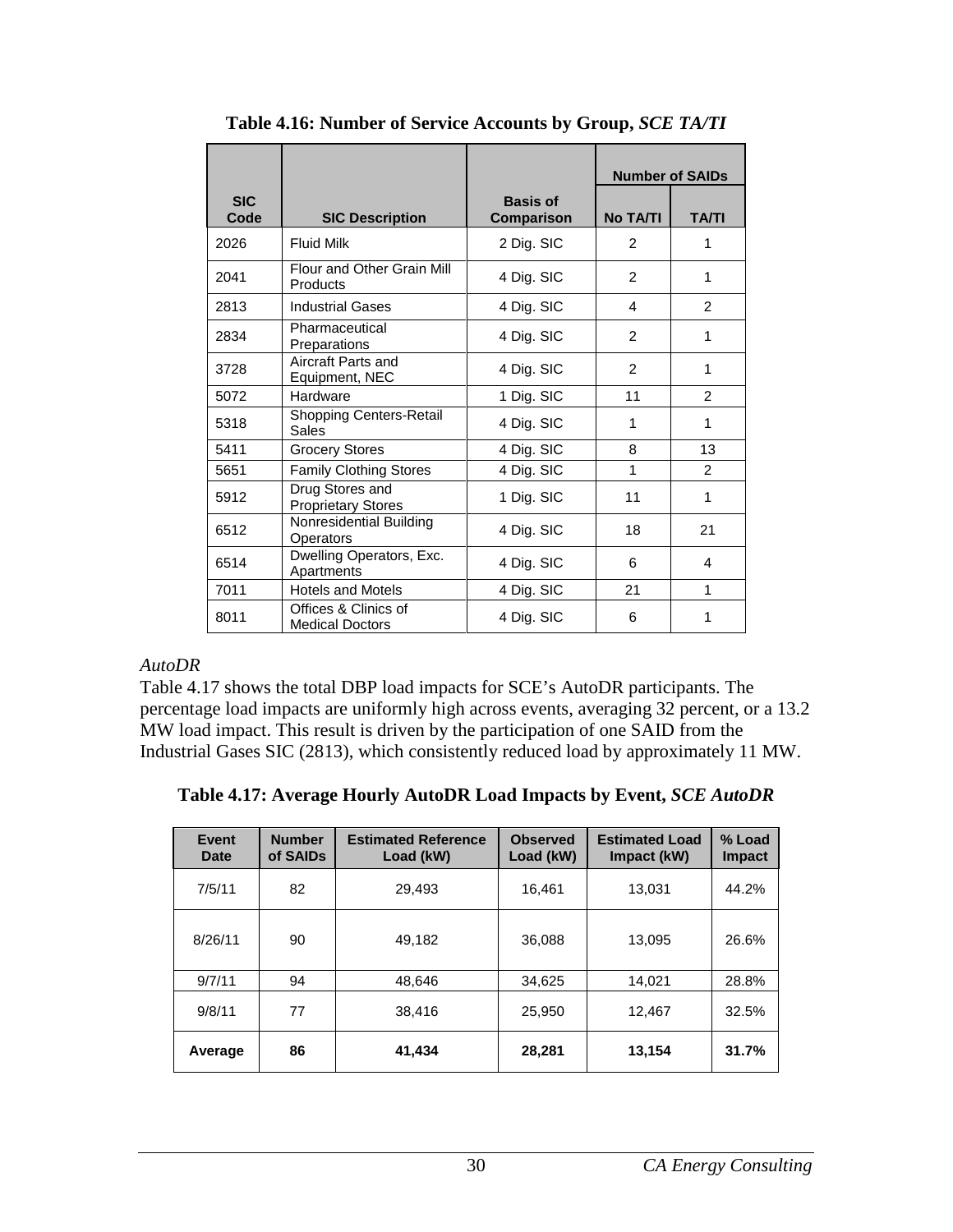Table 4.18 shows the number of service accounts by industry group. Nine of the eleven industry groups contain a comparison in which at least one of the groups has two or fewer service accounts.

<span id="page-35-2"></span>

|                    |                                            |                                      | <b>Number of SAIDs</b>     |                |
|--------------------|--------------------------------------------|--------------------------------------|----------------------------|----------------|
| <b>SIC</b><br>Code | <b>SIC Description</b>                     | <b>Basis of</b><br><b>Comparison</b> | <b>No</b><br><b>AutoDR</b> | <b>AutoDR</b>  |
| 2026               | <b>Fluid Milk</b>                          | 4 Dig. SIC                           | 2                          | $\overline{2}$ |
| 2653               | Corrugated And Solid<br><b>Fiber Boxes</b> | 4 Dig. SIC                           | 1                          | 1              |
| 2656               | <b>Sanitary Food Containers</b>            | 4 Dig. SIC                           | $\mathcal{P}$              | $\mathcal{P}$  |
| 2813               | <b>Industrial Gases</b>                    | 4 Dig. SIC                           | 4                          | 1              |
| 3089               | Plastics Products, NEC                     | 4 Dig. SIC                           | 20                         | $\mathfrak{p}$ |
| 3691               | <b>Storage Batteries</b>                   | 2 Dig. SIC                           | 68                         | 1              |
| 5311               | <b>Department Stores</b>                   | 4 Dig. SIC                           | $\mathcal{P}$              | 45             |
| 5712               | <b>Furniture Stores</b>                    | 4 Dig. SIC                           | 1                          | $\mathcal{P}$  |
| 5731               | Radio, TV, & Electronic<br><b>Stores</b>   | 4 Dig. SIC                           | 11                         | 9              |
| 5941               | Sporting Goods and<br><b>Bicycle Shops</b> | 2 Dig. SIC                           | 33                         | 21             |
| 6531               | Real Estate Agents And<br>Managers         | 1 Dig. SIC                           | 30                         | $\mathcal{P}$  |

**Table 4.18: Number of Service Accounts by Group,** *SCE AutoDR*

## <span id="page-35-0"></span>**5. Baseline Analysis**

## <span id="page-35-1"></span>*5.1 Objectives*

Decision 12-04-045 (pages 63-4) issued by the California Public Utilities Commission (CPUC) on April 19, 2012 requires a baseline analysis for DBP. Baselines are the basis for DBP payments to customers, as they represent estimates of the hourly energy that the customer would have used in the absence of a DBP event. Specifically, DBP uses a 10 in-10 baseline method, including an optional day-of adjustment based on the ratio of the current day's pre-event usage level to the usage level in the same period for the 10-in-10 baseline.<sup>[16](#page-35-3)</sup> The tariff language currently limits this adjustment to  $+/$ -20 percent. The utilities proposed an aggregated 10-in-10 baseline with the optional day-of adjustment limited to +/- 40%. The Decision raises the cap to 40% for the individual 10-in-10 baseline, but requires further study of the issue, which this section represents.

The alternative baseline methodologies that we examined include 10-in-10 unadjusted baselines, and day-of adjusted baselines with cap percentages of 20, 30, 40, and 50

<span id="page-35-3"></span><sup>&</sup>lt;sup>16</sup> The 10-in-10 baseline is calculated as the average energy usage for each hour across the ten most recent non-event weekdays. The day-of adjustment is calculated using average hourly consumption in the first three hours of the four hours prior to the event period.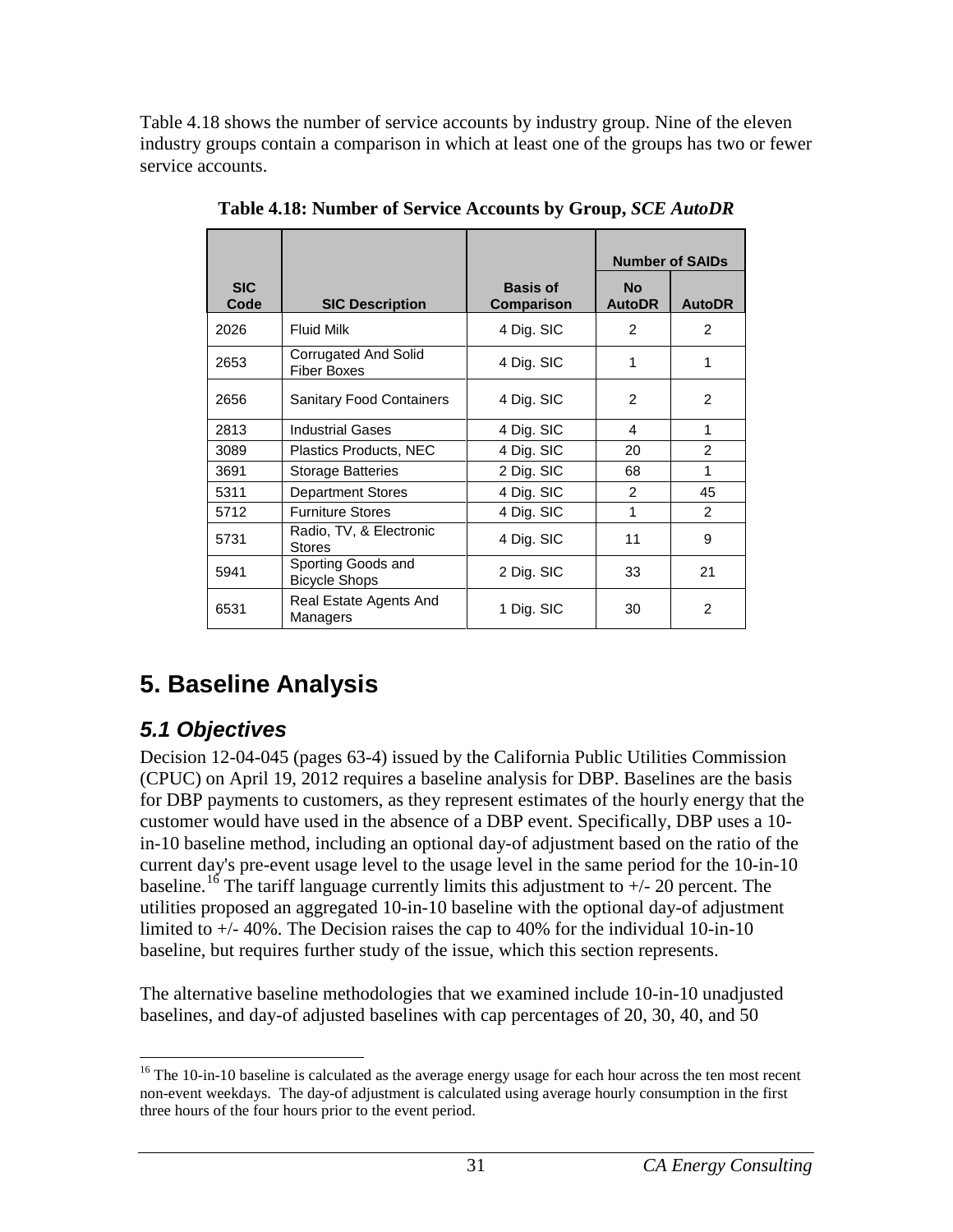percent, as well as an uncapped adjustment. For each DBP event day from July through September 2011, we compared each of the baselines to the estimated baseline load implied by the customer-specific regression models developed in the course of the DBP load impact evaluation. The baseline implied by the regression model for a particular customer was derived by adding the estimated hourly load impact coefficients from the regression equation to that customer's *observed load* during the event hours. For example, if a customer's observed load during an event was 800 kW in each hour, and the estimated load impact coefficients were 200 kW in each hour of the event, then the implied reference, or baseline, load would be the sum of the two values, or 1,000 kW per hour. That reference load then becomes the "true" baseline load to which the alternative program baseline loads are compared.

To examine potential differences in baseline performance by customer type, customers were classified into one of three categories—*Industrial-type* customers (which included industry groups 1, 2, and 3), who are assumed to be not particularly weather sensitive; *Commercial-type* customers (industry groups 4, 5, and 7), who are presumed to be weather sensitive; and Schools (industry group 6), whose load patterns often vary during summer months due to vacation schedules for which information is often not available.<sup>17</sup>

## <span id="page-36-0"></span>*5.2 Measures of baseline performance*

Performance of the alternative baseline methods was measured primarily by two statistics that have been used in previous baseline studies. The performance measures are calculated using the average across the event hours of each event day for each customer service account. That is, the observations used in constructing the performance statistics represent outcomes on a customer's event day. The statistics combine information across customers of various types, and events.

Baseline **accuracy** (relative to the regression-based baseline) was measured using the *relative root mean square error* statistic (RRMSE, sometimes referred to as the Theil Ustatistic). This statistic measures the degree of difference, or error, *regardless of sign*, between two data series, which in this case are the alternative baselines and the regression-based baseline. This statistic is nominally bounded by 0 and 1, with values closer to 0 indicating greater accuracy. Since the root-mean squared *errors* are normalized by the root-mean squared *load levels*, the resulting statistic is a normalized, or percentage measure of accuracy relative to the true baseline. For example, a value of 0.05 indicates an average 5 percent error in the baseline (or difference between an alternative program baseline and the regression-based baseline) relative to its mean value.

The formula for this statistic is the following:

*U-statistic* =  $[(1/n) \sum (e_d)^2]^{1/2} / [(1/n) \sum (L^A_d)^2]^{1/2}$ , where in this case

$$
e_d = (\mathbf{L}_{\mathbf{d}}^{\mathbf{A}} - \mathbf{L}_{\mathbf{d}}^{\mathbf{P}}),
$$

<span id="page-36-1"></span><sup>&</sup>lt;sup>17</sup> PG&E has only four customers in the "Schools" industry group. Because of this small sample size, we do not report PG&E's results for this industry group.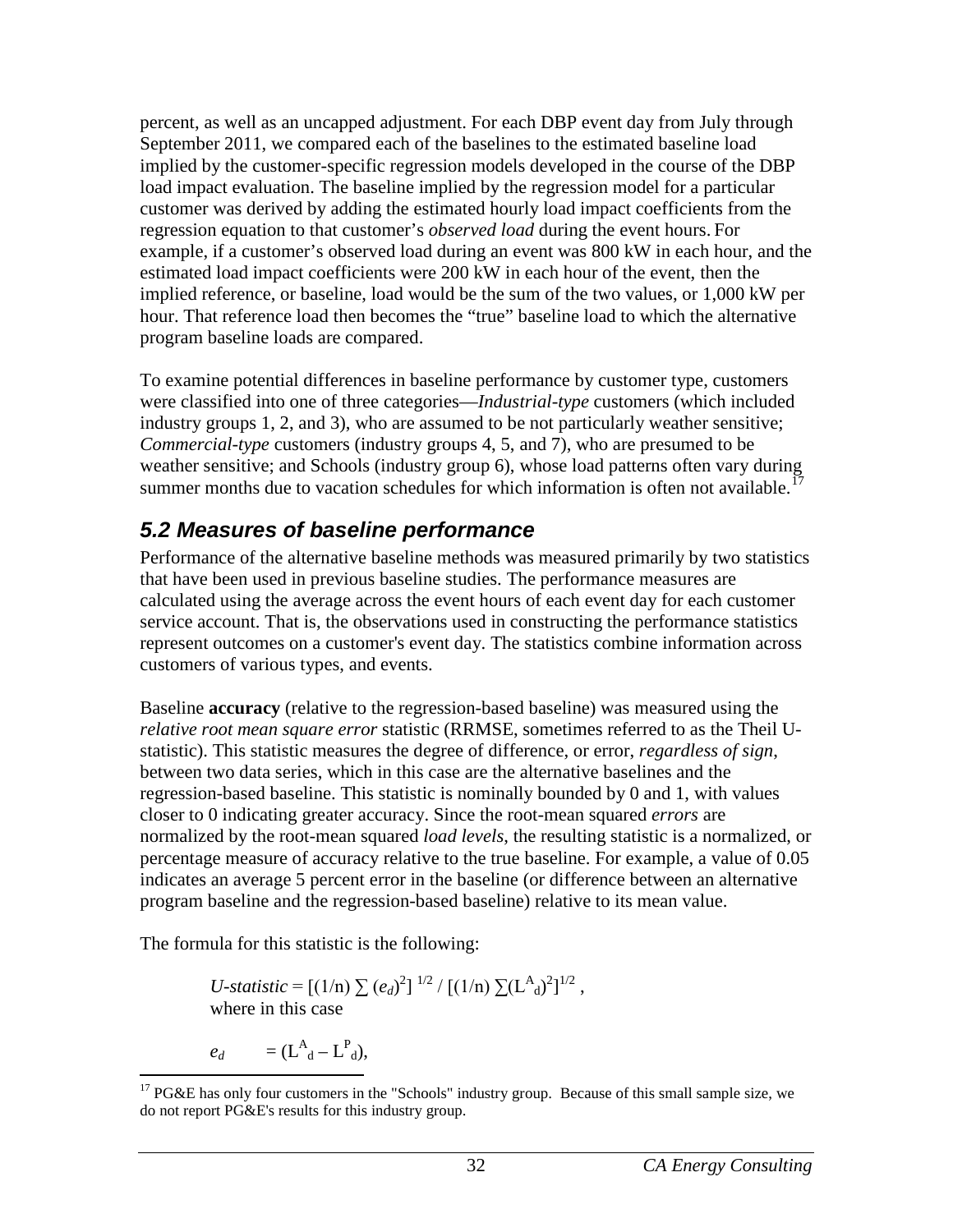- $L^A_{\ \,A}$ is the regression-based average baseline load during the event hours on on event day *d*,
- $L^P_{\mu}$ is one of the alternative *predicted* (program) average baseline load during the event hours on event day *d*,
- *n* is the total number of customer event days and hours, and the sum is across event days and hours, for each sub-group of customers (*e.g.*, by industry type).

**Bias** was measured using the *median percent error*, or difference, where the percent error is defined as the *difference* between the "true" baseline load (in this case the regressionbased baseline) and an alternative estimate of the baseline load, divided by the *level* of the true baseline. Using this convention, positive errors indicate *downward bias* (*i.e.*, the true baseline exceeds the estimated baseline), and negative errors indicate *upward bias* (*i.e.*, the estimated baseline exceeds the true baseline).

The median percent error statistic is the median value of all of the percent errors calculated across customers and event days. This statistic indicates the extent to which a given baseline method tends to *over-state* or *under-state* the true baseline. While the median statistic provides a useful indicator of the *typical* bias tendency, examining the *distribution* of percent errors provides greater insight into the full range of differences in the alternative baselines. For that reason, we also show *deciles* of the distribution of percent errors (where the value that determines the  $50<sup>th</sup>$  percentile is the median value of the distribution).

## <span id="page-37-0"></span>*5.3 Data*

We examined only customers who submitted a bid for at least one event day from July through September 2011. For each of PG&E's two DBP event days, the baseline differences were calculated for the four event hours (HE  $15 - 18$ ), resulting in a database of 390 customer event days. For SCE, the differences were calculated for each of the eight hours (HE  $13 - 20$ ) of each event day. This results in a database of 2,497 customer event days.

## <span id="page-37-1"></span>*5.4 Results*

## <span id="page-37-2"></span>**5.4.1 PG&E DBP**

Table 5.1 summarizes the *accuracy* results for the alternative baselines compared to the regression-based baseline, with results reported according to whether the customer selected the optional day-of adjustment and by industry group. Figure 5.1 presents the results aggregated across industry types in graphical form.

The results indicate that the RRMSE of the unadjusted baseline across all customer types is 16 percent, ranging from 3.5 percent for commercial customers who selected the adjustment option to 22.9 percent for industrial customers who selected the option. Dayof adjustments improve the accuracy of the baselines for industrial customers who selected the baseline adjustment, but not the baselines of the commercial customers who selected the option, whose baseline accuracy was high to begin with. Among those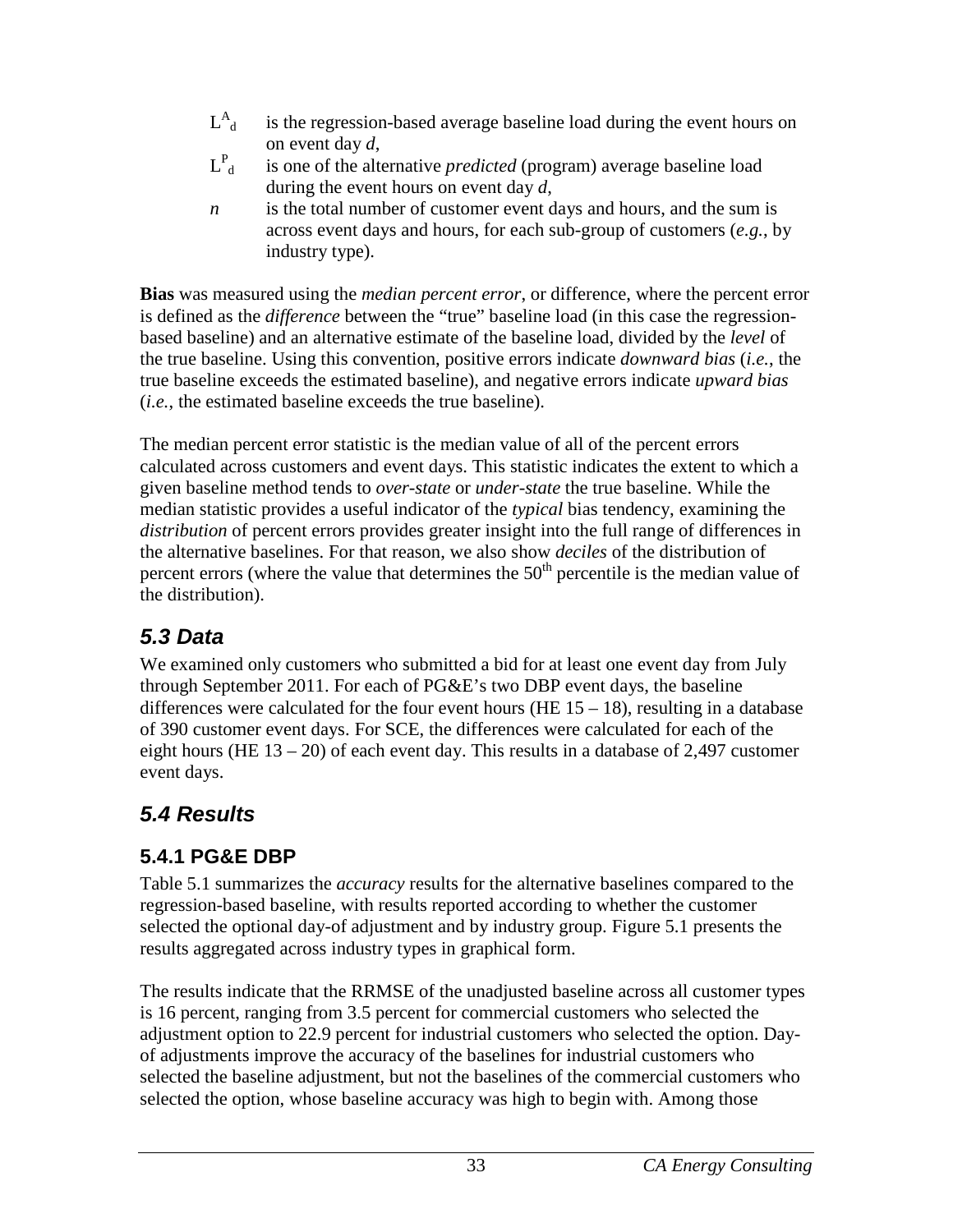customers who did *not* select the option, the day-of adjustment does not improve the baseline accuracy very much for industrial customers, but does do so for commercial customers, whose baseline accuracy was already high. As in previous baseline studies, the industrial customers experience the largest improvement in baseline accuracy from the day-of adjustment. For the customers selecting the day-of adjustment, the baseline is most accurate using a 30 percent adjustment cap.

<span id="page-38-0"></span>

| <b>Customer Group</b>           |                                       | # of Cust.-   | <b>Baseline Adjustment Examined</b> |       |       |       |       |                  |
|---------------------------------|---------------------------------------|---------------|-------------------------------------|-------|-------|-------|-------|------------------|
| <b>Industry</b><br><b>Group</b> | <b>Selected</b><br><b>Adjustment?</b> | <b>Events</b> | Unadj.                              | 20%   | 30%   | 40%   | 50%   | <b>No</b><br>Cap |
| All                             | Αll                                   | 390           | 16.0%                               | 12.4% | 11.7% | 12.0% | 12.6% | 13.4%            |
| All                             | Yes                                   | 267           | 18.6%                               | 12.1% | 11.2% | 12.1% | 13.6% | 15.1%            |
| All                             | No                                    | 123           | 12.7%                               | 12.6% | 12.2% | 11.8% | 11.5% | 11.3%            |
| Industrial                      | Yes                                   | 77            | 22.9%                               | 14.9% | 13.7% | 14.8% | 16.6% | 18.6%            |
| Commercial                      | Yes                                   | 188           | 3.5%                                | 3.3%  | 3.4%  | 3.5%  | 3.5%  | 3.5%             |
| Industrial                      | No.                                   | 63            | 17.7%                               | 17.9% | 17.3% | 16.8% | 16.4% | 16.1%            |
| Commercial                      | No                                    | 58            | 3.8%                                | 2.2%  | 2.2%  | 2.2%  | 2.2%  | 2.2%             |

**Table 5.1: Accuracy of Alternative Baselines – PG&E DBP (Relative Root Mean Square Error)**

<span id="page-38-1"></span>**Figure 5.1: Accuracy of Alternative Baselines – PG&E DBP (All Industry Types) (***Relative Root Mean Square Error***)**



Table 5.2 presents results for the typical *bias* of the alternative baselines relative to the regression-based baseline. The overall median percent error of the unadjusted baseline (top line) is 2.1 percent, indicating a relatively small *downward* bias. Results by industry type and selection of the adjustment are similar in magnitude, except for industrial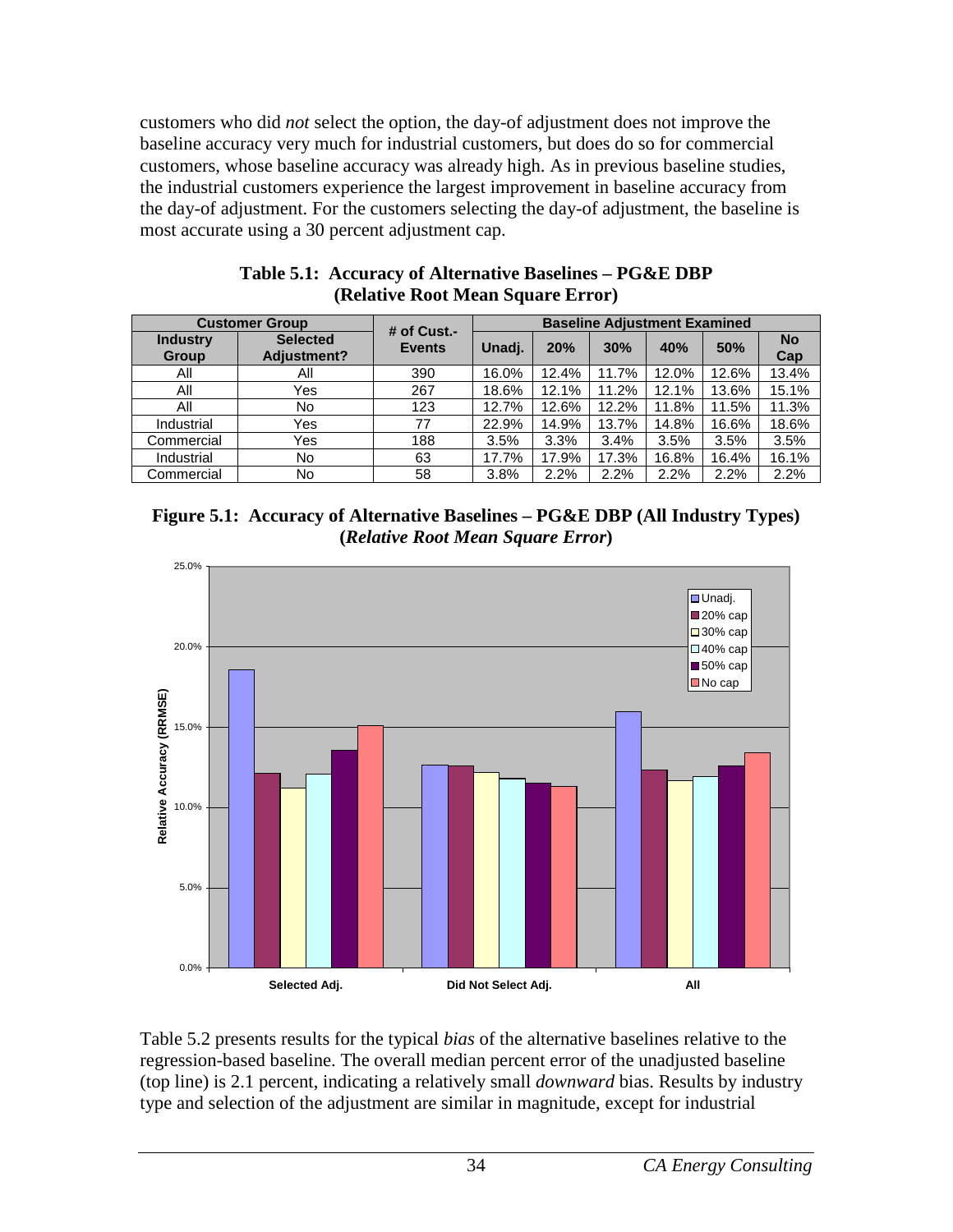customers who did not select the adjustment, where the bias is *negative* 2.4 percent, indicating a small *upward* bias. The day-of adjustment actually *increases* the bias somewhat for the baselines for both industrial and commercial customers who selected the day-of adjustment, and *reduces* it for customers who did not. Recall that a positive bias value means that the baseline in question underestimates the "true" baseline (i.e., customers are underpaid by the program baseline in question). The results therefore indicate that the day-of adjustment may have contributed to a small overall underpayment to customers for their load response, and the bias results do not differ substantially as the level of the adjustment cap is changed. Note that these results are different from the findings for SCE's DBP program reported below, which suggests that the effect of day-of adjustment on baseline bias is not the same in all cases.

<span id="page-39-0"></span>

|                                 | <b>Customer Group</b>          | # of Cust.-   | <b>Baseline Adjustment Examined</b> |         |         |         |         |                  |
|---------------------------------|--------------------------------|---------------|-------------------------------------|---------|---------|---------|---------|------------------|
| <b>Industry</b><br><b>Group</b> | <b>Selected</b><br>Adjustment? | <b>Events</b> | Unadj.                              | 20%     | 30%     | 40%     | 50%     | <b>No</b><br>Cap |
| All                             | All                            | 390           | 2.1%                                | 2.3%    | 2.3%    | 2.3%    | 2.3%    | 2.3%             |
| All                             | Yes                            | 267           | 2.0%                                | 2.8%    | 2.7%    | 2.8%    | 2.7%    | 2.7%             |
| All                             | No                             | 123           | 2.2%                                | 0.3%    | 0.3%    | 0.2%    | 0.3%    | 0.3%             |
| Industrial                      | Yes                            | 77            | 1.5%                                | 2.5%    | 2.5%    | 2.5%    | 2.5%    | 2.4%             |
| Commercial                      | Yes                            | 188           | 2.4%                                | 3.1%    | 3.1%    | 3.1%    | 3.1%    | 3.1%             |
| Industrial                      | No                             | 63            | $-2.4%$                             | $-1.0%$ | $-1.2%$ | $-1.6%$ | $-1.2%$ | $-1.2%$          |
| Commercial                      | No                             | 58            | 3.3%                                | 0.7%    | 0.7%    | 0.7%    | 0.7%    | 0.7%             |

**Table 5.2: Bias of Alternative Baselines – PG&E DBP (***Median Percent Difference***)**

#### <span id="page-39-1"></span>**Figure 5.2: Bias of Alternative Baselines – PG&E DBP (All Industry Types) (***Median Percent Difference***)**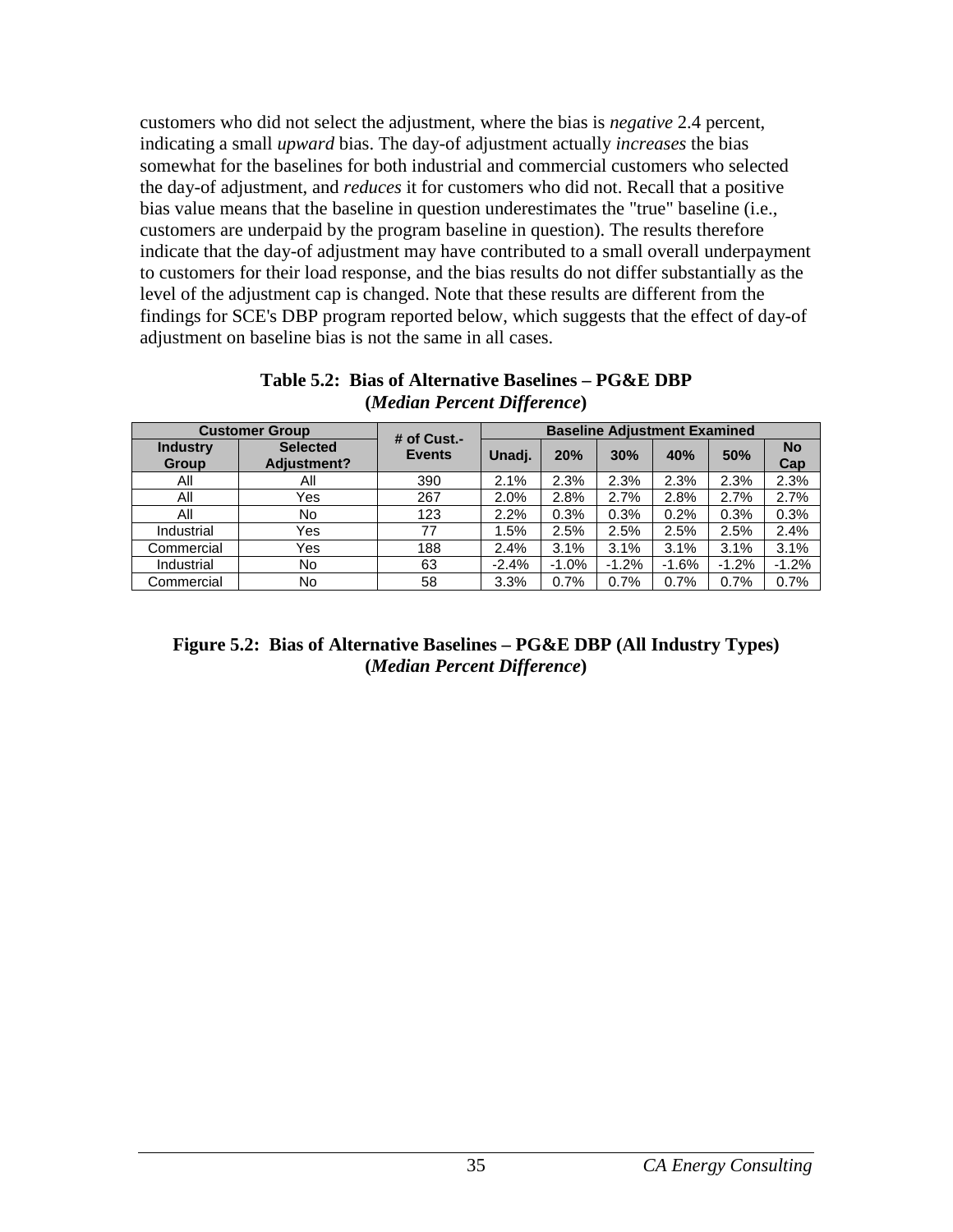

Table 5.3 indicates that median values of percent baseline errors provide incomplete information on the range of biases across customers. It expands on the single median value of the percent differences between the alternative baselines and the regressionbased values by providing values that determine *deciles* of the percent differences. That is, ten percent of the percent error values across customers and event hours fall within each decile. Nine values are provided for each baseline, each representing boundary values between deciles of values. The  $50<sup>th</sup>$  percentile values represent the median values of the distributions.

Thus, for example, the median percent difference for the unadjusted baseline for all bidding customers is 2.1 percent, as reported above, indicating a modest "typical" understatement relative to the regression-based baseline. However, the  $70<sup>th</sup>$  percentile value indicates that 30 percent of the under-statements exceed 6.6 percent, while the  $30<sup>th</sup>$ percentile value indicates that another 30 percent of the values reflect *over-statements* that exceed 1.6 percent. The distributions tend to be more spread out for the cases using the day-of adjustment, with the spread tending to increase as the cap is less restrictive. The distributions are also more spread out for customers who did *not* select the day-of adjustment than it is for those who did.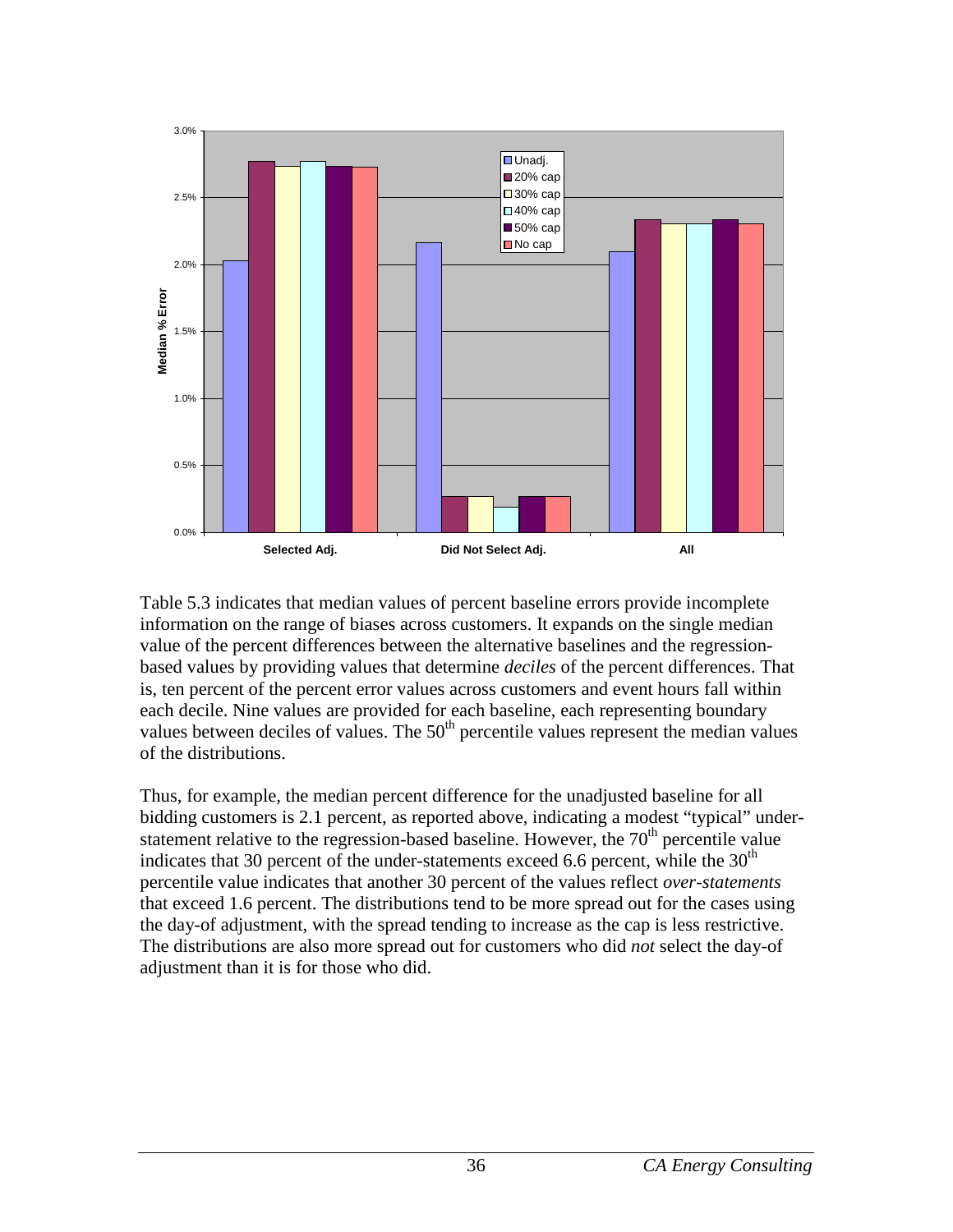| <b>Customer</b><br>Group | <b>Count</b> | <b>Decile</b> | Unadj.   | 20%      | 30%      | 40%      | 50%      | No Cap   |
|--------------------------|--------------|---------------|----------|----------|----------|----------|----------|----------|
| All                      | 390          | 10            | $-11.1%$ | $-13.9%$ | $-14.4%$ | $-13.7%$ | $-13.7%$ | $-14.4%$ |
|                          |              | 20            | $-5.1%$  | $-3.1%$  | $-3.2%$  | $-3.2%$  | $-3.2%$  | $-3.2%$  |
|                          |              | 30            | $-1.6%$  | $-0.5%$  | $-0.7%$  | $-0.7%$  | $-0.6%$  | $-0.7%$  |
|                          |              | 40            | 0.5%     | 0.9%     | 0.7%     | 0.7%     | 0.8%     | 0.7%     |
|                          |              | Median        | 2.1%     | 2.3%     | 2.3%     | 2.3%     | 2.3%     | 2.3%     |
|                          |              | 60            | 4.1%     | 3.9%     | 3.9%     | 3.9%     | 3.9%     | 3.9%     |
|                          |              | 70            | 6.6%     | 6.7%     | 6.9%     | 6.9%     | 7.0%     | 6.8%     |
|                          |              | 80            | 10.8%    | 11.3%    | 11.5%    | 11.3%    | 11.0%    | 10.9%    |
|                          |              | 90            | 21.1%    | 23.9%    | 28.2%    | 29.7%    | 31.4%    | 31.2%    |
| Selected                 | 267          | 10            | $-8.9%$  | $-10.6%$ | $-10.6%$ | $-9.8%$  | $-9.8%$  | $-10.0%$ |
| Adj.                     |              | 20            | $-3.9%$  | $-2.2%$  | $-2.6%$  | $-2.5%$  | -2.5%    | $-2.6%$  |
|                          |              | 30            | $-0.6%$  | 0.4%     | 0.4%     | 0.4%     | 0.4%     | 0.4%     |
|                          |              | 40            | 1.0%     | 1.9%     | 1.9%     | 1.9%     | 1.9%     | 1.9%     |
|                          |              | Median        | 2.0%     | 2.8%     | 2.7%     | 2.8%     | 2.7%     | 2.7%     |
|                          |              | 60            | 4.1%     | 4.7%     | 4.7%     | 4.7%     | 4.7%     | 4.7%     |
|                          |              | 70            | 6.7%     | 7.4%     | 7.7%     | 7.6%     | 7.6%     | 7.4%     |
|                          |              | 80            | 10.5%    | 11.5%    | 12.5%    | 12.5%    | 12.3%    | 12.3%    |
|                          |              | 90            | 19.9%    | 22.4%    | 24.8%    | 28.2%    | 31.0%    | 31.0%    |
| Did Not                  | 123          | 10            | $-20.0%$ | $-24.7%$ | $-24.7%$ | $-23.9%$ | $-24.7%$ | $-24.7%$ |
| Select                   |              | 20            | $-8.1%$  | $-5.8%$  | $-7.1%$  | $-7.1%$  | $-5.9%$  | $-5.9%$  |
| Adj.                     |              | 30            | $-4.1%$  | $-2.7%$  | -2.9%    | $-2.9%$  | -2.9%    | $-2.9%$  |
|                          |              | 40            | $-1.1%$  | $-0.7%$  | $-0.7%$  | $-1.0%$  | $-0.7%$  | $-0.7%$  |
|                          |              | Median        | 2.2%     | 0.3%     | 0.3%     | 0.2%     | 0.3%     | 0.3%     |
|                          |              | 60            | 3.6%     | 2.2%     | 2.2%     | 2.0%     | 2.2%     | 2.2%     |
|                          |              | 70            | 6.3%     | 4.5%     | 4.7%     | 4.5%     | 4.7%     | 4.5%     |
|                          |              | 80            | 10.9%    | 9.7%     | 9.7%     | 9.7%     | 9.7%     | 8.2%     |
|                          |              | 90            | 34.7%    | 30.4%    | 31.4%    | 31.4%    | 38.6%    | 31.4%    |

<span id="page-41-0"></span>**Table 5.3: Percentiles of Relative Errors of Alternative Baselines –** *PG&E DBP*

Figure 5.3 illustrates the decile values graphically for all of PG&E's bidders. The figure reflects the fact that the use of a day-of baseline adjustment tends to increase the range of outcomes across the deciles, and that the distribution of outcomes is biased toward understated baselines, which leads to the underpayment of customers for their demand response.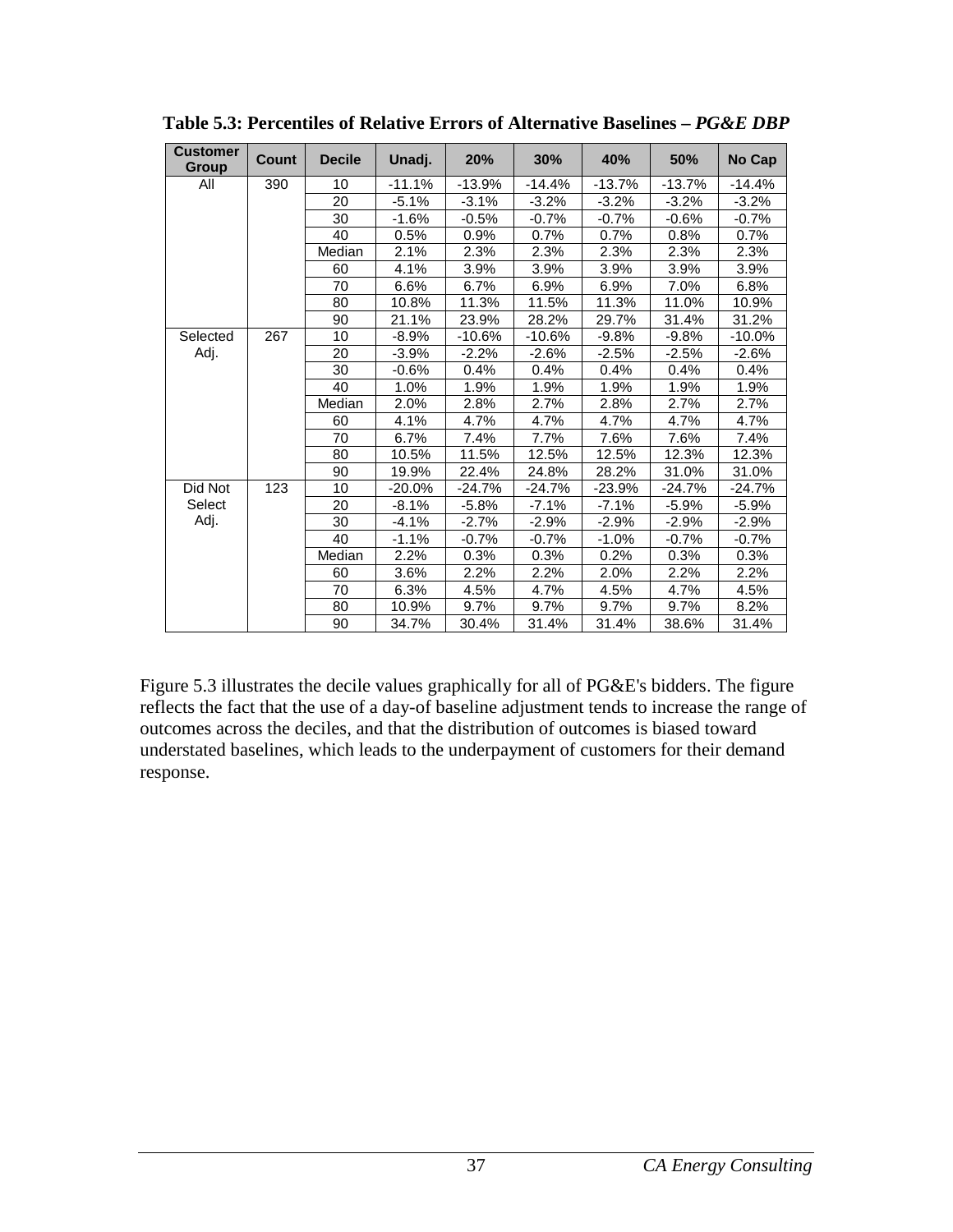

<span id="page-42-1"></span>**Figure 5.3: Percentiles of Relative Errors of Alternative Baselines –** *PG&E DBP*

## <span id="page-42-0"></span>**5.4.2 SCE DBP**

Table 5.4 summarizes the *accuracy* results for the alternative baselines compared to the regression-based baseline for SCE's DBP bidders, with results reported according to whether the customer selected the optional day-of adjustment and by industry group. Figure 5.4 presents the top three lines of the table in graphical form.

The overall RRMSE of the *unadjusted* baseline is 20.3 percent, ranging from 11.3 percent for those choosing the adjustment to 20.9 percent for those that did not. Further distinguishing by industry type, for the customers who did not select the adjustment, overall accuracy was substantially greater for commercial customers (RRMSE of 5.8 percent) than for industrials and schools (26.1 percent and 28.8 percent respectively).

In the case of SCE, day-of adjustments improve baseline accuracy both for customers who did and did not select it. This contrasts with the results for PG&E. The adjustment cap that minimizes the baseline error varies by sub-group. For customers who selected the day-of adjustment, a 20 percent cap minimizes baseline error, with accuracy generally falling as the cap is raised. For those that did not select the adjustment, the greatest accuracy for industrials and schools appears to occur with a 50 percent cap, while for commercial customers, whose unadjusted baseline has an error of only 5.8 percent, accuracy is improved by about a percentage point for adjustments with any of the caps.

Notice that elimination of the cap can produce some very high errors, with a 162 percent RRMSE across all customers who selected the optional day-of adjustment. This result is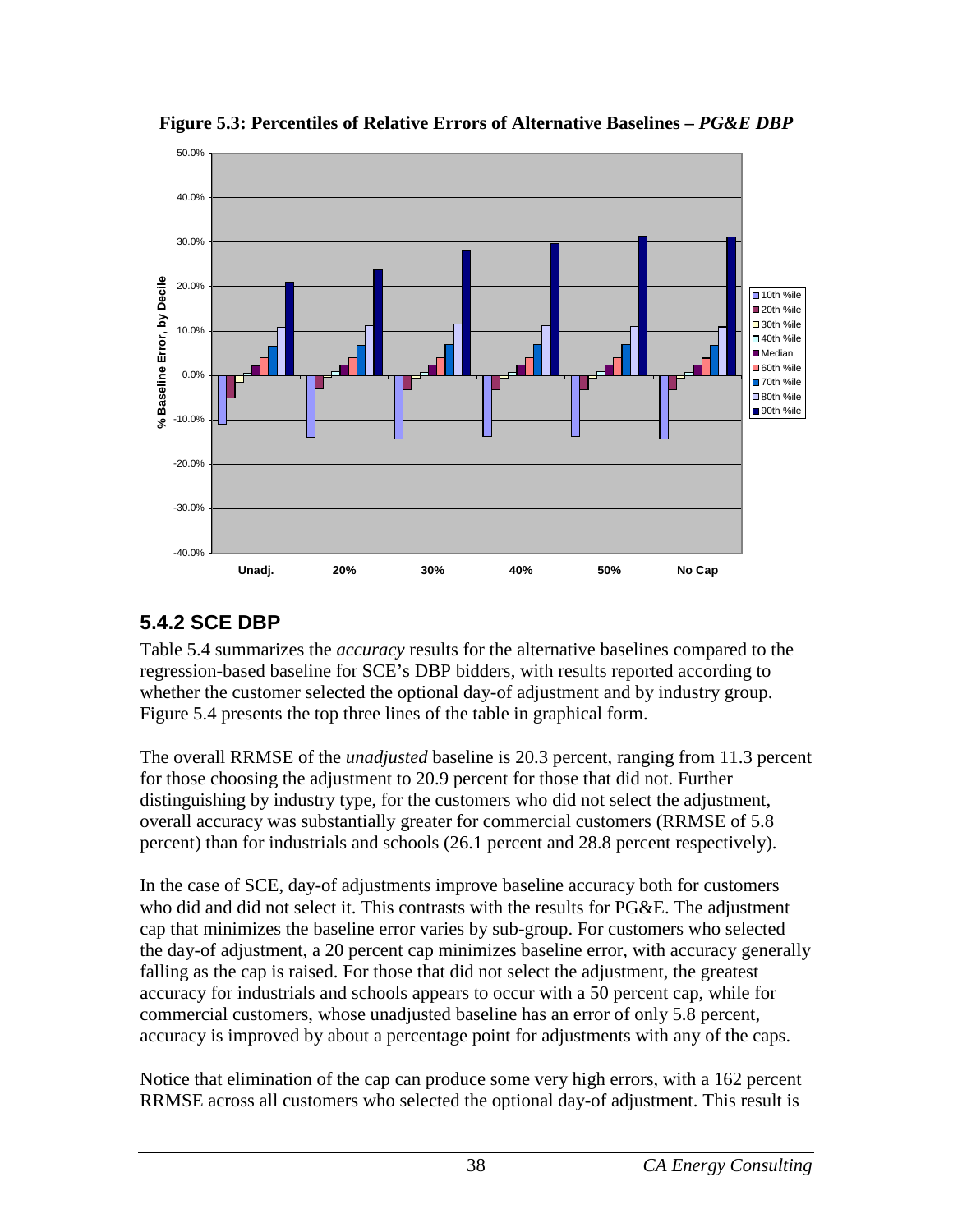primarily driven by one industrial customer that had very high (500 percent) uncapped day-of adjustments, which appear to be due to large (and atypical) shifts of load into the pre-event hours.

<span id="page-43-0"></span>

|                                 | <b>Customer Group</b>          | # of $Cust. -$ | <b>Baseline Adjustment Examined</b> |       |       |       |       |                  |
|---------------------------------|--------------------------------|----------------|-------------------------------------|-------|-------|-------|-------|------------------|
| <b>Industry</b><br><b>Group</b> | <b>Selected</b><br>Adjustment? | <b>Events</b>  | Unadj.                              | 20%   | 30%   | 40%   | 50%   | <b>No</b><br>Cap |
| Αll                             | All                            | 2,497          | 20.3%                               | 15.2% | 14.1% | 13.7% | 13.8% | 49.2%            |
| All                             | Yes                            | 429            | 11.3%                               | 6.7%  | 9.0%  | 12.5% | 16.5% | 162.0%           |
| All                             | No                             | 2,068          | 20.9%                               | 15.7% | 14.5% | 13.8% | 13.5% | 14.9%            |
| Industrial                      | Yes                            | 41             | 11.3%                               | 6.7%  | 9.0%  | 12.6% | 16.7% | 163.7%           |
| Commercial                      | Yes                            | 388            | 11.2%                               | 6.4%  | 6.8%  | 7.3%  | 7.9%  | 21.1%            |
| <b>Schools</b>                  | Yes                            |                | n/a                                 | n/a   | n/a   | n/a   | n/a   | n/a              |
| Industrial                      | No                             | 859            | 26.1%                               | 19.6% | 18.0% | 17.1% | 16.7% | 18.5%            |
| Commercial                      | No                             | 698            | 5.8%                                | 4.8%  | 4.8%  | 4.8%  | 4.9%  | 5.1%             |
| <b>Schools</b>                  | No                             | 511            | 28.8%                               | 18.7% | 16.0% | 14.4% | 14.0% | 28.0%            |

#### **Table 5.4: Accuracy of Alternative Baselines – SCE DBP (***Relative Root Mean Square Error***)**

<span id="page-43-1"></span>



Table 5.5 presents results for the typical *bias* of the alternative baselines relative to the regression-based baseline. For all customer groups and sub-groups, the unadjusted baseline produces positive median percent errors of about 8 percent (with the exception of schools, where the median bias is nearly 27 percent), implying *downward* biases, or understated baselines. In all cases, the use of a day-of adjustment of any capped amount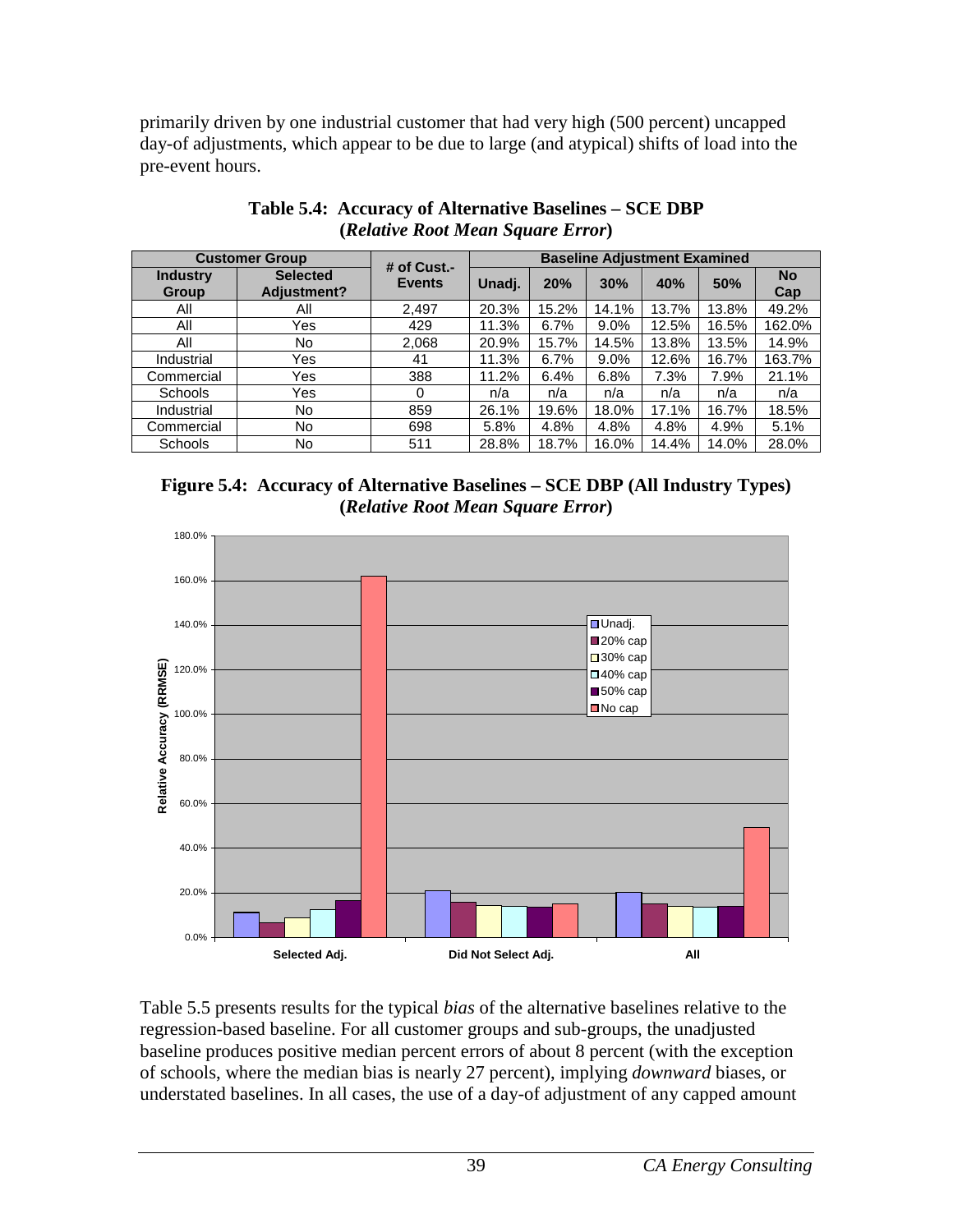results in a substantial reduction in the median bias relative to an unadjusted baseline. For customers who selected the day-of adjustment, the bias is closest to zero using a 20 percent cap. Higher caps lead to gradually higher *upward* median biases. For customers who did not select the adjustment, the bias is closest to zero using a 40 percent cap.

<span id="page-44-0"></span>

|                                 | <b>Customer Group</b>                 | # of $Cust.$ - | <b>Baseline Adjustment Examined</b> |         |         |          |         |          |
|---------------------------------|---------------------------------------|----------------|-------------------------------------|---------|---------|----------|---------|----------|
| <b>Industry</b><br><b>Group</b> | <b>Selected</b><br><b>Adjustment?</b> | <b>Events</b>  | Unadj.                              | 20%     | 30%     | 40%      | 50%     | No Cap   |
| All                             | All                                   | 2,497          | 8.1%                                | 0.7%    | $-0.2%$ | $-0.7%$  | $-1.0%$ | $-2.4%$  |
| All                             | Yes                                   | 429            | 8.6%                                | $-1.5%$ | $-2.7%$ | $-3.2\%$ | $-3.6%$ | $-3.9%$  |
| All                             | No                                    | 2,068          | 7.9%                                | 1.3%    | 0.4%    | $-0.2%$  | $-0.5%$ | $-2.0%$  |
| Industrial                      | Yes                                   | 41             | 7.4%                                | $-0.3%$ | $-1.8%$ | $-1.8%$  | $-1.8%$ | $-1.8%$  |
| Commercial                      | Yes                                   | 388            | 8.7%                                | $-1.7%$ | $-2.9%$ | $-3.4%$  | $-3.9%$ | $-4.2%$  |
| <b>Schools</b>                  | Yes                                   | 0              | n/a                                 | n/a     | n/a     | n/a      | n/a     | n/a      |
| Industrial                      | No                                    | 859            | 2.1%                                | $-0.9%$ | $-0.8%$ | $-0.7%$  | $-0.8%$ | $-0.7%$  |
| Commercial                      | No                                    | 698            | 7.6%                                | $-0.3%$ | $-0.7%$ | $-1.1%$  | $-1.3%$ | $-1.6%$  |
| Schools                         | No                                    | 511            | 26.7%                               | 15.3%   | 10.2%   | 6.5%     | 2.8%    | $-11.0%$ |

#### **Table 5.5: Bias of Alternative Baselines – SCE DBP (***Median Percent Difference***)**

<span id="page-44-1"></span>**Figure 5.5: Bias of Alternative Baselines – SCE DBP (All Industry Types) (***Median Percent Difference***)**



Table 5.6 expands on the single median value of the percent differences between the alternative baselines and the regression-based values by providing values that determine *deciles* of the percent differences. Nine values are provided for each baseline, each representing boundary values that separate 10 percent of the customer-hour values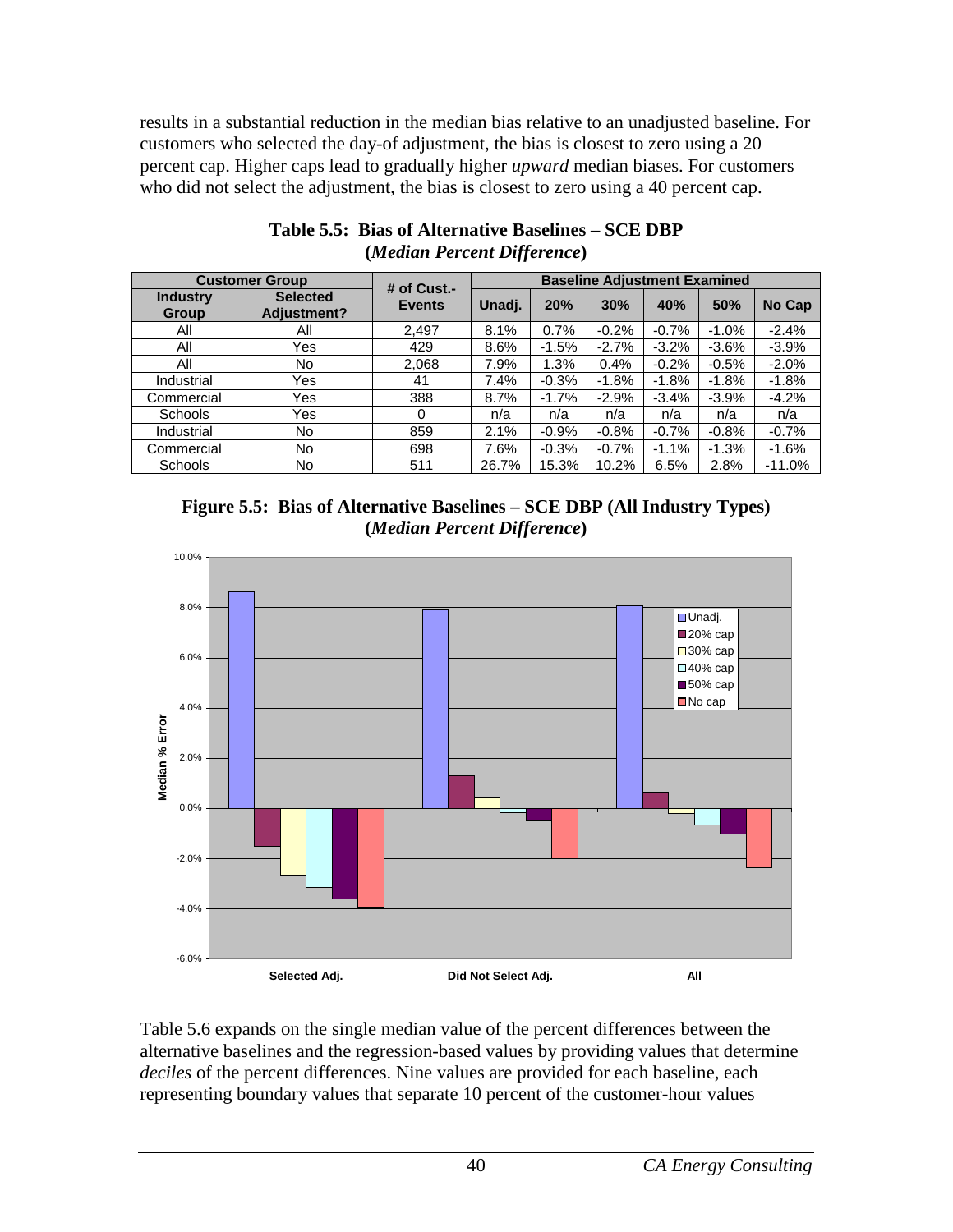ordered by size. The 50 percentile values represent the median values of the distributions of differences. Thus, for example, the median percent difference for the unadjusted baseline is 8.1 percent, indicating a "typical" under-statement relative to the regressionbased baseline. The  $80<sup>th</sup>$  percentile value indicates that 20 percent of the under-statements exceed 25.5 percent, while the  $20<sup>th</sup>$  percentile value indicates that another 20 percent of the values reflect *over-statements* that exceed 2.1 percent.

The distributions tend to be more spread out (i.e., a larger difference between the  $10<sup>th</sup>$  and  $90<sup>th</sup>$  percentile values) as the cap is less restrictive. Across all customers (in the top panel of Table 5.6), the day-of adjustment reduces the spread, except in the uncapped case. For customers who selected the adjustment, the adjustment tends to shift the entire distribution of errors down by 10 or more percentage points. That is, the overall *spread* of the distribution is not substantially different using the adjustment (except in the uncapped case), but the *location* of the distribution is quite different (i.e., much more negative, indicating over-statements of the "true" baseline).

| <b>Customer</b><br><b>Group</b> | <b>Count</b> | <b>Decile</b> | Unadj.   | 20%      | 30%      | 40%      | 50%      | No Cap   |
|---------------------------------|--------------|---------------|----------|----------|----------|----------|----------|----------|
| All                             | 2,497        | 10            | $-16.9%$ | $-15.7%$ | $-17.1%$ | $-19.4%$ | $-22.0%$ | $-38.8%$ |
|                                 |              | 20            | $-2.1%$  | $-8.0%$  | $-9.3%$  | $-10.4%$ | $-11.3%$ | $-17.2%$ |
|                                 |              | 30            | 2.0%     | $-4.1%$  | $-5.2%$  | $-5.9%$  | $-6.7%$  | $-9.6%$  |
|                                 |              | 40            | 5.1%     | $-1.7%$  | $-2.5%$  | $-2.9%$  | $-3.3%$  | $-5.3%$  |
|                                 |              | Median        | 8.1%     | 0.7%     | $-0.2%$  | $-0.7%$  | $-1.0\%$ | $-2.4%$  |
|                                 |              | 60            | 11.5%    | 3.4%     | 2.2%     | 1.7%     | 1.2%     | $-0.2\%$ |
|                                 |              | 70            | 16.8%    | 7.6%     | 6.0%     | 4.9%     | 4.1%     | 2.5%     |
|                                 |              | 80            | 25.5%    | 15.6%    | 13.1%    | 11.2%    | 10.3%    | 7.1%     |
|                                 |              | 90            | 40.2%    | 31.7%    | 28.9%    | 28.3%    | 27.1%    | 24.9%    |
| <b>Selected</b>                 | 429          | 10            | 0.4%     | $-10.6%$ | $-13.3%$ | $-16.9%$ | $-20.4%$ | $-43.1%$ |
| Adj.                            |              | 20            | 2.8%     | $-7.2%$  | $-10.1%$ | $-11.7%$ | $-12.6%$ | $-15.6%$ |
|                                 |              | 30            | 5.0%     | $-4.8%$  | $-7.1%$  | $-8.7%$  | $-9.1%$  | $-10.1%$ |
|                                 |              | 40            | 6.7%     | $-3.0%$  | $-4.5%$  | $-5.6%$  | $-6.2%$  | $-6.8%$  |
|                                 |              | Median        | 8.6%     | -1.5%    | $-2.7%$  | $-3.2%$  | $-3.6%$  | $-3.9%$  |
|                                 |              | 60            | 10.7%    | 0.6%     | $-0.5%$  | $-1.4%$  | $-1.7%$  | $-1.9%$  |
|                                 |              | 70            | 14.3%    | 2.7%     | 1.7%     | 0.9%     | 0.7%     | 0.3%     |
|                                 |              | 80            | 17.1%    | 6.0%     | 4.4%     | 3.6%     | 3.4%     | 2.9%     |
|                                 |              | 90            | 25.1%    | 14.7%    | 10.9%    | 9.6%     | 8.1%     | 7.6%     |
| <b>Did Not</b>                  | 2,068        | 10            | -26.0%   | $-19.7%$ | $-20.1%$ | $-21.3%$ | $-22.2%$ | $-37.9%$ |
| <b>Select</b>                   |              | 20            | $-3.9%$  | $-8.0\%$ | $-8.9\%$ | $-9.8%$  | $-10.8%$ | -18.1%   |
| Adj.                            |              | 30            | 0.9%     | $-3.8%$  | $-4.6%$  | $-5.3%$  | $-6.0%$  | $-9.4%$  |
|                                 |              | 40            | 4.3%     | $-1.3%$  | $-1.9%$  | $-2.3%$  | $-2.7%$  | $-4.9%$  |
|                                 |              | Median        | 7.9%     | 1.3%     | 0.4%     | $-0.2%$  | $-0.5%$  | -2.0%    |
|                                 |              | 60            | 11.9%    | 4.5%     | 3.1%     | 2.4%     | 1.9%     | 0.3%     |
|                                 |              | 70            | 18.0%    | 9.6%     | 7.3%     | 6.4%     | 5.5%     | 3.1%     |
|                                 |              | 80            | 27.8%    | 18.0%    | 15.5%    | 13.5%    | 12.2%    | 8.8%     |
|                                 |              | 90            | 43.1%    | 34.8%    | 32.5%    | 31.7%    | 31.7%    | 29.9%    |

<span id="page-45-0"></span>**Table 5.6: Percentiles of Percent Errors of Alternative Baselines** *– SCE DBP*

Figure 5.6 illustrates the decile values graphically for all of SCE's bidders. The figure shows that the median outcome is quite close to zero (indicating no bias) once the day-of adjustment is applied, but the spread varies somewhat with the level of the cap. The  $10<sup>th</sup>$ percentile outcome changes substantially once the adjustment cap is removed.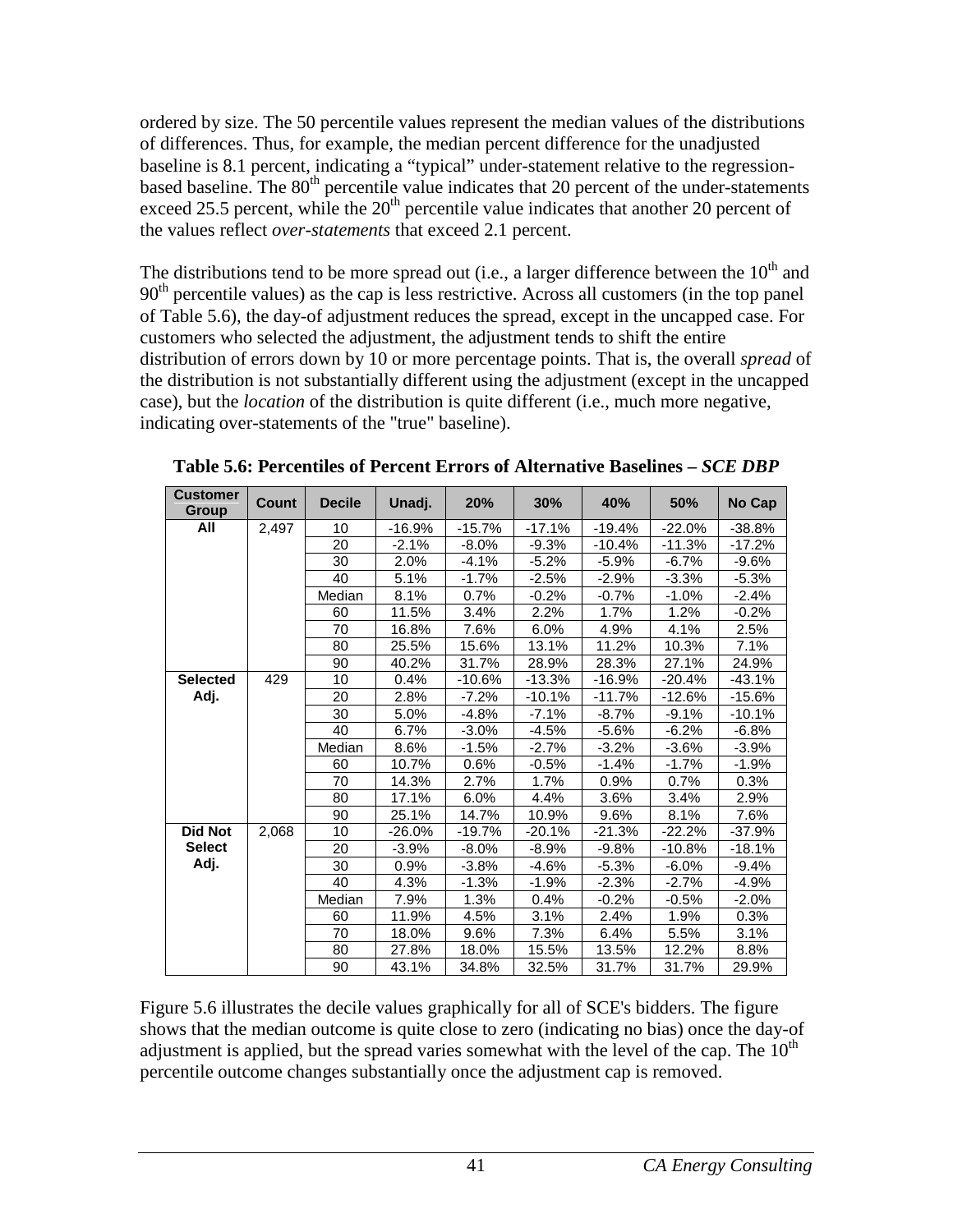<span id="page-46-1"></span>

**Figure 5.6: Percentiles of Percent Errors of Alternative Baselines** *– SCE DBP*

## <span id="page-46-0"></span>*5.5 Summary of Results*

The baseline analysis provides strong evidence that day-of adjustments to the 10-in-10 baseline improve accuracy. For PG&E, a 30 percent adjustment cap produces the most accurate baselines. In this case, the error does not vary substantially with changes in the cap percentage. It is interesting to note that the day-of adjustment does not improve baseline accuracy for the industrial customers who have selected it.

The story is somewhat different for SCE, and depends more strongly upon whether one examines all bidding customers or only bidding customers who have selected the day-of adjustment. Across all bidding customers, a 40 percent adjustment cap produces the most accurate baselines, though the error rate does not vary much with the cap level. However, removing the cap entirely produces a large reduction in baseline accuracy (this result is largely driven by the results for one large industrial customer). For customers who have selected the day-of adjustment, the variation in accuracy across alternative cap levels is larger, with a 20 percent cap level producing the most accurate baselines.

Regarding bias (as measured by the median percentage error), the story differs across utilities. At PG&E, bias is slightly exacerbated by the day-of adjustment for customers who have selected it, and the bias displays little variation across the alternative cap levels. However, the results show that the day-of adjustment (at any cap level) would nearly eliminate bias for the median customer among those who have not yet selected it.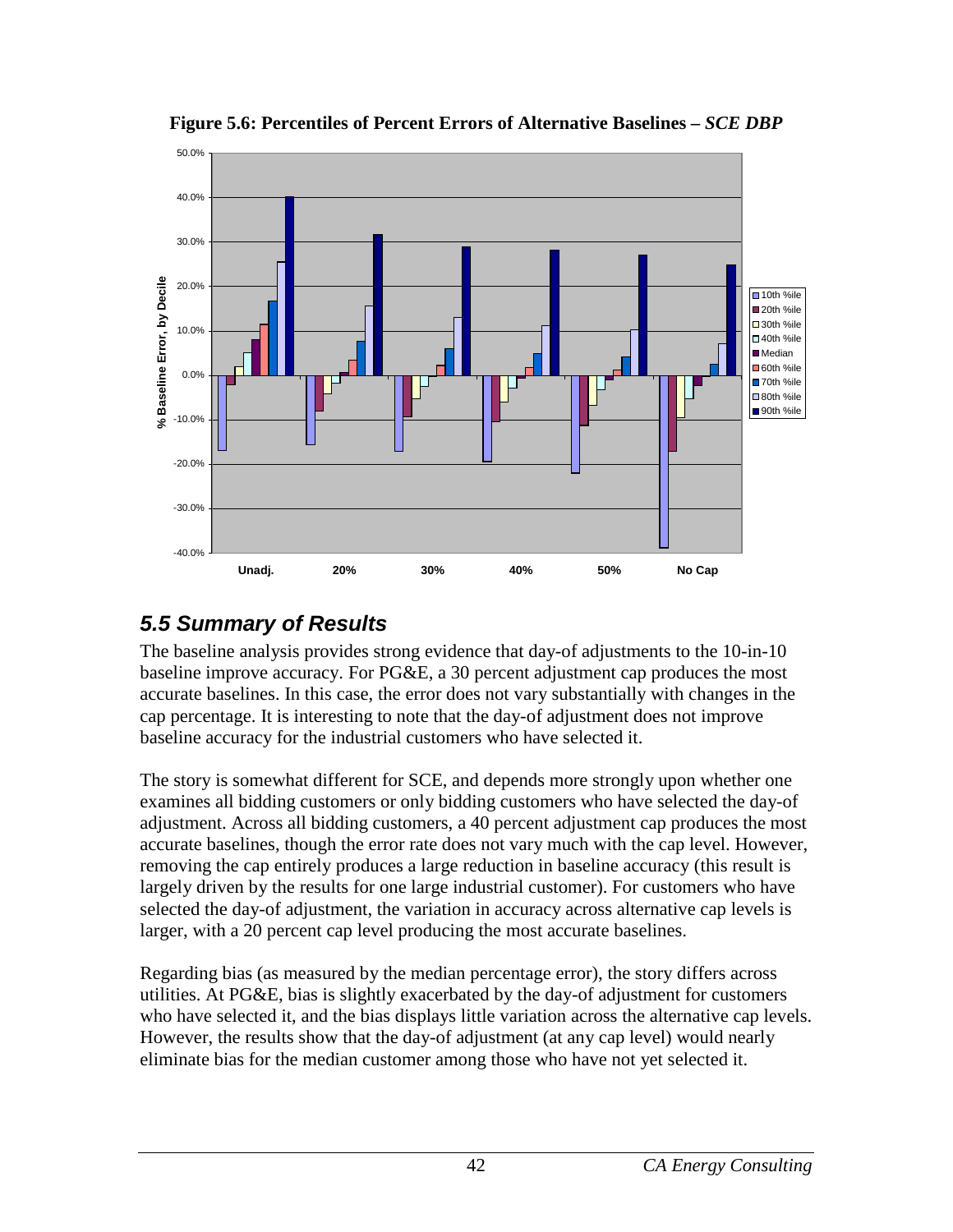At SCE, the results indicate that bias is substantially reduced by the day-of adjustment. This is true regardless of whether the customer has selected the day-of adjustment. For customers who have selected the optional adjustment, bias is minimized with a 20 percent adjustment cap. For customers who have not yet selected the optional adjustment, bias is minimized with a 40 percent cap.

## <span id="page-47-0"></span>**6. Ex Ante Load Impact Forecast**

## <span id="page-47-1"></span>*6.1 Ex Ante Load Impact Requirements*

The DR Load Impact Evaluation Protocols require that hourly load impact forecasts for event-based DR resources must be reported at the program level and by LCA for the following scenarios:

- For a typical event day in each year; and
- For the monthly system peak load day in each month for which the resource is available;

under both:

- 1-in-2 weather-year conditions, and
- 1-in-10 weather-year conditions.

at both:

- the program level (*i.e.*, in which only the program in question is called), and
- the portfolio level (*i.e.*, in which all demand response programs are called).

## <span id="page-47-2"></span>*6.2 Description of Methods*

This section describes the methods used to develop the relevant groups of customers, to develop reference loads for the relevant customer types and event day-types, and to develop percentage load impacts for a typical event day.

### <span id="page-47-3"></span>**6.2.1 Development of Customer Groups**

For PG&E's program, customer accounts were assigned to one of three size groups and the relevant LCA. The three size groups were the following:

- Small maximum demand less than  $20 \text{ kW}$ ;
- Medium maximum demand between 20 and 200 kW;
- Large maximum demand greater than 200 kW.

The specific definition of "maximum demand" was based on the tariff on which the customer is served. For example, a tariff may require that a customer's monthly peak demand exceeds 20kW during any one of the previous twelve months. The total number of customer "cells" developed is therefore equal to  $24 (= 3$  size groups x  $8$  LCAs).

For SCE, the analysis is complicated by two upcoming changes to the program. In 2013, the program will begin enrolling customers with demands under 200 kW. In addition, at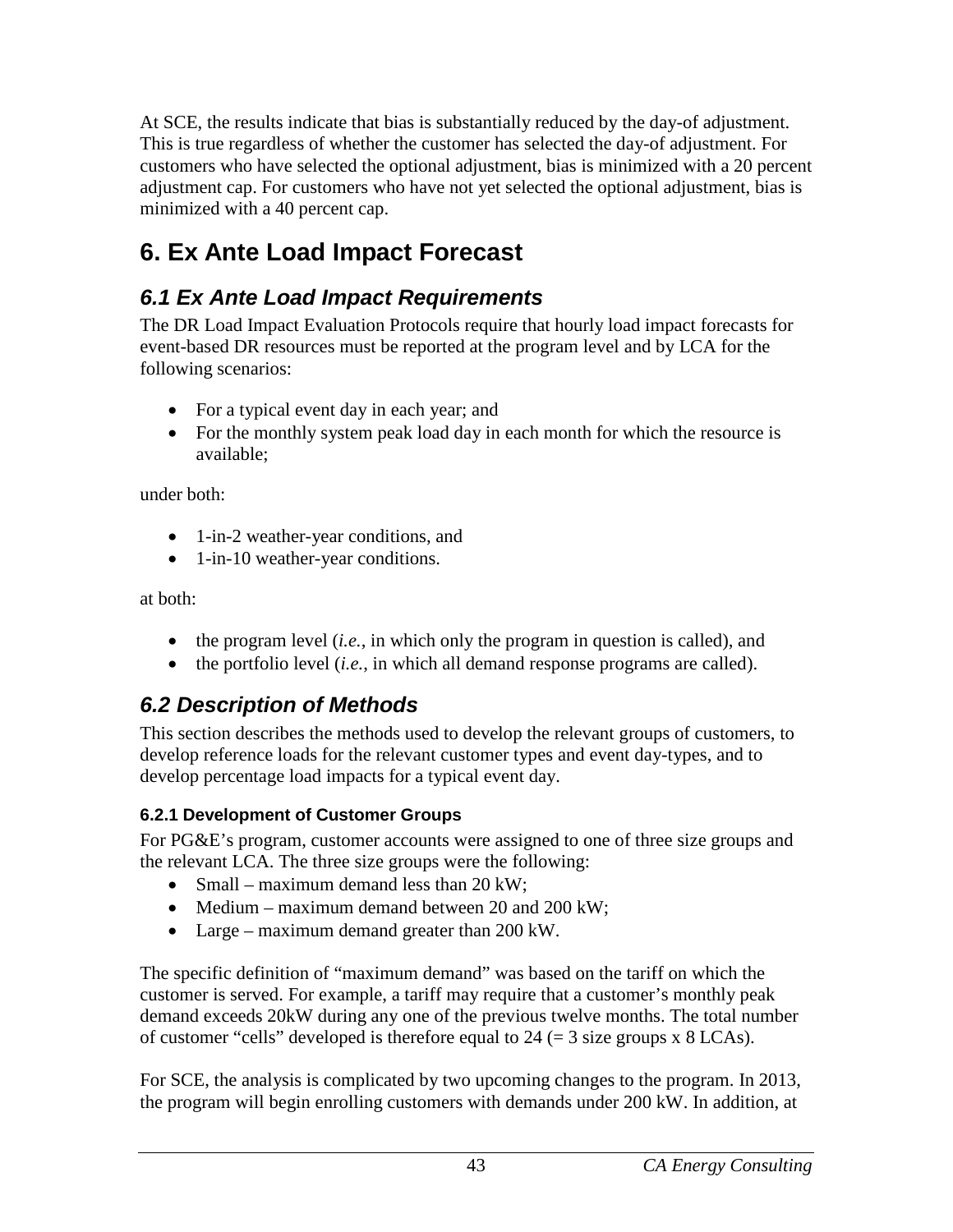the end of 2013, SCE will remove "non-performing" customers from DBP. Customers will be identified as "non-performing" if they do not receive a credit during the program year.

#### <span id="page-48-0"></span>**6.2.2 Development of Reference Loads and Load Impacts**

Reference loads and load impacts for all of the above factors were developed in the following series of steps:

- 1. Define data sources;
- 2. Estimate ex ante regressions and simulate reference loads by cell and scenario;
- 3. Calculate percentage load impacts by cell;
- 4. Apply percentage load impacts to the reference loads; and
- 5. Scale the reference loads using enrollment forecasts.

Each of these steps is described below.

#### *Define data sources*

For both PG&E and SCE, the reference loads and percentage load impacts are developed using data for customers enrolled in DBP during the 2011 program year, using data from the 2009 through 2011 program years.

We divided the DBP customers into two groups according to whether they are dually enrolled in the Base Interruptible Program (BIP). BIP customers tend to be larger and more demand responsive (even during DBP events) than other DBP customers. For PG&E, separating the dually enrolled customers helped ensure that The Brattle Group was able to properly match enrollments to load impacts. For both PG&E and SCE, separating dually enrolled customers allowed us to produce *portfolio* load impacts, which are the load impacts that occur when all DR programs are simultaneously called. Specifically, when DBP and BIP events are called for the same hours, customers enrolled in both programs may not participate in the DBP event. Therefore, the portfolio load impacts for DBP exclude load impacts from customers dually enrolled in BIP. *Program*level load impacts include all enrolled customers.

#### *Simulate reference loads*

In order to develop reference loads, we first re-estimated regression equations for each enrolled customer account, using data for program years 2009 through 2011. These equations were then used to simulate reference loads by customer type under the various scenarios required by the Protocols (*e.g.*, the typical event day in a 1-in-2 weather year).

For the summer months, the re-estimated regression equations were similar in design to the ex post load impact equations described in Section 3.2, differing in four ways. First, the ex ante models excluded the morning-usage variable. While this variable is useful for improving accuracy in estimating ex post load impacts for particular events, it complicates the use of the equations in ex ante simulation. That is, it would require a separate simulation of the level of the morning load. Second, the ex ante models excluded the summer variables (e.g., the summer variable interacted with the hourly profile).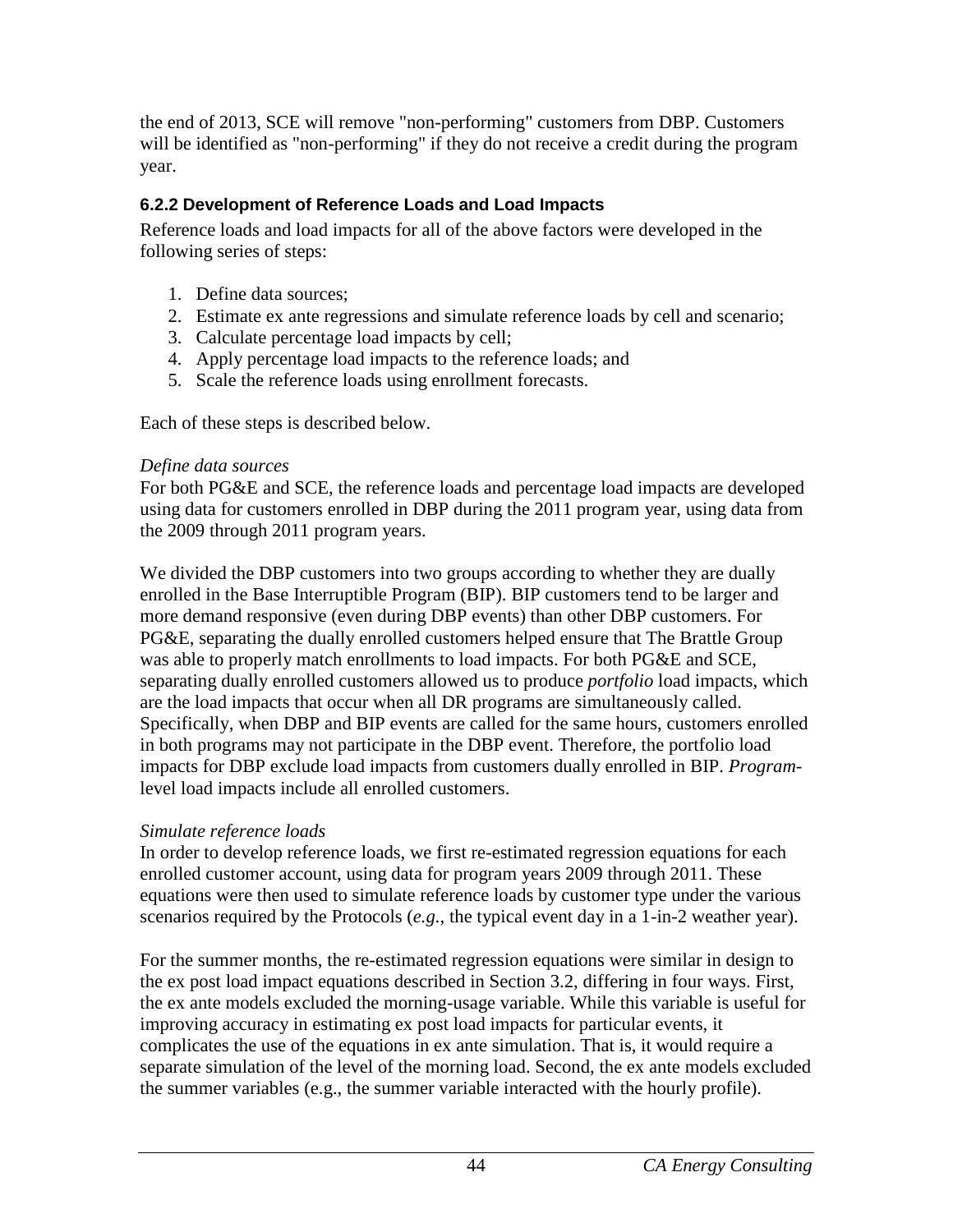Third, the event variables were modified from the version that produces estimates of 24 hourly load impact values for *each* event, to a version that produces estimates of *average hourly event-period* load impacts across all events. The fourth difference between the ex post and ex ante models is that the ex ante model uses separate month and year indicator variables, whereas the ex post model interacted them (such that each month and year had its own intercept).

Because DBP events may be called in any month of the year, we estimated separate regression models to allow us to simulate non-summer reference loads. The non-summer model is shown below. This model is estimated separately from the summer ex ante model. It only differs from the summer model in two ways: it includes  $HDH<sub>t</sub>$  variables, where the summer model does not; and the month dummies relate to a different set of months. Table 6.1 describes the terms included in the equation.

$$
Q_{t} = a + \sum_{i=1}^{24} (b_{i}^{DBP} \times h_{i,t} \times DBP_{t}) + \sum_{i=1}^{24} (b_{i}^{OTH} \times h_{i,t} \times OtherEvt_{i,t}) + \sum_{i=1}^{24} (b_{i}^{BIP} \times h_{i,t} \times BIPEvt_{i,t})
$$
  
+ 
$$
\sum_{i=1}^{24} (b_{i}^{CDH} \times h_{i,t} \times CDH_{t}) + \sum_{i=1}^{24} (b_{i}^{BDH} \times h_{i,t} \times HDH_{t}) + \sum_{i=2}^{24} (b_{i}^{MON} \times h_{i,t} \times MON_{t})
$$
  
+ 
$$
\sum_{i=2}^{24} (b_{i}^{FRI} \times h_{i,t} \times FRI_{t}) + \sum_{i=2}^{24} (b_{i}^{h} \times h_{i,t}) + \sum_{i=2}^{5} (b_{i}^{DTPE} \times DTYPE_{i,t})
$$
  
+ 
$$
\sum_{i=2-5,10-12} (b_{i}^{MONTH} \times MONTH_{i,t}) + \sum_{i=2009}^{2011} (b_{i}^{VEAR} \times VEAR_{i,t}) + e_{t}
$$

<span id="page-49-0"></span>**Table 6.1: Descriptions of Terms included in the Ex Ante Regression Equation**

| Variable<br><b>Name</b> | <b>Variable Description</b>                                                                          |
|-------------------------|------------------------------------------------------------------------------------------------------|
| $Q_t$                   | the demand in hour <i>t</i> for a customer enrolled in DBP prior to the last event date              |
| The various<br>b's      | the estimated parameters                                                                             |
| $h_{i,t}$               | a dummy variable for hour i                                                                          |
| $DBP_t$                 | an indicator variable for program event days                                                         |
| $CDH_t$                 | cooling degree hours                                                                                 |
| $HDH_t$                 | heating degree hours <sup>18</sup>                                                                   |
| OtherEvt <sub>t</sub>   | equals one in the event hours of other demand response programs in which the<br>customer is enrolled |
| $BIPEvt_{it}$           | Equals one in BIP event hours if the customer is enrolled in BIP program                             |
| MON <sub>t</sub>        | a dummy variable for Monday                                                                          |
| $FRI_t$                 | a dummy variable for Friday                                                                          |
| $DTYPE_{it}$            | a series of dummy variables for each day of the week                                                 |
| $MONTH_{it}$            | a series of dummy variables for each month                                                           |
| $YEAR_{it}$             | a series of dummy variables for each year; and $e_t$ is the error term                               |
| $e_t$                   | the error term.                                                                                      |

<span id="page-49-1"></span><sup>&</sup>lt;sup>18</sup> Heating degree hours (HDH) was defined as  $MAX[0, 50 - TMP]$ , where TMP is the hourly temperature expressed in degrees Fahrenheit. Customer-specific HDH values are calculated using data from the most appropriate weather station.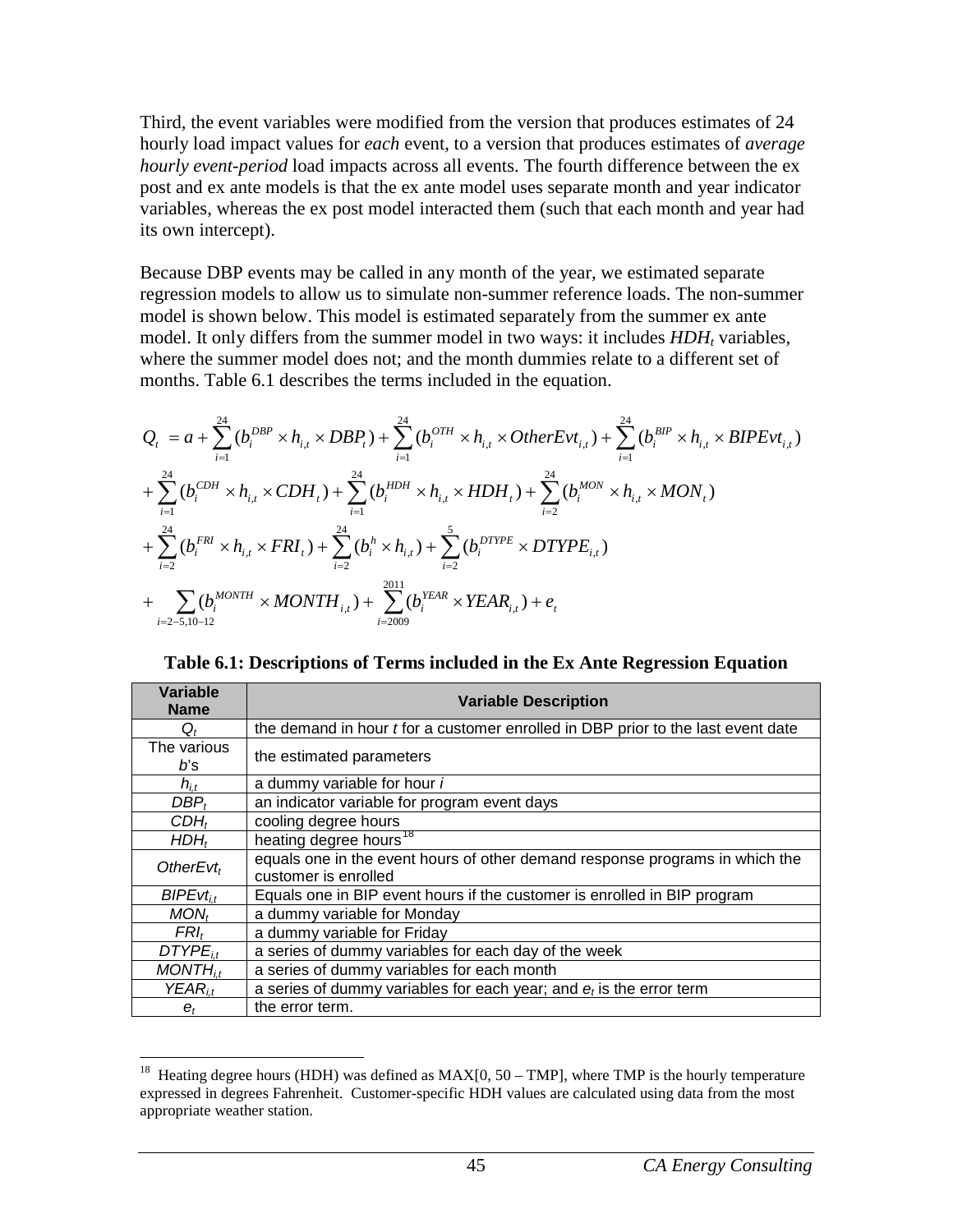Once these models were estimated, we simulated 24-hour load profiles for each required scenario. Each of the profiles was simulated as an average of Tuesday, Wednesday, and Thursday profiles. The typical event day was assumed to occur in August. Much of the differences across scenarios can be attributed to varying weather conditions. The definitions of the 1-in-2 and 1-in-10 weather years are the same as those used to develop ex ante load forecasts in the previous two studies (developed following PY2009).

#### *Calculate forecast percentage load impacts*

For both PG&E and SCE, the percentage load impacts were based on estimates from a model using data from program years 2009 through 2011. Specifically, we examined only customers enrolled in PY2011, but included data from the previous two program years for customers that were enrolled in those years. This method allowed us to base the ex ante load impacts on a larger sample of events, which should improve the reliability and consistency of the load impacts across forecasts.

For PG&E, hourly percentage load impacts were developed by size group, LCA and whether the customer was dually enrolled in BIP. Because the forecast event window (1:00 to 6:00 p.m. in April through October; and 4:00 to 9:00 p.m. in all other months) differs from the historical event window (2:00 to 6:00 p.m.), we needed to adjust the historical percentage load impacts for use in the ex ante study. Specifically, in summer months, we shifted the load impacts back one hour beginning at hour ending 14 (1:00 to 2:00 p.m.) and replicated the hour ending 15 hour for hour ending 14. This method ensured that the load impact pattern in the pre- and post-event hours was maintained. For the non-summer months, the summer hourly percentage load impacts were shifted forward three hours, so that the event hours matched the required 4:00 to 9:00 p.m. window.

We pooled customers across cells where sample sizes were small to estimate more reliable load impacts. For the DBP-only customers, the following cells were pooled:

- All under 20 kW customers:
- 20 to 200 kW customers in the Greater Fresno, Humboldt, Kern, and Sierra; and
- Over 200 kW customers in Humboldt and Stockton were based on an average of all over 200 kW customers.

For DBP/BIP customers, the following cells were pooled:

- All under 20 kW except those in the Greater Bay Area;
- All 20 to 200 kW customers; and
- Over 200 kW customers in Greater Fresno, Humboldt, Northern Coast, Sierra, and Stockton.

The uncertainty-adjusted load impacts (i.e., the  $10^{th}$ ,  $30^{th}$ ,  $50^{th}$ ,  $70^{th}$ , and  $90^{th}$  percentile scenarios of load impacts) were calculated under the assumption that the load impacts are normally distributed with a mean equal to the total estimated load impact and a variance equal to the sum of the variances (the squares of the standard errors) associated with the load impact estimates.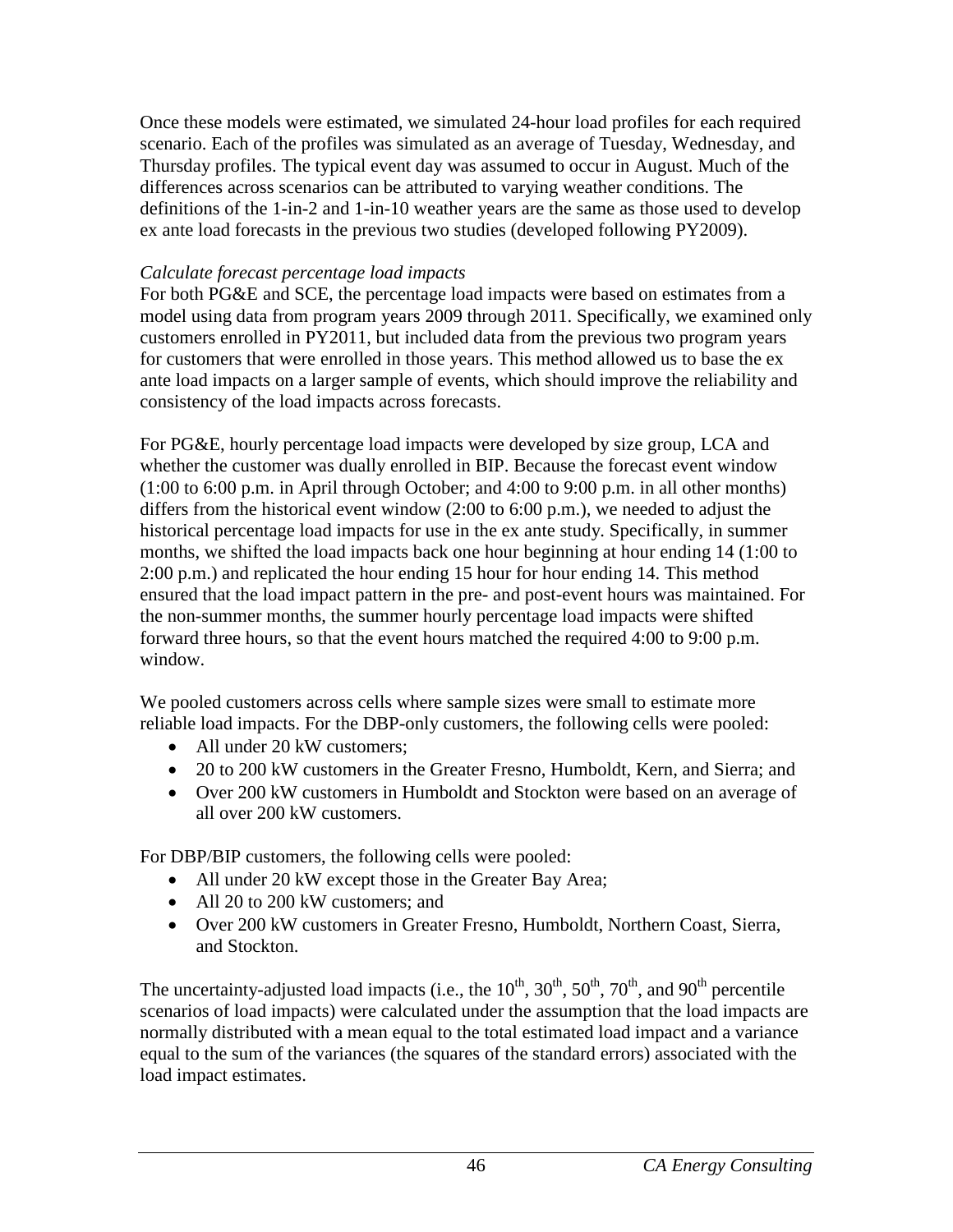Table 6.2 shows the average event-hour percentage load impacts used in the ex ante analysis. Note that the highest percentage load impacts occur in the DBP/BIP cells.

|                   |                            | <b>Customer Group</b> |                |
|-------------------|----------------------------|-----------------------|----------------|
| <b>Size Group</b> | <b>Local Capacity Area</b> | <b>DBP Only</b>       | <b>DBP/BIP</b> |
|                   | Greater Bay Area           | 5.0%                  | 98.7%          |
|                   | Greater Fresno             | 5.0%                  | 0.0%           |
|                   | Humboldt                   | 5.0%                  | $0.0\%$        |
| Under 20 kW       | Kern                       | 5.0%                  | 0.0%           |
|                   | Northern Coast             | 5.0%                  | $0.0\%$        |
|                   | Other                      | 5.0%                  | $0.0\%$        |
|                   | Sierra                     | 5.0%                  | $0.0\%$        |
|                   | Stockton                   | 5.0%                  | 0.0%           |
|                   | Greater Bay Area           | 2.8%                  | 9.4%           |
|                   | Greater Fresno             | 4.0%                  | 9.4%           |
|                   | Humboldt                   | 4.0%                  | 9.4%           |
| 20 to 200 kW      | Kern                       | 4.0%                  | 9.4%           |
|                   | Northern Coast             | 4.1%                  | 9.4%           |
|                   | Other                      | 1.7%                  | 9.4%           |
|                   | Sierra                     | 4.0%                  | 9.4%           |
|                   | Stockton                   | 3.0%                  | 9.4%           |
|                   | Greater Bay Area           | 1.3%                  | 9.2%           |
|                   | Greater Fresno             | 6.4%                  | 1.8%           |
|                   | Humboldt                   | 1.9%                  | 1.8%           |
| Over 200 kW       | Kern                       | 10.2%                 | 21.5%          |
|                   | Northern Coast             | 0.5%                  | 1.8%           |
|                   | Other                      | 2.1%                  | 32.1%          |
|                   | Sierra                     | 4.3%                  | 1.8%           |
|                   | Stockton                   | 1.9%                  | 1.8%           |

<span id="page-51-0"></span>**Table 6.2: Average Event-Hour Percentage Load Impacts by Cell,** *PG&E*

The process was somewhat different for SCE, primarily to account for program changes that will be occurring during the forecast window. First, under 200kW customers will be allowed to enroll in DBP beginning in 2013. Second, at the end of 2013, SCE plans to remove "non-performing" customers from the over 200kW group. "Non-performing" customers will be defined as those who were not paid a credit. In addition, the process needs to differentiate between customers enrolled only in DBP and those dually enrolled in DBP and BIP (to allow for the production of both portfolio- and program-based load impacts).

In all cases, the SCE percentage load impacts were derived from the regression results using customers enrolled in PY2011, but including data from PY2009 and PY2010 if the customer was enrolled in those years. While we do not have estimates of the load impacts for the smaller customers to be enrolled starting in PY2013, we attempted to develop the most relevant load impact estimates from the data at hand by using only the 642 service accounts with event-day maximum demands (from our estimated reference loads) of 200kW or less. The resulting event-hour load impacts ranged from 1.3 percent to 4.6 percent.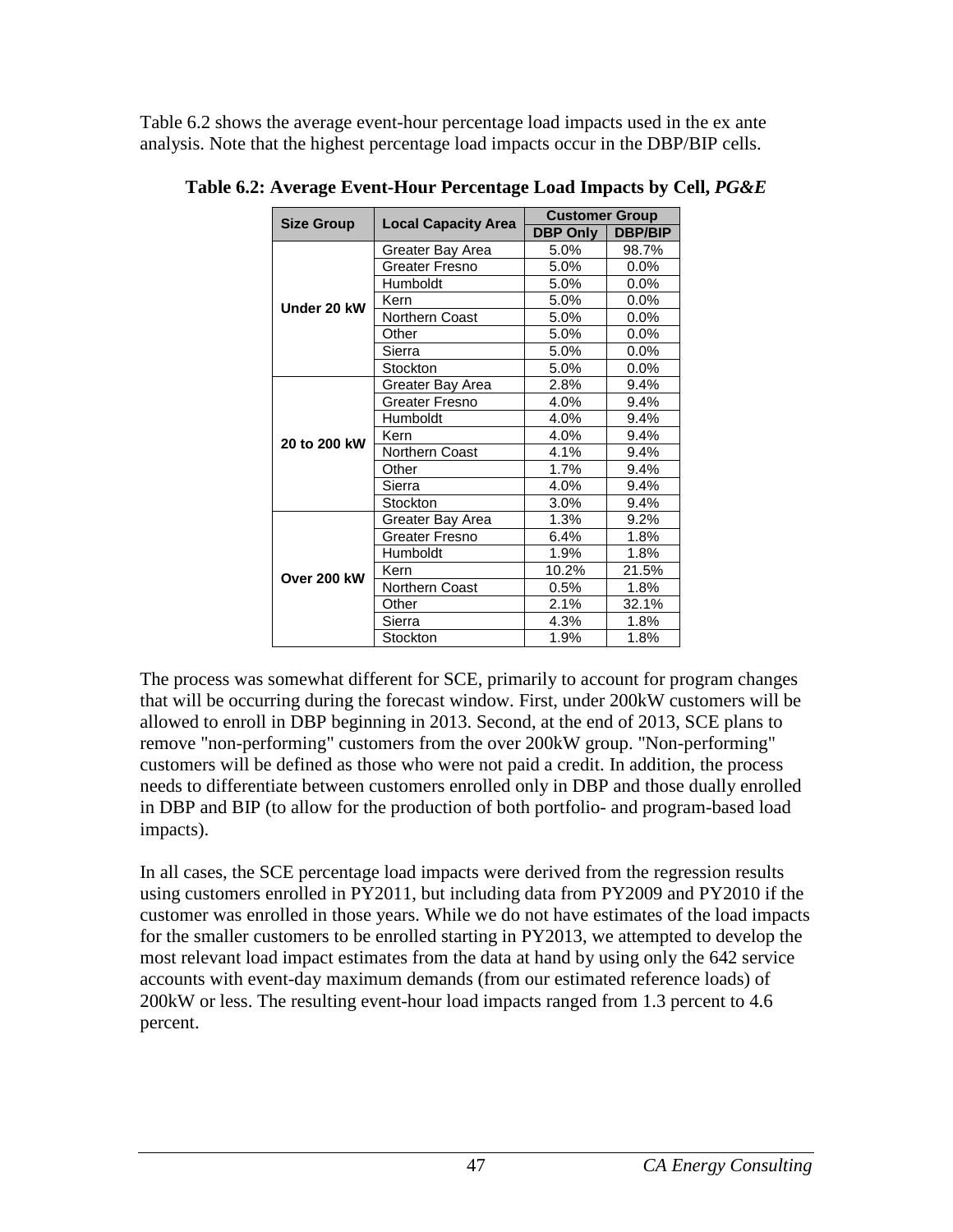We further differentiated customers according to whether they were dually enrolled in BIP and whether they were paid a credit in  $\overline{PY}2011$  or  $\overline{PY}2010$ .<sup>[19](#page-52-2)</sup> We identified 437 service accounts that were paid a credit and 215 service accounts that were dually enrolled in BIP. The percentage load impacts were then adjusted to account for differences between the historical and ex ante event windows. The event-hour impacts were reduced from the historical eight-hour duration to the forecast five-hour duration as follows:

- The first and last event hours of the historical event window are retained as the first and last event hours of the forecast event window;
- The average of the second and third historical event hours is used as the second forecast event hour;
- The average of the fourth and fifth historical event hours is used as the third forecast event hour; and
- The average of the sixth and seventh historical event hours is used as the fourth forecast event hour.

<span id="page-52-1"></span>Table 6.3 shows the average event-hour load impacts for each group.

| Group                        | Average % LI | <b>Where Used</b>               |
|------------------------------|--------------|---------------------------------|
| All current customers        | 6.3%         | 2012, 2013 over 200kW           |
| All current paid a credit    | 10.8%        | 2014+ over 200kW                |
| Current not in BIP           | 1.0%         | Portfolio 2012, 2013 over 200kW |
| Not in $BIP + paid a credit$ | 1.6%         | Portfolio 2014+ over 200kW      |
| Under 200kW                  | 3.0%         | 2013+ under 200kW               |

#### **Table 6.3: Average Event-Hour Percentage Load Impacts by Group,** *SCE*

*Apply percentage load impacts to reference loads for each event scenario*. In this step, the percentage load impacts were applied to the reference loads for each scenario to produce all of the required reference loads, estimated event-day loads, and scenarios of load impacts.

*Apply forecast enrollments to produce program-level load impacts*. For PG&E, The Brattle Group produced load impacts at the program level, portfolio level, and by LCA by applying the database of per-customer load impacts created in the previous step to their enrollment forecasts. The per-customer reference loads and load impacts were first scaled to match the expected *size* of customers (measured as annual average usage) in the enrollment forecast and then multiplied by the number of enrolled customers to obtain cell-level results. Program-level results were obtained by aggregating results across cells. SCE provided with its own enrollment forecast, which is summarized in the next section.

### <span id="page-52-0"></span>*6.3 Enrollment Forecasts*

This section summarizes the enrollment forecasts, and resulting reference loads and ex ante load impact forecasts. Detailed tables of all results required by the Protocols are provided in associated appendices.

<span id="page-52-2"></span> $19$  We included two years of data to determine "performing" customers because PY2011 contained fewer events than other program years, which may result in fewer customers being paid credits.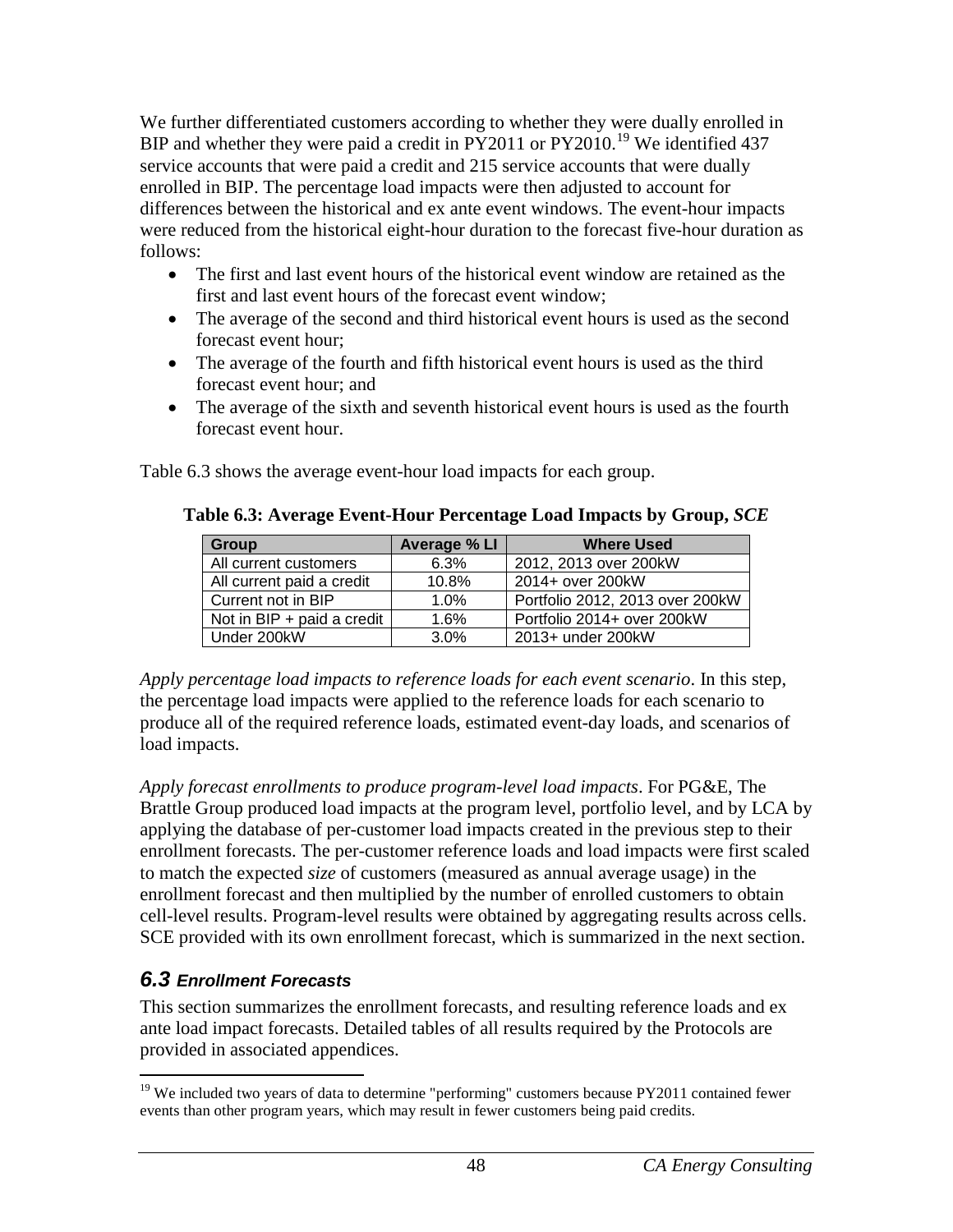### *PG&E*

PG&E forecasts DBP enrollments to increase by approximately 4.9 percent in 2013, which partly consists of customers being migrated from the PeakChoice, Best Efforts program, which is closing at the end of 2012. The rate of enrollment growth declines throughout the forecast period, to 0.4 percent by 2022. By 2022, 1,329 customers are expected to be enrolled in DBP. The portfolio-based enrollment forecast includes 226 to 304 fewer customers than the program-based enrollment forecast during the summer months. Figure 6.1 illustrates PG&E's forecast enrollments in August of each year.



<span id="page-53-0"></span>**Figure 6.1: Number of Enrolled Customers in August of Each Forecast Year,** *PG&E*

### *SCE*

As described earlier, SCE is planning two changes to DBP that affect the enrollment forecast. In 2013, SCE will begin enrolling customers with maximum demand under 200 kW. At the end of PY2013, SCE will remove non-performing customers from the group of over 200 kW customers. These changes are illustrated in Figure 6.1 below, which shows August enrollments by size category and forecast year. Approximately 1,100 under 200 kW customers are forecast to join DBP in 2013, and 662 over 200 kW customers are expected to be removed due to non-performance (i.e., not being paid a credit during PY2013). To account for dual enrollment, customers enrolled in DBP and BIP are removed from the program in each year to produce the portfolio-based load impacts. There are approximately 210 such customers in 2012 and 2013 and 99 customers in 2014 through 2022.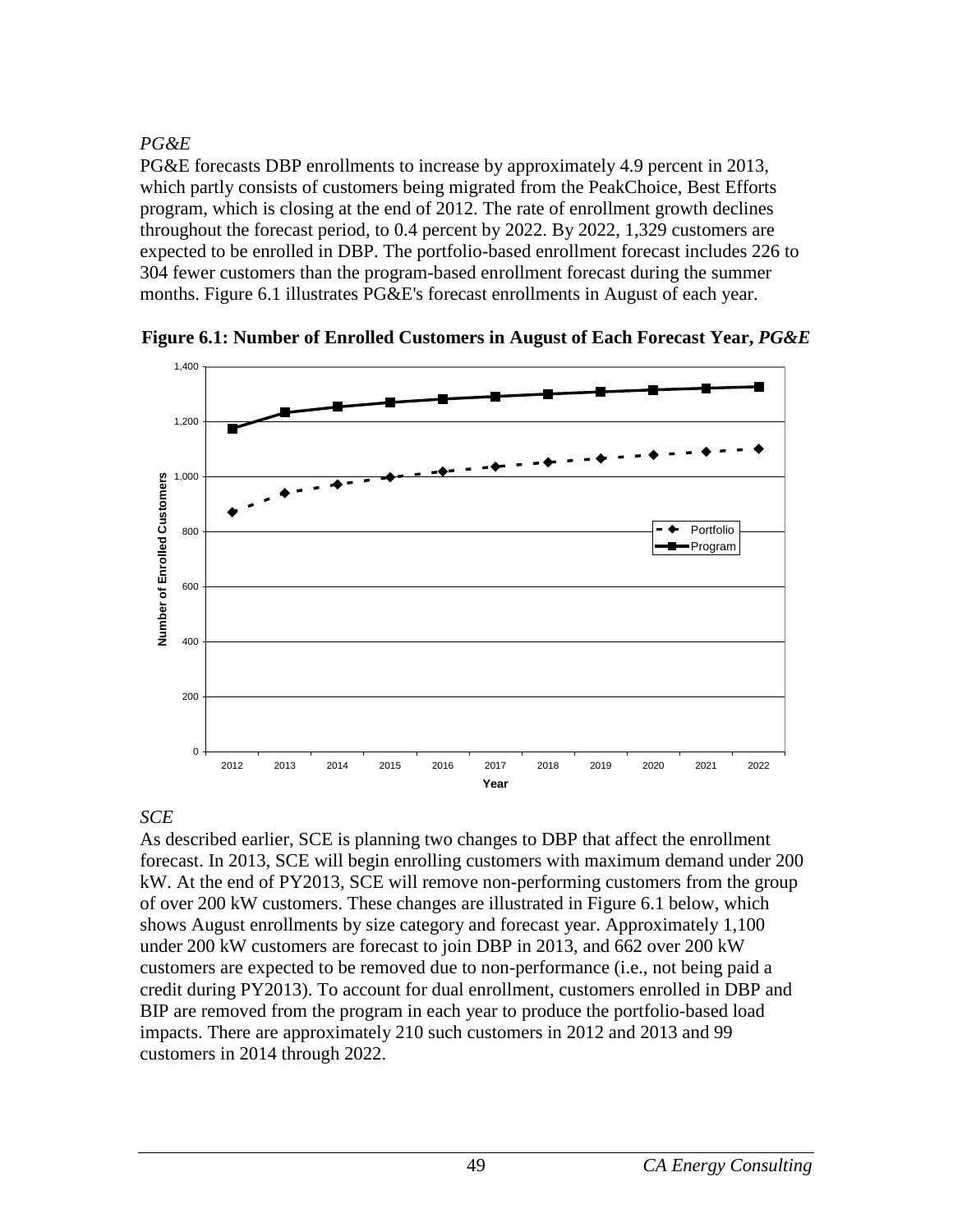

<span id="page-54-2"></span>**Figure 6.2: Number of Enrolled Customers in August of Each Forecast Year,** *SCE*

## <span id="page-54-0"></span>*6.4 Reference Loads and Load Impacts*

For each utility and program type, we provide the following summary information regarding the load impact forecasts, including the hourly profile of reference loads and load impacts for typical event days; the level of load impacts across years; and the distribution of load impacts by local capacity area. Outcomes for August 2014 are used throughout, as the significant program changes will have occurred by that date.

Together, these figures provide a useful indication of the anticipated changes in the forecast load impacts across the various scenarios represented in the Protocol tables. All of the tables required by the Protocols are provided in an Appendix.

#### <span id="page-54-1"></span>**6.4.1 PG&E**

Figure 6.3 shows the program-level August 2014 forecast load impacts for a typical event day in a 1-in-2 weather year. Event-hour (1:00 to 6:00 p.m.) load impacts average 45.2 MW, which represents approximately 4.5 percent of the enrolled reference load. Figure 6.4 shows the same load impacts at the portfolio (i.e., when all DR programs are simultaneously called). On average, the load impacts are reduced by 30.5 MW (relative to the program-level load impact) to 14.8 MW. The percentage load impact goes down to 2.0 percent. The large difference between program and portfolio load impacts is due to the contribution of customers dually enrolled in DBP and BIP. In the portfolio analysis (when a BIP event is assumed to be called at the same time as the DBP event), the load impacts for the dually enrolled customers are removed from DBP, dramatically reducing the load impact.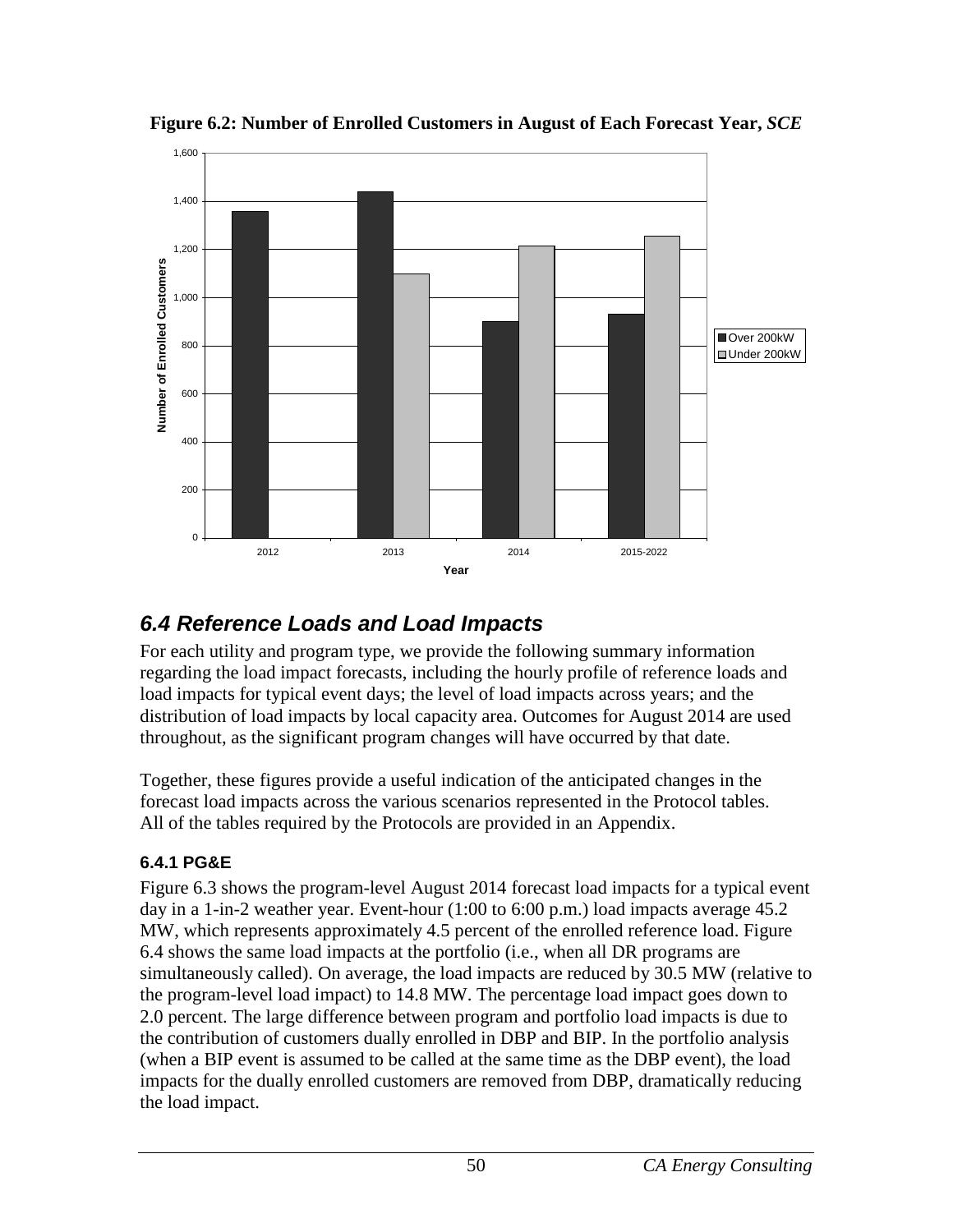<span id="page-55-0"></span>



<span id="page-55-1"></span>**Figure 6.4: PG&E Hourly Event Day Load Impacts for the Typical Event Day in a 1-in-2 Weather Year for August 2014, Portfolio Level**

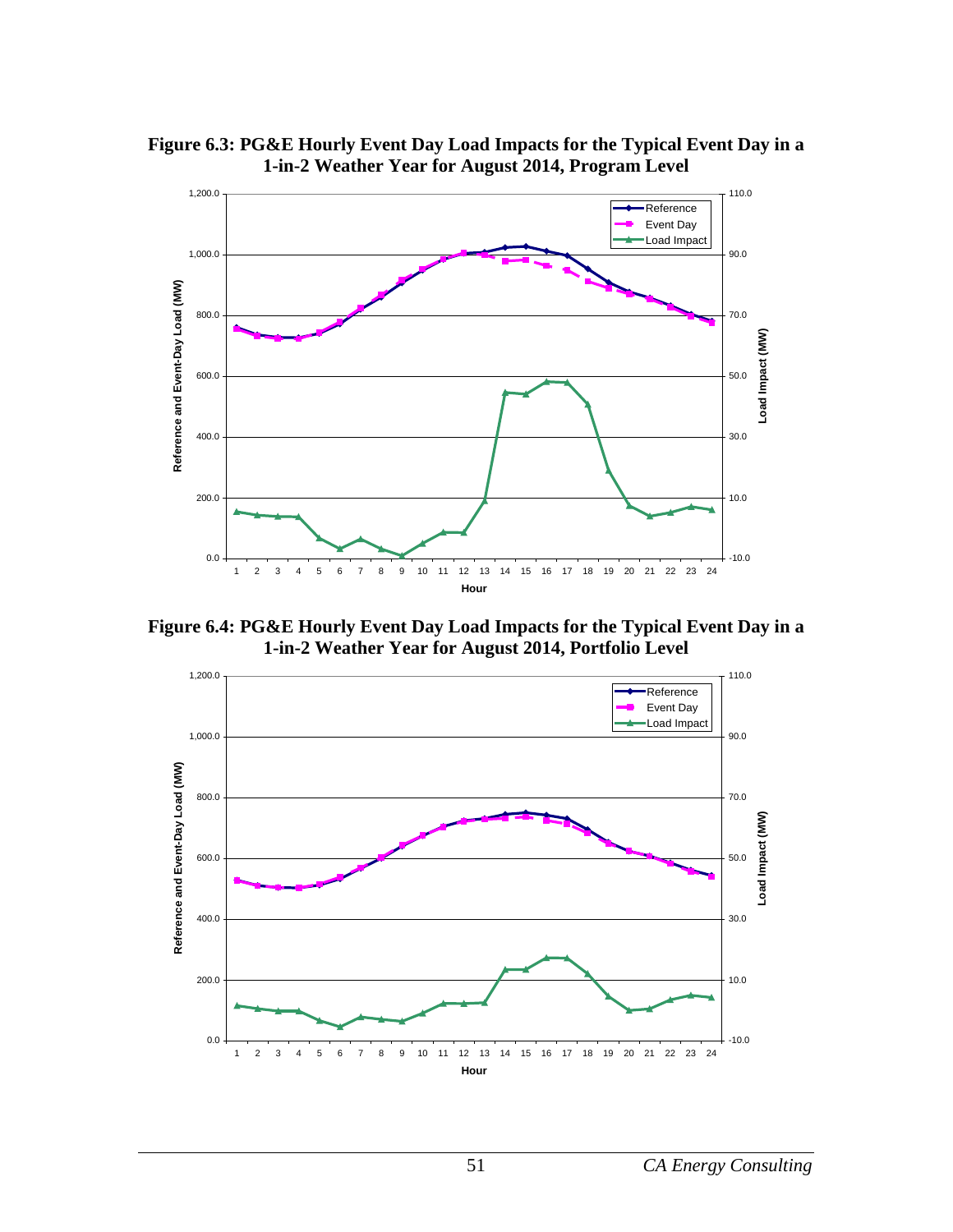Figure 6.5 shows the share of load impacts by local capacity area, assuming a typical event day in an August 2014 1-in-2 weather year. Customers not in any LCA account for the largest share, with 66 percent of the load impacts.

<span id="page-56-0"></span>



Figure 6.6 illustrates August load impact for each forecast year across four scenarios, differentiated by 1-in-2 versus 1-in-10 weather conditions, and portfolio- versus programlevel load impacts. There is a very small difference in load impacts across weather scenarios, but the portfolio-level load impacts are much lower than the program-level load impacts (due to the removal of the customers dually enrolled in BIP). The programlevel load impacts decrease over time as the DBP/BIP customers (which have a high share of the total load impacts) has a downward trend.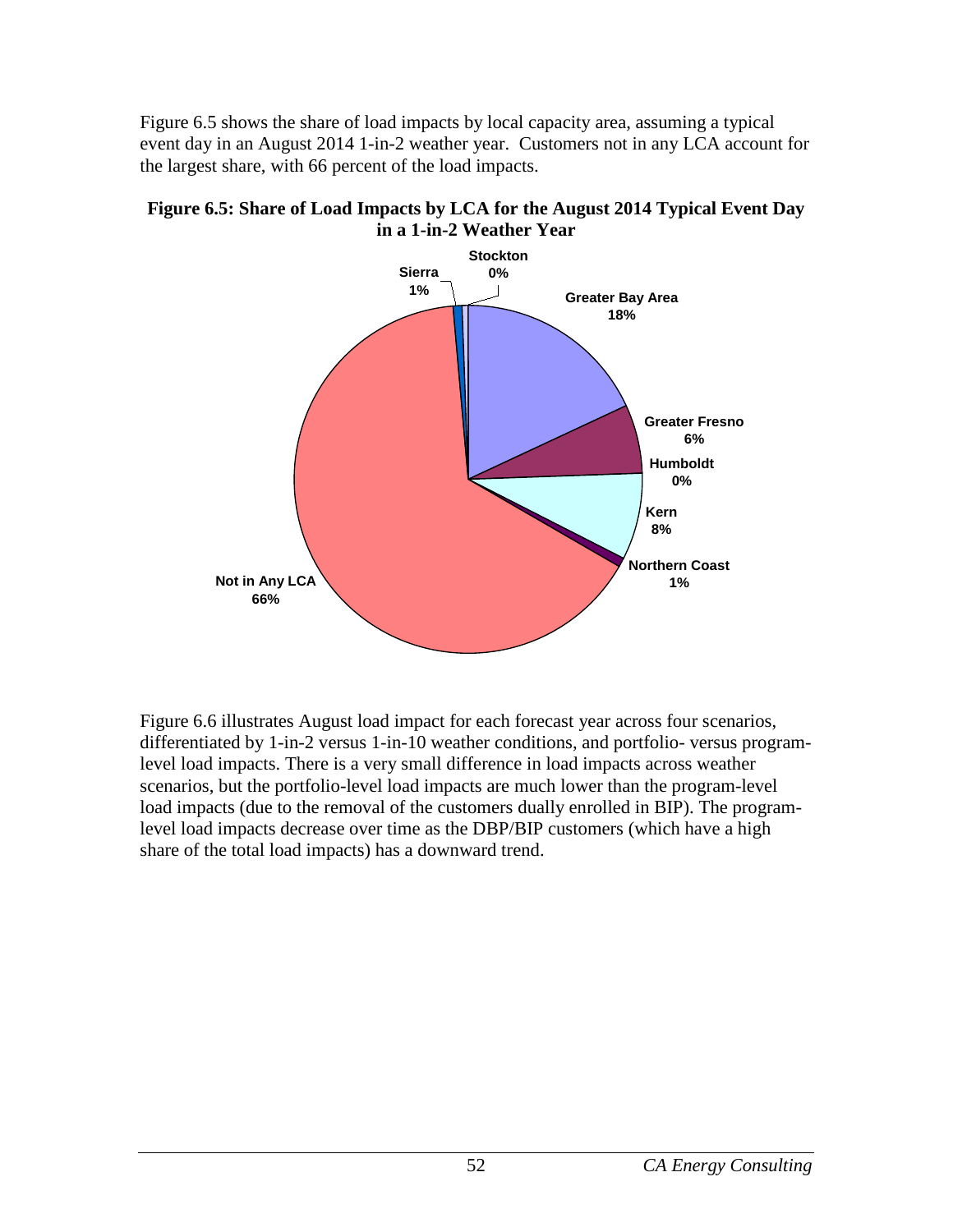<span id="page-57-1"></span>

**Figure 6.6: Average PG&E DBP Hourly Load Impacts by Scenario and Year**

#### <span id="page-57-0"></span>**6.4.2 SCE**

Figure 6.7 shows the program-level forecast reference loads and load impacts for an August peak day in a 1-in-2 weather year from 2015 through 2022 (the enrollment forecast is assumed to remain constant during this period of time). The average programlevel load impact is 89.9 MW, or 6.6 percent of the reference load.

Figure 6.8 shows the portfolio-level forecast for an August peak day in a 1-in-2 weather year from 2015 through 2022. This forecast differs from the program-level forecast by excluding customers who are dually enrolled in DBP and BIP. Because the dually enrolled customers are much more demand responsive than the non-BIP customers, the load impacts are much lower in the portfolio-based scenario. Event-hour load impacts average 11.9 MW (a reduction of 78 MW relative to the program-level load impacts), or 1.2 percent of reference load.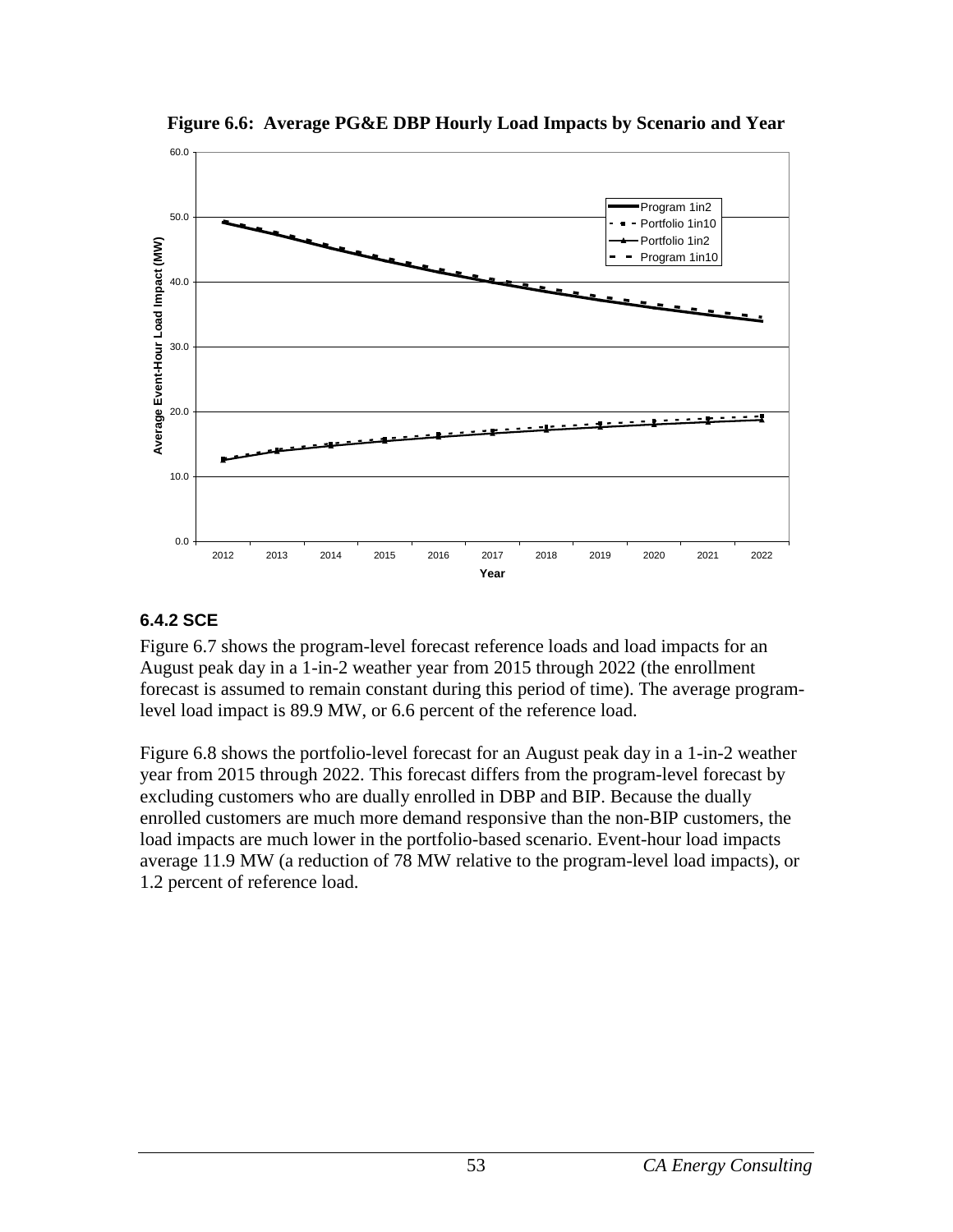

<span id="page-58-0"></span>**Figure 6.7: SCE Hourly Event Day Load Impacts for the Typical Event Day in a 1-in-2 Weather Year for August 2015-2022, Program Level**

<span id="page-58-1"></span>**Figure 6.8: SCE Hourly Event Day Load Impacts for the Typical Event Day in a 1-in-2 Weather Year for August 2015-2022, Portfolio Level**

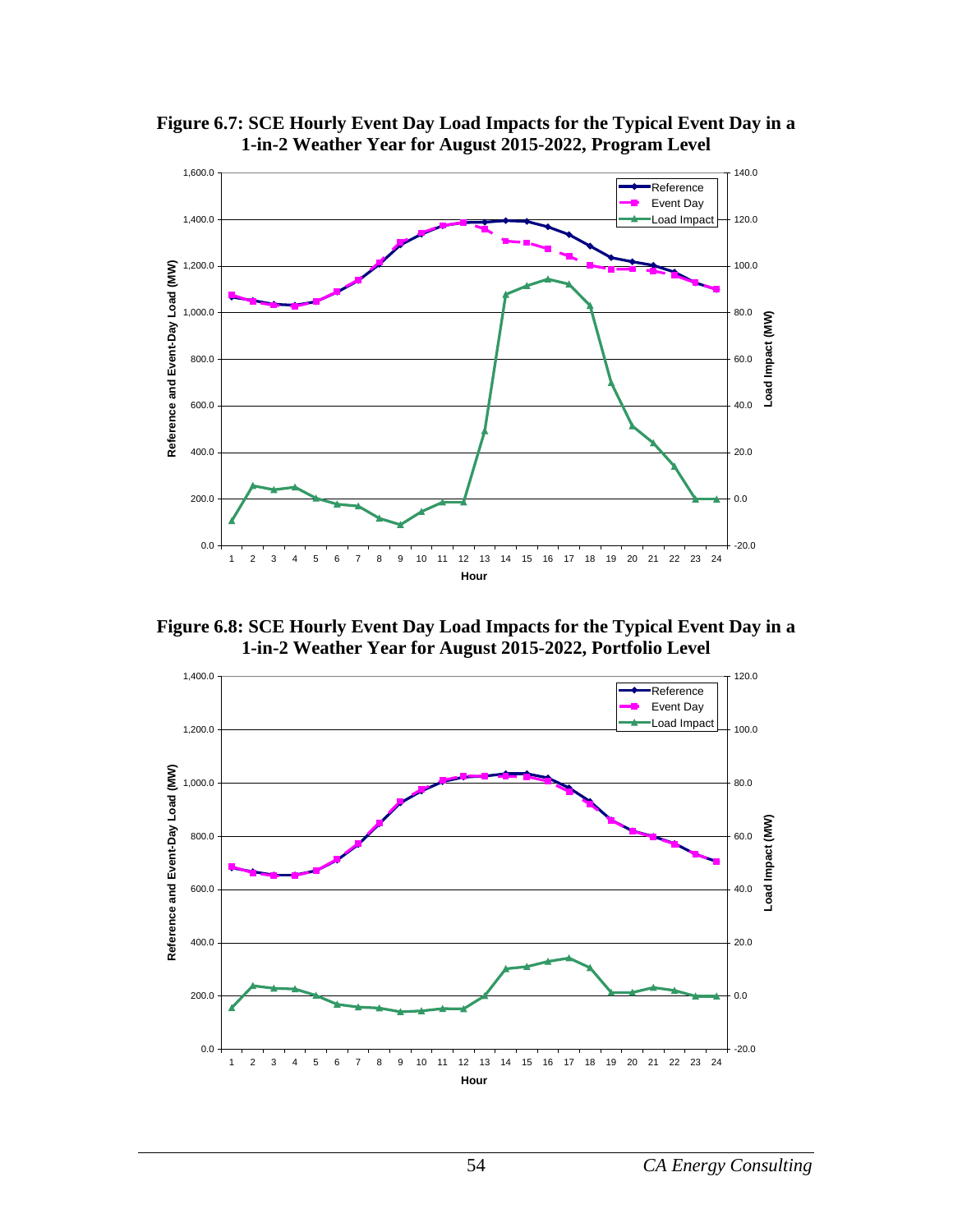Figure 6.9 shows the distribution of program-level load impacts across local capacity areas. The LA Basin accounts for the largest share, with 56 percent of the total load impacts.



<span id="page-59-0"></span>**Figure 6.9: Share of SCE DBP Load Impacts by Local Capacity Area**

Figure 6.10 illustrates the average August hourly load impact across scenarios and year. The 1-in-10 load impacts are only slightly higher than the corresponding 1-in-2 load impacts, but the program-level load impacts are much higher than the portfolio-level load impacts. The program-level load impact rises through the forecast years, reaching 89.9 MW in the 1-in-2 load impacts for 2015-2022.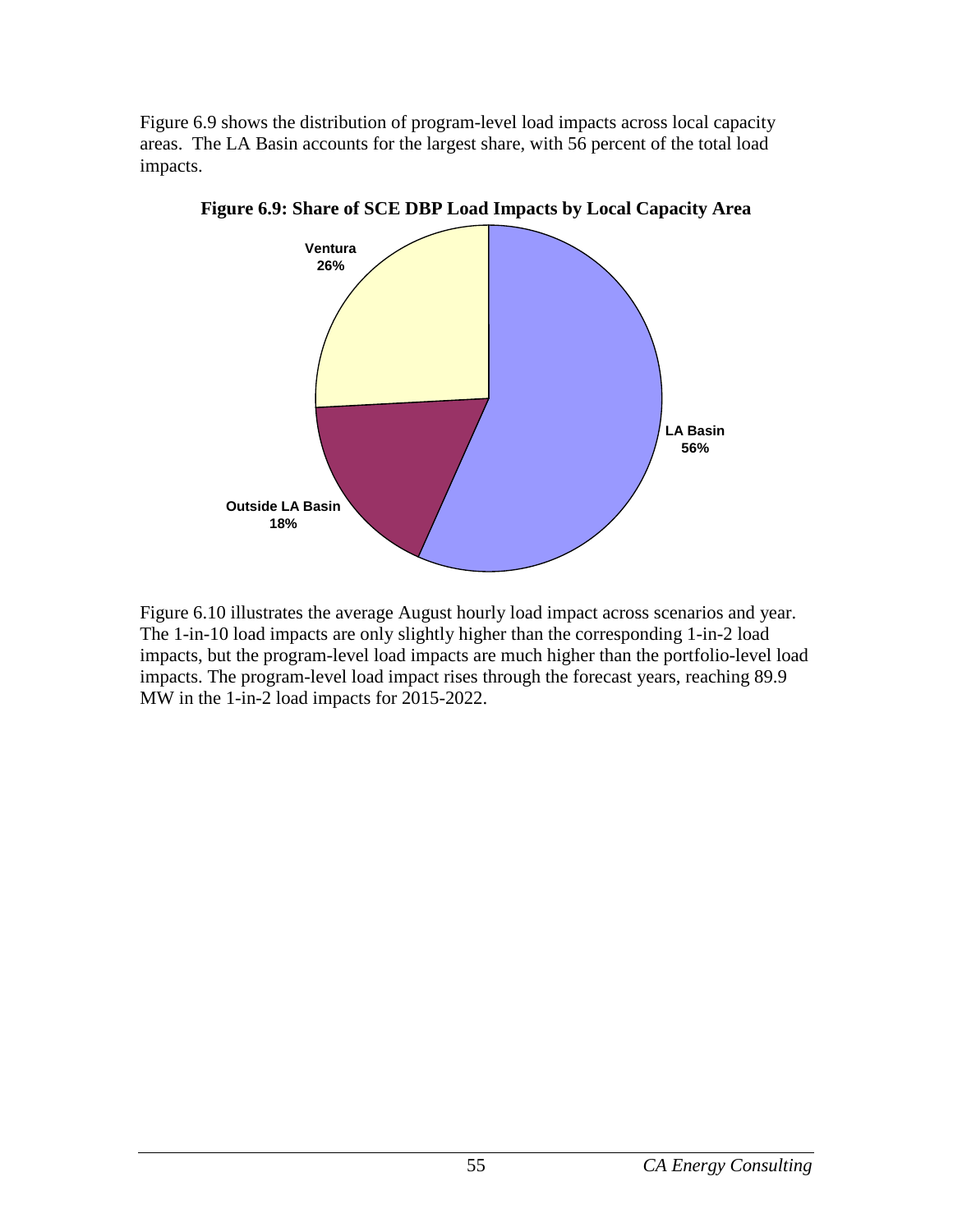<span id="page-60-2"></span>

**Figure 6.10: Average PG&E SCE Hourly Load Impacts by Scenario and Year**

#### <span id="page-60-0"></span>**6.4.3 Comparison to Previous Ex Ante Forecast**

Table 6.4 provides a comparison of the program-level ex ante forecasts from the current and previous studies. We compare August 1-in-2 forecasts for 2014-2022 (2015-2022 in the current forecast) for SCE and 2012 for PG&E. (Only 2012 can be compared for PG&E, because that was the only forecast year included in the previous years' forecast.)

| <b>Result Type</b>     | <b>Previous PG&amp;E</b><br>2012 | <b>Current PG&amp;E</b><br>2012 | <b>Previous SCE</b><br>$2014+$ | <b>Current SCE</b><br>$2015+$ |
|------------------------|----------------------------------|---------------------------------|--------------------------------|-------------------------------|
| # Enrolled             | 1.182                            | 1.177                           | 3,200                          | 2,189                         |
| Reference Load<br>(MW) | 872 MW                           | 948 MW                          | 1,010 MW                       | 1,356 MW                      |
| Load Impact<br>(MW)    | 66.9 MW                          | 49.2 MW                         | 87.9 MW                        | 89.9 MW                       |
| % Load Impact          | 7.7%                             | 5.2%                            | 8.7%                           | 6.6%                          |

<span id="page-60-1"></span>**Table 6.4: Comparison of Current and Previous Ex Ante Forecasts,** *Program-Level*

For PG&E, the slight decrease in enrollments combined with an increase in total reference load implies that the average customer size increased across evaluations. The total and percentage load impacts are lower in the current forecast. The lower percentage load impact appears to be driven by the use of load impacts from three program years in the current study, versus only one in the previous evaluation. The second event in PY2011 and the event in PY2009 both had lower percentage load impacts than the single event in PY2010.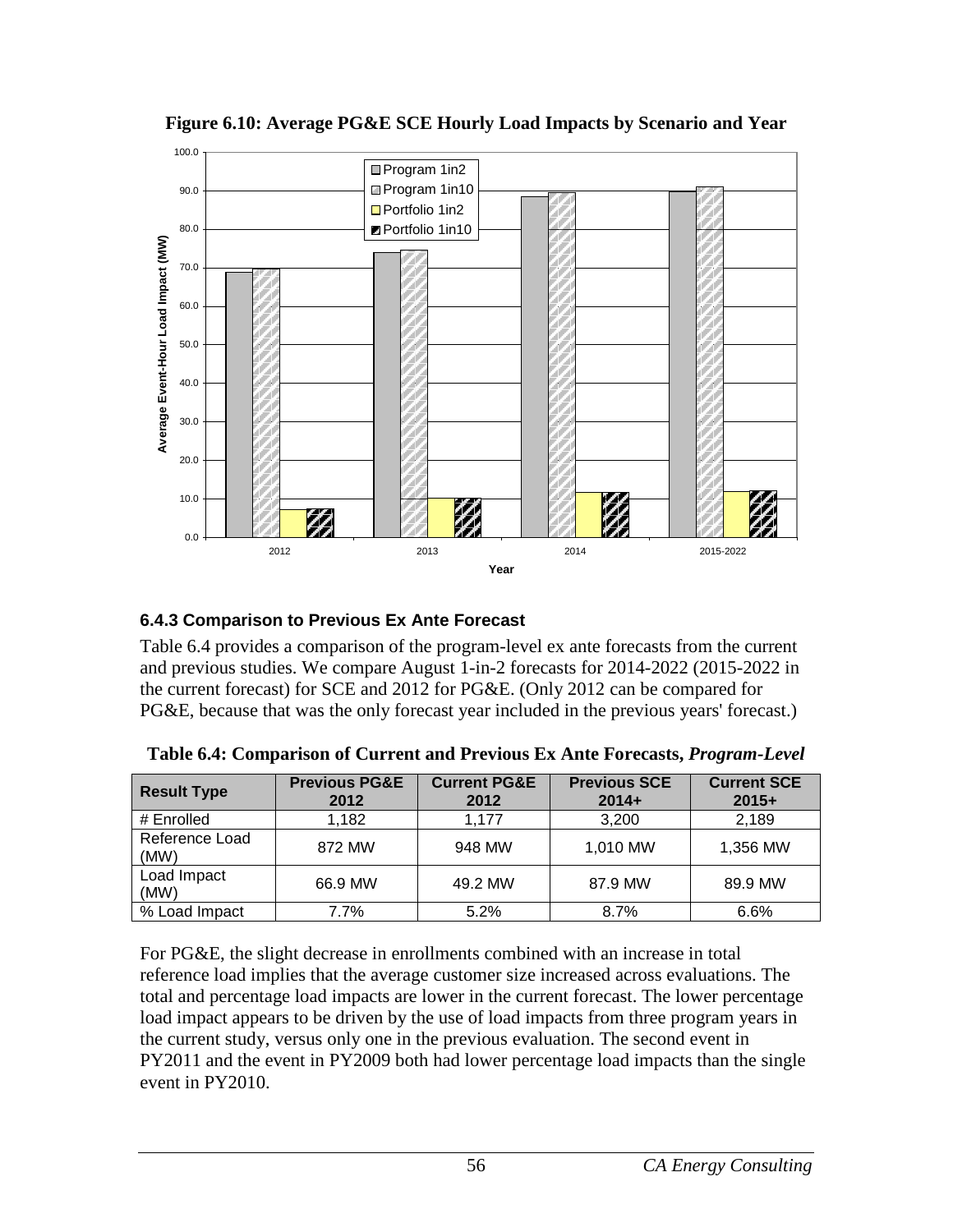For SCE, enrollments are 1,011 lower in the current evaluation, but the total reference load is 346 MW higher and the total load impact is 2 MW higher. A few factors contribute to these differences. First, the current enrollment forecast contains a larger share of over 200 kW customers than the previous enrollment forecast (up to 43 percent from 19.2 percent). Second, the three-year perspective is used to calculate percentage load impacts, versus the one-year perspective used in the previous study. Percentage load impacts in PY2011 tended to be higher than in the previous two program years. Third, we determined "performing" customers from a different set of data. It appears that the customers identified as "performing" were larger, but had lower percentage load impacts than the customers identified as performing in the previous forecast. The effect of the shifting definition of performing customers indicates that SCE may want to use more than one year of program payments to identify performing customers.

Table 6.5 conducts the same comparison, this time at the portfolio level (i.e., excluding the load impacts from customers dually enrolled in BIP).

| <b>Result Type</b>     | <b>Previous PG&amp;E</b><br>2012 | <b>Current PG&amp;E</b><br>2012 | <b>Previous SCE</b><br>$2014+$ | <b>Current SCE</b><br>$2015+$ |
|------------------------|----------------------------------|---------------------------------|--------------------------------|-------------------------------|
| # Enrolled             | 1.031                            | 873                             | 3.099                          | 2,090                         |
| Reference Load<br>(MW) | 684 MW                           | 652 MW                          | 762 MW                         | 1,001 MW                      |
| Load Impact<br>(MW)    | 7.8 MW                           | 12.6 MW                         | 18.1 MW                        | 11.9 MW                       |
| % Load Impact          | 1.1%                             | 1.9%                            | 2.4%                           | 1.2%                          |

<span id="page-61-2"></span>**Table 6.5: Comparison of Current and Previous Ex Ante Forecasts,** *Portfolio-Level*

For PG&E, load impacts increase despite the fact that the enrollment forecast has decreased. This is due to the fact that the load response from the DBP-only customers increased substantially in PY2011 relative to PY2010.

For SCE, the comparison is similar to that of the program-level described above. That is, the current forecast skews enrollments much more toward larger customers than the previous forecast. In addition, the large customers are larger than they were in the previous forecast, but with lower percentage load impacts.

## <span id="page-61-0"></span>**7. Validity Assessment**

## <span id="page-61-1"></span>*7.1 Model Specification Tests*

A range of model specifications were tested before arriving at the model used in the ex post load impact analysis. Model variations included the following:

• The use of cooling degree days (CDD) versus cooling degree hours (CDH); $^{20}$  $^{20}$  $^{20}$ 

<span id="page-61-3"></span><sup>&</sup>lt;sup>20</sup> CDD = MAX{Average(Maximum Temperature for the Day, Minimum Temperature for the Day) – Temperature Threshold, $0$ . CDD is the same in each hour of a given day. CDH = MAX{Temperature in that Hour – Temperature Threshold),0}. CDH can vary across the hours of a given day.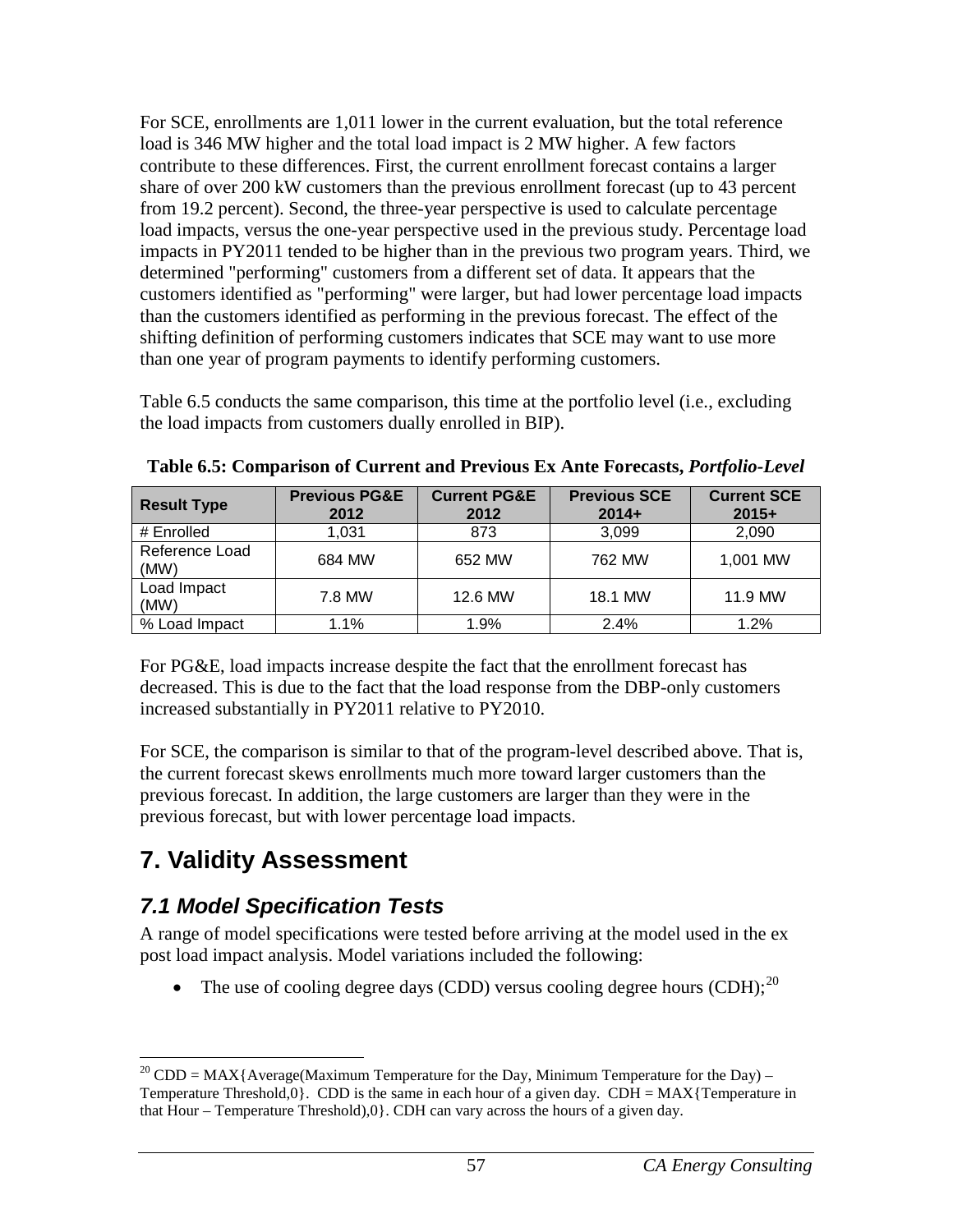- A range of temperature thresholds used in the CDD and CDH calculations, from 50 through 70 degrees Fahrenheit in 5 degree increments;
- Whether to include the square of CDD or CDH for each hour; and
- The inclusion of the morning load variable<sup>[21](#page-62-0)</sup> versus excluding the variable and controlling for serial correlation using the Prais-Winsten estimation method.

The primary criterion used to compare the alternative specifications was the model's accuracy on a set of event-like non-event days. Testing was conducted on the aggregated DBP load for each utility. For each utility, we selected five non-event days that most resembled the actual event days to serve as proxies for event days.<sup>[22](#page-62-1)</sup> That is, the ability of the model to accurately predict the DBP load on these days may be indicative of its ability to perform well on event days (for which we do not have the "true" answer).

For each utility and specification, we estimate five models. In each of these models, one of the five "test" days is withheld from the sample, and the estimated model parameters are used to predict the usage difference (i.e., the dependent variable) for that day. The difference between the observed value and the predicted value for the test days provides a means of assessing the model's accuracy.

Figures 7.1 and 7.2 provide an initial examination of the appropriate temperature threshold to be used in the CDD and CDH calculations. These figures contain scatter plots of average DBP loads and temperatures for each utility, during hours ending 15 through 18 for PG&E and 13 through 20 for SCE (which encompasses all of the event hours that were called in 2011) for non-holiday and non-event weekdays in the summer of 2011. The figures appear to imply a linear relationship between temperature and load, which would lead us to suspect that the squared weather variables would have little effect on the estimates. With the exception of a couple of low-temperature days in Figure 7.1, the linear relationship holds to the lowest observed temperature levels, leading us to conclude that lower threshold temperatures are more appropriate than higher threshold temperatures. With so few observations below 60 degrees Fahrenheit, we would expect that thresholds at or below this level would produce similar results.

<span id="page-62-1"></span><span id="page-62-0"></span><sup>&</sup>lt;sup>21</sup> The morning load variable equals the customer's average daily load from hours ending 1 through 10. It is intended to work in a similar fashion as the day-of adjustment to the 10-in-10 baseline calculation method.<br><sup>22</sup> For PG&E, the selected days are: August 25, September 9, September 13, September 21, and September 23. For SCE, the selected days are: July 6, August 2, August 24, August 25, and September 6.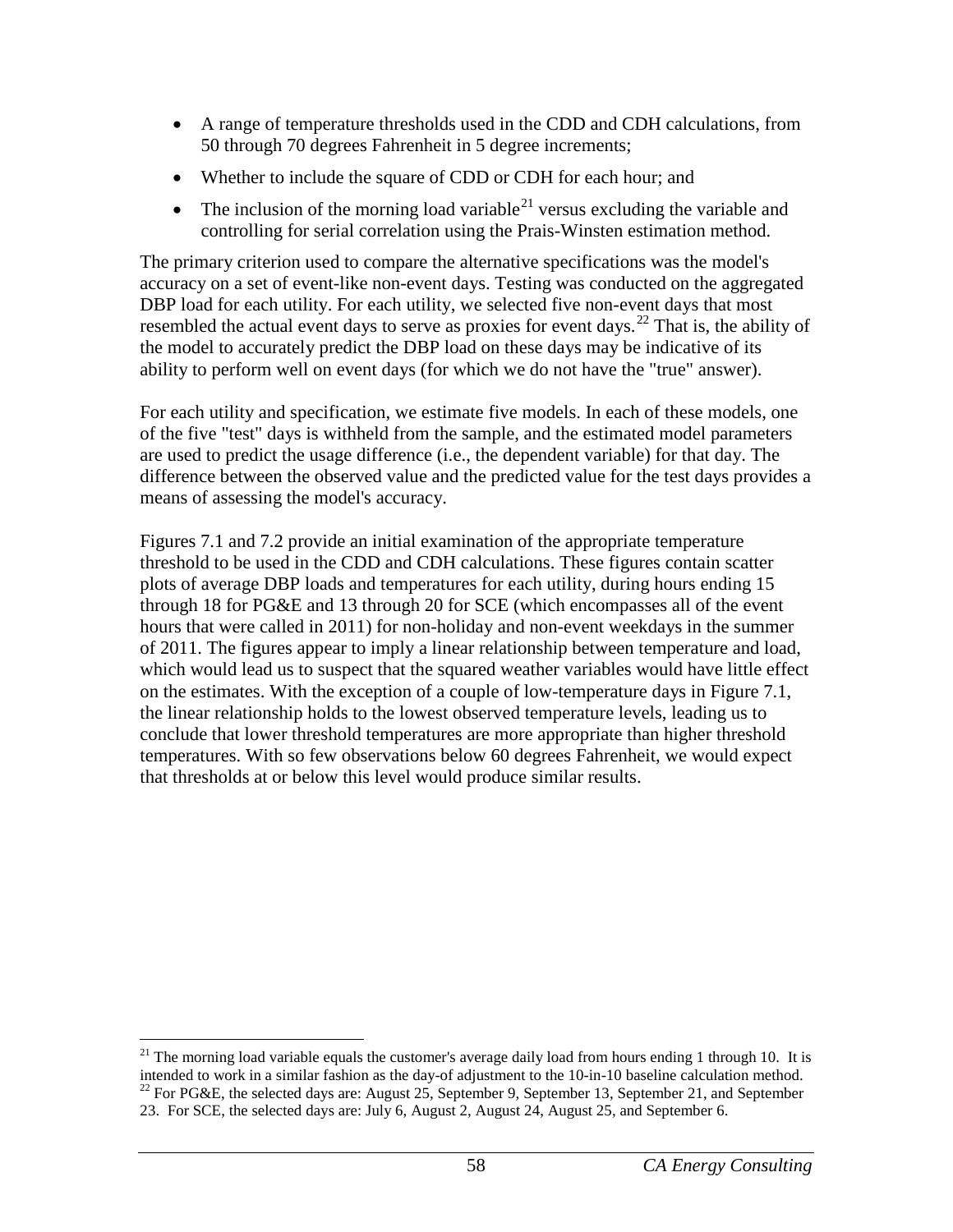<span id="page-63-0"></span>

**Figure 7.1: Average Temperatures versus Aggregate DBP Loads,** *PG&E*



<span id="page-63-1"></span>

The most important conclusion we reached from the specification tests is that the load impact estimates are very robust to alternative specifications. That is, the load impacts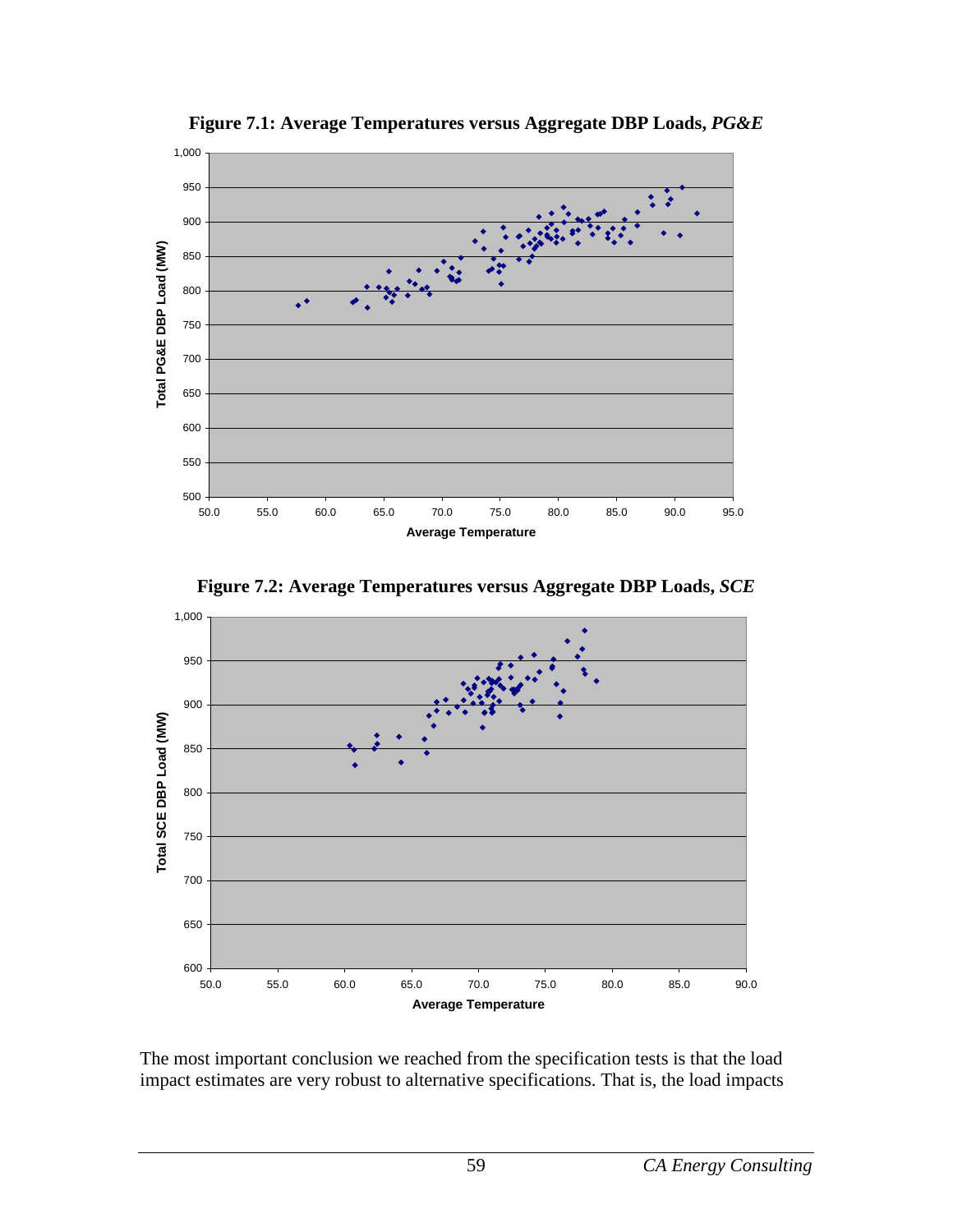did not vary substantially as we varied the temperature threshold or included the squared weather terms. General conclusions are as follows:

- CDH models fit better than CDD models:
- The inclusion of the morning load variable produces more accurate load shapes than the Prais-Winsten models without the morning load variable; and
- The squared weather variables have little to no effect on model accuracy.

Figures 7.3 and 7.4 illustrate, for each utility, the accuracy of the model predictions by comparing the average observed load for the five event-like days to the predicted loads for those same days across a variety of the specifications. In the figures, "ML" indicates models using the morning load variable, while "P-W" indicates models using the Prais-Winsten estimation method. As the figure shows, the results across model specifications almost completely overlap one another. That is, all of the specifications shown are quite accurate.

<span id="page-64-0"></span>**Figure 7.3: Predicted versus Observed Loads on Event-Like Non-Event Days,**  *PG&E*

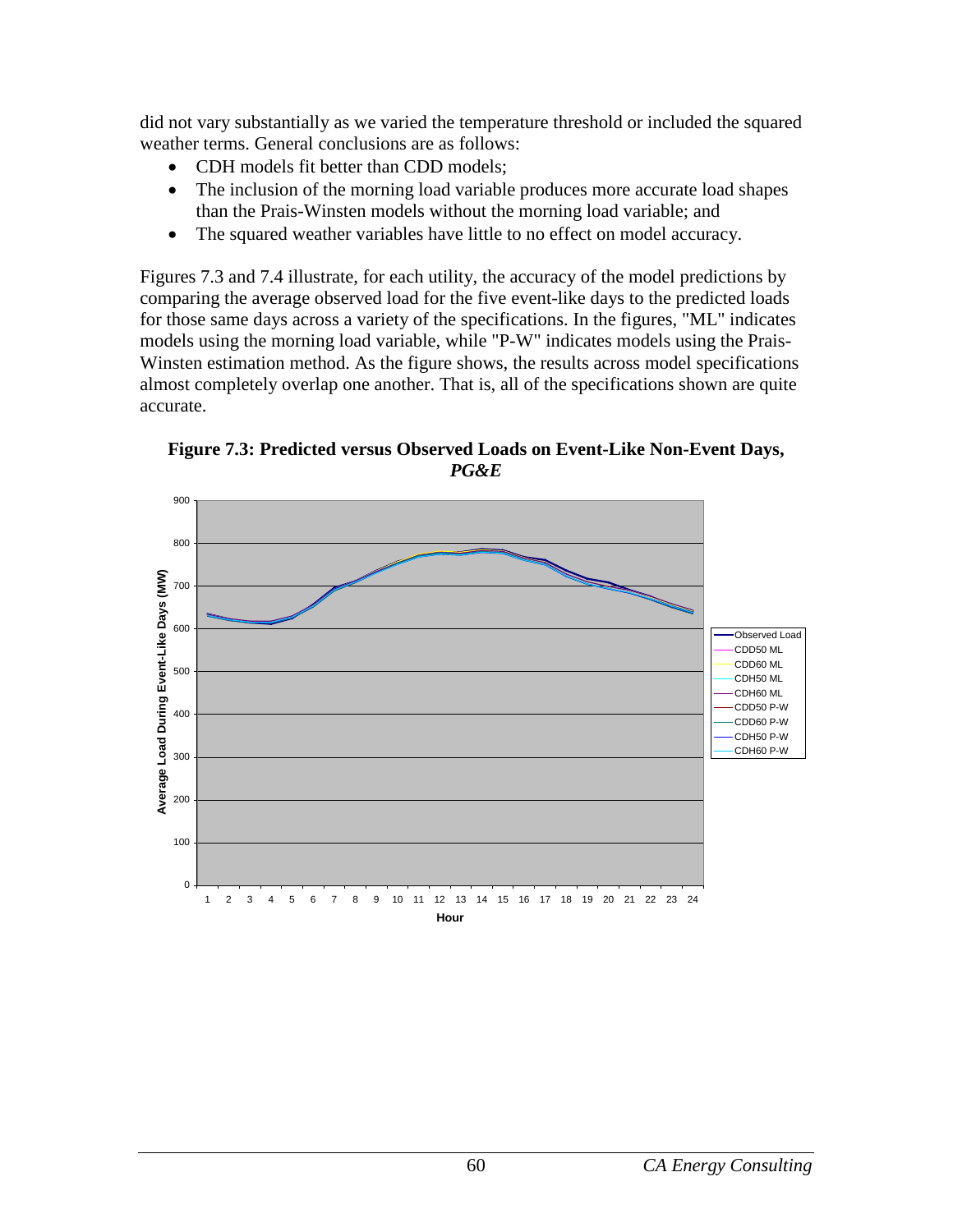

<span id="page-65-0"></span>**Figure 7.4: Predicted versus Observed Loads on Event-Like Non-Event Days,** *SCE*

Tables 7.1 and 7.2 provide detailed results from the specification tests. Model variations shown in the table include the morning load versus Prais-Winsten models; the use of CDD or CDH weather variables; and temperature thresholds of 50, 55, 60, and 65 degrees Fahrenheit. The types of results shown are the R-squared for the model as a whole; and the root mean squared error (RMSE) for all hours and the "event" hours of the event-like non-event days. The "best" value in each column is highlighted in bold.

Notice that the most accurate models are nearly all in the morning load, CDH results section. Based on these results, we proceeded with the model that uses the 50 degree threshold, which produced the best fit across all hours for both utilities.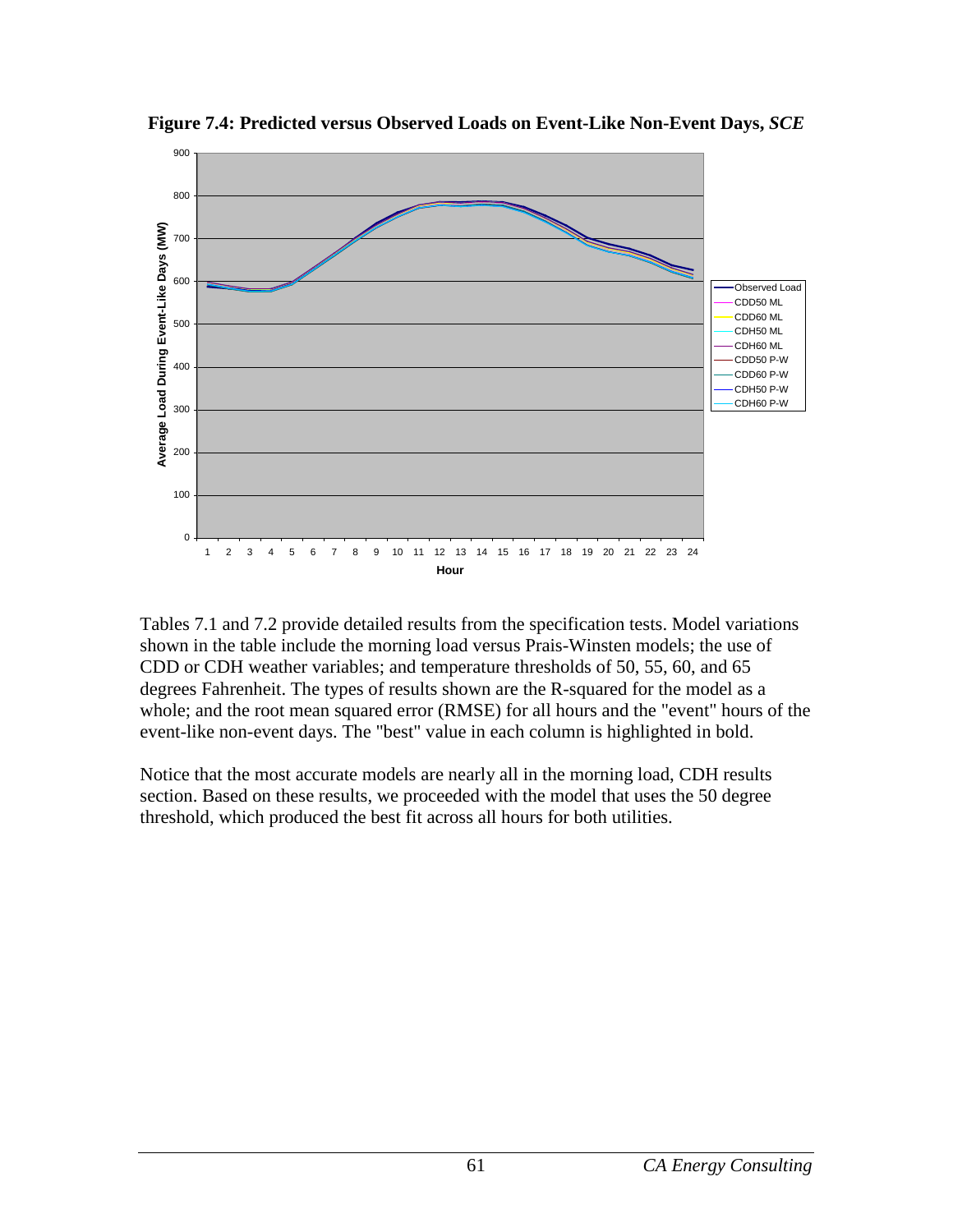<span id="page-66-1"></span>

|                   |                |                  |       |              | <b>Event-like Day</b><br><b>RMSE</b> |
|-------------------|----------------|------------------|-------|--------------|--------------------------------------|
|                   | <b>Weather</b> | Temperature      |       | All          | Event                                |
| <b>Model Type</b> | <b>Type</b>    | <b>Threshold</b> | $R^2$ | <b>Hours</b> | <b>Hours</b>                         |
|                   |                | 50               | 0.974 | 7,743        | 8,257                                |
|                   | <b>CDD</b>     | 55               | 0.974 | 7,730        | 8,225                                |
|                   |                | 60               | 0.973 | 7,694        | 8,166                                |
|                   |                | 65               | 0.970 | 7,687        | 8,278                                |
| Morning Load      | <b>CDH</b>     | 50               | 0.977 | 7,082        | 8,299                                |
|                   |                | 55               | 0.977 | 7,070        | 8,278                                |
|                   |                | 60               | 0.977 | 7,032        | 8,146                                |
|                   |                | 65               | 0.975 | 7,060        | 7,986                                |
|                   |                | 50               | 0.947 | 9,908        | 11,652                               |
|                   | <b>CDD</b>     | 55               | 0.947 | 9,880        | 11,594                               |
|                   |                | 60               | 0.946 | 9,769        | 11,442                               |
| Prais-Winsten     |                | 65               | 0.944 | 9,743        | 11,806                               |
|                   |                | 50               | 0.949 | 10,009       | 12,836                               |
|                   | <b>CDH</b>     | 55               | 0.950 | 9,861        | 12,704                               |
|                   |                | 60               | 0.949 | 9,793        | 12,485                               |
|                   |                | 65               | 0.947 | 10,261       | 13,020                               |

**Table 7.1: Specification Test Results,** *PG&E*

**Table 7.2: Specification Test Results,** *SCE*

<span id="page-66-2"></span>

|                   |            |                  |       | <b>Event-like Day</b><br><b>RMSE</b> |              |
|-------------------|------------|------------------|-------|--------------------------------------|--------------|
|                   | Weather    | Temperature      |       | All                                  | <b>Event</b> |
| <b>Model Type</b> | Type       | <b>Threshold</b> | $R^2$ | <b>Hours</b>                         | <b>Hours</b> |
|                   | <b>CDD</b> | 50               | 0.974 | 15,695                               | 16,763       |
|                   |            | 55               | 0.974 | 15.694                               | 16,756       |
|                   |            | 60               | 0.974 | 15,684                               | 16,713       |
|                   |            | 65               | 0.974 | 15,703                               | 16,752       |
| Morning Load      | <b>CDH</b> | 50               | 0.976 | 15,382                               | 16,751       |
|                   |            | 55               | 0.976 | 15,385                               | 16,738       |
|                   |            | 60               | 0.976 | 15,394                               | 16,744       |
|                   |            | 65               | 0.975 | 15,490                               | 16,882       |
|                   |            | 50               | 0.953 | 19,946                               | 16,747       |
| Prais-Winsten     | <b>CDD</b> | 55               | 0.953 | 19,808                               | 16,491       |
|                   |            | 60               | 0.953 | 19.694                               | 16,234       |
|                   |            | 65               | 0.953 | 19,574                               | 16,030       |
|                   | <b>CDH</b> | 50               | 0.954 | 20,271                               | 18,122       |
|                   |            | 55               | 0.954 | 20,261                               | 18,153       |
|                   |            | 60               | 0.954 | 20,532                               | 18,525       |
|                   |            | 65               | 0.952 | 21,440                               | 20,235       |

## <span id="page-66-0"></span>*7.2 Refinement of Customer-Level Models*

While the specification tests described in Section 7.1 were conducted on aggregated load profiles for each utility, the ex post load impacts are derived from the results of customerlevel models. We examined the estimated load impacts from these models to determine whether any modifications to the estimates are required. We do this by comparing the observed hourly event-day loads to the observed loads from similar days to determine a "day matching" load impact that may be compared to the estimated load impacts.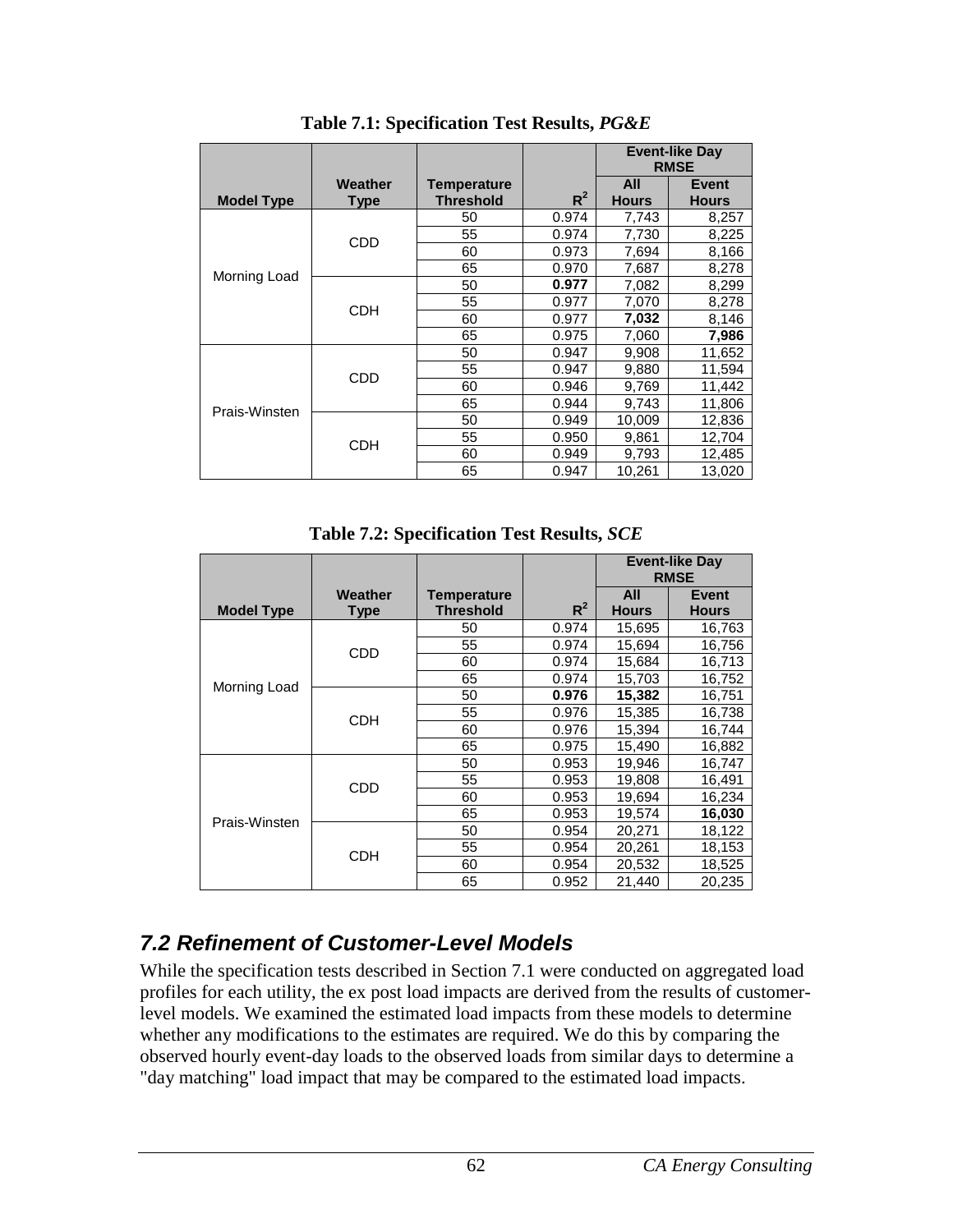This examination resulted in revisions to the load impacts for six SCE service accounts and eleven PG&E service accounts. In each case, the regression model estimated sizeable load impacts (both positive and negative), whereas the findings from the informal daymatching method indicated no response to the event day.

Figure 7.5 illustrates an example of a load impact estimate that was revised to zero using our examination of the load data.<sup>[23](#page-67-2)</sup> For this PG&E customer, the model estimated a 46 percent load reduction during the September  $8<sup>th</sup>$  event. An examination of the raw usage data indicated that the load reduction during the event hours was something that happened regularly, even on non-event days. However, the pattern of the reductions was such that the regression model was unable to identify it. Based on this, we determined that the load reductions were not a response to DBP incentives and set the load impact for that customer's event to zero.

<span id="page-67-1"></span>

**Figure 7.5: Example of an Edited Customer Load Impact Estimate**

## <span id="page-67-0"></span>*7.3 Comparison of Load Impacts to Program Year 2010*

It may be instructive to compare the ex post load impacts estimated for PY 2011 to those of the previous program year. Tables 7.3 and 7.4 present load impacts for each utility and program year, with customers separated into three groups:

• Customers who were present in the program in both program years 2010 and 2011;

<span id="page-67-2"></span> $^{23}$  For confidentiality purposes, the "loads" shown in Figure 7.5 are equal to each hour's load divided by the average hourly load for the week's observations.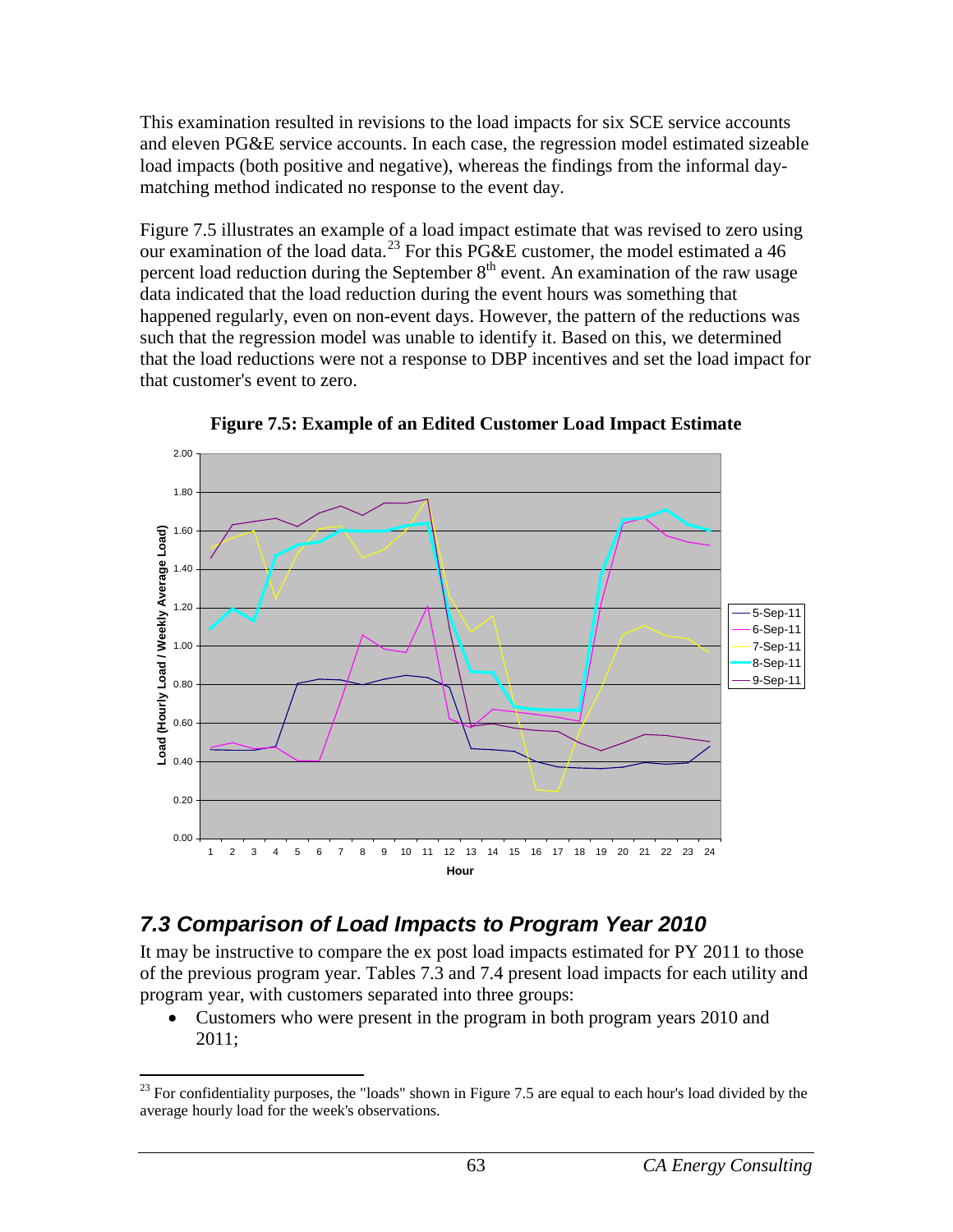- Customers who were present in the program in PY 2011 only (new additions); and
- Customers who were present in the program in PY 2010 only (attrition).

Table 7.3 shows that for PG&E the largest source of the change in load impact estimates across years is a change in estimated load impacts for customers present in both program years. However, we estimated 67.2 MW of load impacts for the first event in PY 2011, which is quite close to the value for the single test event in PY 2010. Therefore, the difference in average load impacts across years may simply reflect variability in load impacts across the two PG&E test events.

| <b>Program Year</b> | <b>LI in PY 2011</b> | <b>LI in PY 2010</b> | Change  |
|---------------------|----------------------|----------------------|---------|
| In both years       | 55.6                 | 66.1                 | $-10.5$ |
| In PY 2011 only     | 1.3                  | n/a                  | 1.3     |
| In PY 2010 only     | n/a                  | 2.1                  | $-21$   |
| <b>TOTAL</b>        | 56.9                 | 68.2                 | $-11.3$ |

<span id="page-68-1"></span>**Table 7.3: Comparison of Load Impacts (in MW) in PY 2010 and PY 2011, PG&E**

Table 7.4 shows that for SCE the largest source of the change in load impact estimates across years is 16.3 MW in load impacts from newly enrolled customers. Therefore, the increase in program-level load impacts appears to be largely due to changes in program participation.

<span id="page-68-2"></span>

| Table 7.4: Comparison of Load Impacts (in MW) in PY 2010 and PY 2011, SCE |  |  |  |
|---------------------------------------------------------------------------|--|--|--|
|                                                                           |  |  |  |

| <b>Program Year</b> | <b>LI in PY 2011</b> | <b>LI in PY 2010</b> | <b>Change</b> |
|---------------------|----------------------|----------------------|---------------|
| In both years       | 61.5                 | 59.6                 | 1.9           |
| In PY 2011 only     | 16.3                 | n/a                  | 16.3          |
| In PY 2010 only     | n/a                  | 2.5                  | $-2.5$        |
| TOTAL               | 77.8                 | 62.1                 | 15.6          |

## <span id="page-68-0"></span>**8. Recommendations**

We recommend an investigation of alternative methods for estimating the incremental load impacts from the AutoDR and TA/TI programs. As described in Section 4.3, data limitations prevented us from estimating reliable incremental load impacts for this evaluation.

In the future, utilities may want to investigate the feasibility of basing the incremental load impacts on information gathered from data loggers applied to the equipment affected by AutoDR or TA/TI. (This may not be possible, depending on the program or specific application of the technology.) A simulated event test could be conducted before and after the technology is installed at the customer's site. A comparison of the test results before and after the installation of the technology would provide the estimate of incremental load impacts of the technology for that customer.